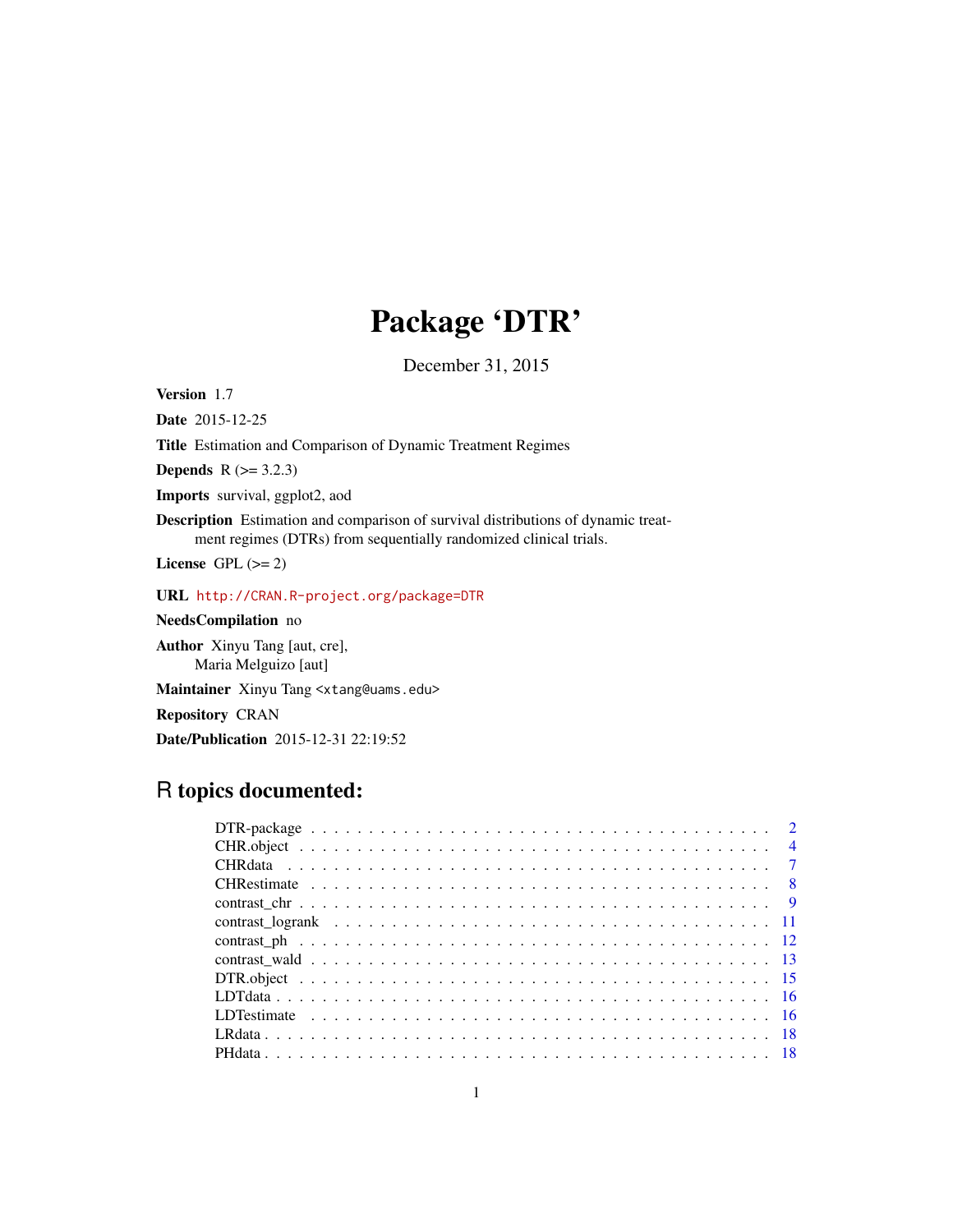<span id="page-1-0"></span>

|  | -36 |
|--|-----|
|  | -37 |
|  |     |
|  |     |
|  |     |

#### $\blacksquare$

DTR-package *Estimation and comparison of dynamic treatment regimes (DTRs) from sequentially randomized clinical trials*

## Description

This is a package for the estimation and comparison of survival distributions of dynamic treatment regimes (DTRs) from sequentially randomized clinical trials. In a sequentially randomized design, patients are initially randomized to one of the first-stage therapies. Based on their responses to the first-stage therapy, they are then randomized to one of the second-stage therapies. The secondstage therapy could be a rescue therapy if the response is not favorable, or maintenance therapy if favorable response is achieved. There are treatment sequences resulted from such designs: firststage therapy -> response -> second-stage therapy. The treatment sequences are also referred to as dynamic treatment regimes (DTRs) or adaptive treatment strategies or treatment policies in the literature.

The estimation functions include [LDTestimate](#page-15-1), [WRSEestimate](#page-37-1), and [CHRestimate](#page-7-1).

The comparisons functions include [contrast\\_wald](#page-12-1), [contrast\\_chr](#page-8-1), [PHfit](#page-18-1), [contrast\\_ph](#page-11-1), and [contrast\\_logrank](#page-10-1).

The functions for data simulation include [simLDTdata](#page-27-1), [simWRSEdata](#page-33-1), [simPHdata](#page-31-1), [simCHRdata](#page-24-1), and [simLRdata](#page-29-1).

## Details

In sequentially randomized designs, there could be more than two therapies available at each stage. For simplicity, and to maintain similarity to the most common sequentially randomized clinical trials, a simple two-stage randomization design allowing two treatment options at each stage is used in the current version of the package. In detail, patients are initially randomized to either A1 or A2 at the first stage. Based on their response status, they are then randomized to either B1 or B2 at the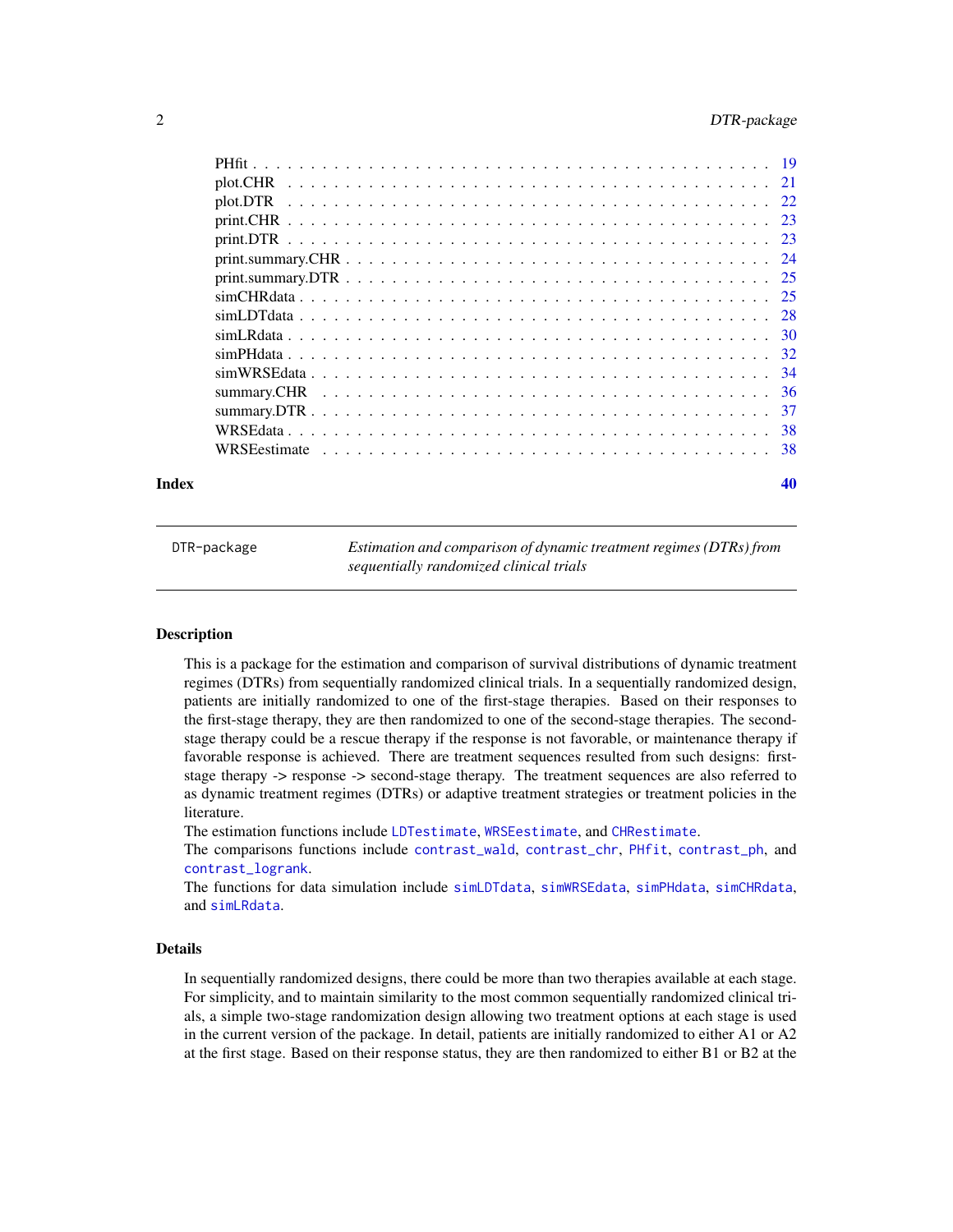## DTR-package 3

second stage. Therefore, there are a total of four DTRs: A1B1, A1B2, A2B1, and A2B2.

The function [simLDTdata](#page-27-1) generates data sets from sequentially randomized clinical trials as described in the simulation study of Lunceford, Davidian and Tsiatis (2002).

The function [LDTestimate](#page-15-1) computes the estimates of the survival function and their estimated standard errors for DTRs at observed event times as proposed in Lunceford, Davidian and Tsiatis (2002) Equation (3) and Equation (10).

The function [simWRSEdata](#page-33-1) generates data sets from sequentially randomized clinical trials as described in the simulation study of Guo and Tsiatis (2005).

The function [WRSEestimate](#page-37-1) computes the weighted risk set estimator (WRSE) of the survival function and their estimated standard errors for DTRs at observed event times as proposed in Guo and Tsiatis (2002) Equation (3) and Equation (16).

The function [contrast\\_wald](#page-12-1) compares the survival distributions of dynamic treatment regimes (DTRs) from sequentially randomized clinical trials based on the LDT estimator proposed in Lunceford, Davidian and Tsiatis (2002) or the WRSE estimator proposed in Guo and Tsiatis (2005) using the Wald-type tests.

The function [simPHdata](#page-31-1) generates a data set from sequentially randomized clinical trials as described in the simulation study of Tang and Wahed (2011). The function [PHfit](#page-18-1) fits a generalized Cox model as proposed in Tang and Wahed (2011). The function [contrast\\_ph](#page-11-1) compares the survival distributions (i.e. hazard functions) of dynamic

treatment regimes (DTRs) from sequentially randomized clinical trials after adjustment for covariates as proposed in Tang and Wahed (2011).

The function [simCHRdata](#page-24-1) generates a data set from sequentially randomized clinical trials as described in the simulation study of Tang and Wahed (2013) [Epub ahead of print].

The function [CHRestimate](#page-7-1) computes the estimates for the cumulative hazard ratios (CHRs) between two different dynamic treatment regimes (DTRs) and their variance estimates at given time points as proposed in Tang and Wahed (2013) [Epub ahead of print].

The function [contrast\\_chr](#page-8-1) compares the cumulative hazard functions of dynamic treatment regimes (DTRs) from sequentially randomized clinical trials by calculating the natural logarithms of cumulative hazard ratios (CHRs) and performing the Wald-type tests based on natural logarithms of CHRs as proposed in Tang and Wahed (2013) [Epub ahead of print].

The function [simLRdata](#page-29-1) generates a data set from sequentially randomized clinical trials as described in the simulation study of Kidwell and Wahed (2013).

The function [contrast\\_logrank](#page-10-1) compares the survival distributions of dynamic treatment regimes (DTRs) from sequentially randomized clinical trials using the weighted logrank tests as proposed in Kidwell and Wahed (2013).

| Package: | <b>DTR</b> |
|----------|------------|
| Type:    | Package    |
| Version: | 1.7        |
| Date:    | 2015-12-25 |
| License: | $GPL (=2)$ |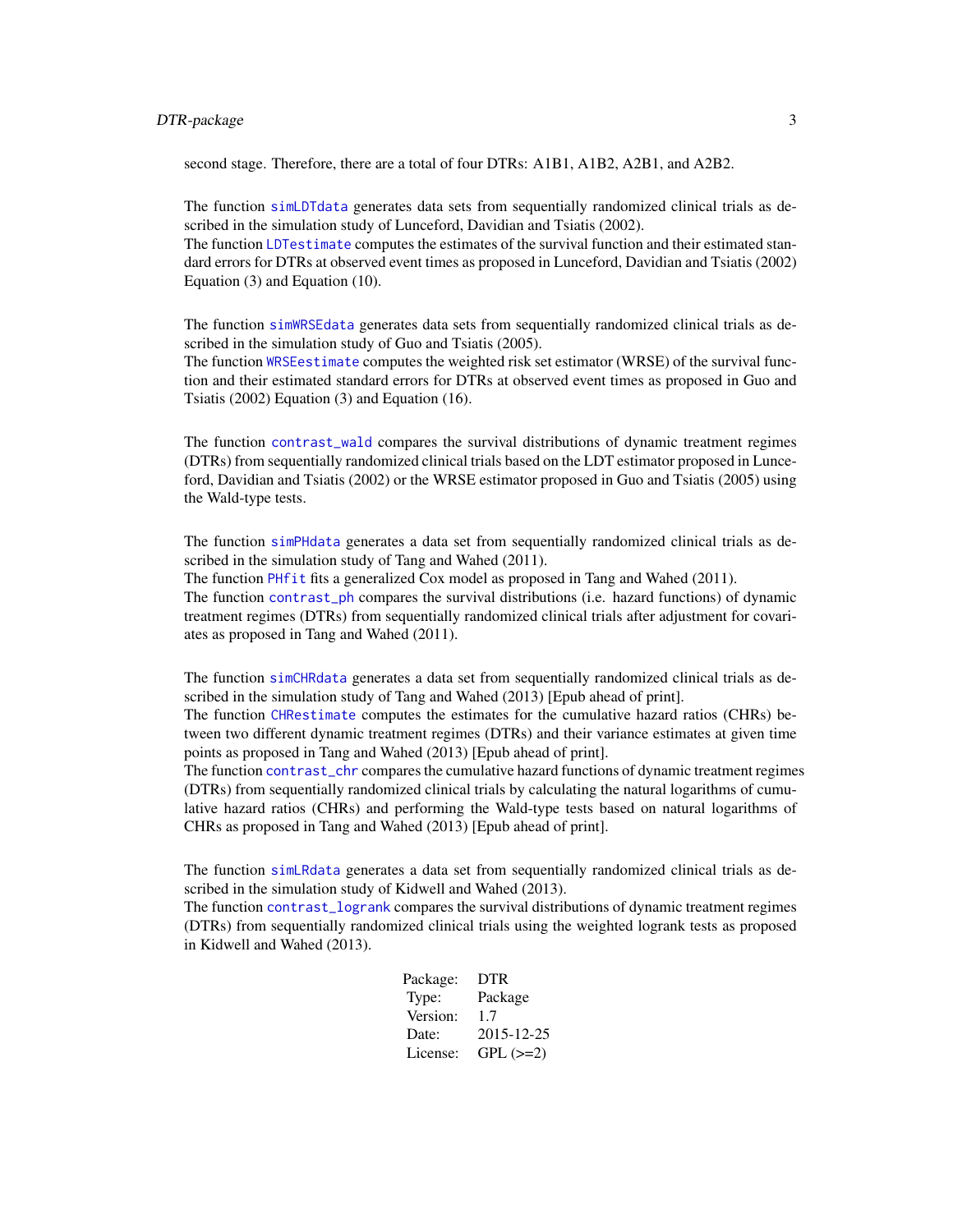#### <span id="page-3-0"></span>Author(s)

Xinyu Tang Biostatistics Program, Department of Pediatrics, University of Arkansas for Medical Sciences XTang@uams.edu

Maria Melguizo Biostatistics Program, Department of Pediatrics, University of Arkansas for Medical Sciences MSMelguizocastro@uams.edu

## References

Tang X, Melguizo M: DTR: An R Package for Estimation and Comparison of Survival Outcomes of Dynamic Treatment Regimes. Journal of Statistical Software 65(7):1-28 2005 http://www.jstatsoft.org/v65/i07/ Lunceford JK, Davidian M, Tsiatis AA: Estimation of survival distributions of treatment policies in two-stage randomization designs in clinical trials. Biometrics 58:48-57, 2002

Guo X: Statistical analysis in two-stage randomization designs in clinical trials. PhD thesis, Department of Statistics, North Carolina State University, 2005

Guo X, Tsiatis AA: A weighted risk set estimator for survival distributions in two-stage randomization designs with censored survival data. Int. J. Biostatistics 1:1-15, 2005

Feng W, Wahed AS: Supremum weighted log-rank test and sample size for comparing two-stage adaptive treatment strategies. Biometrika 95:695-707, 2008

Tang X, Wahed AS: Comparison of treatment regimes with adjustment for auxiliary variables. Journal of Applied Statistics 38(12):2925-2938, 2011

Kidwell KM, Wahed AS: Weighted log-rank statistic to compare shared-path adaptive treatment strategies. Biostatistics, 14(2):299-312, 2013

Tang X, Wahed AS: Cumulative hazard ratio estimation for treatment regimes in sequentially randomized clinical trials. Statistics in Biosciences, 2013 [Epub ahead of print]

#### See Also

[simLDTdata](#page-27-1), [LDTestimate](#page-15-1), [simWRSEdata](#page-33-1), [WRSEestimate](#page-37-1), [contrast\\_wald](#page-12-1), [simPHdata](#page-31-1), [PHfit](#page-18-1), [contrast\\_ph](#page-11-1), [simCHRdata](#page-24-1), [CHRestimate](#page-7-1), [contrast\\_chr](#page-8-1), [simLRdata](#page-29-1), [contrast\\_logrank](#page-10-1)

<span id="page-3-1"></span>CHR.object *Cumulative hazard ratio object*

#### Description

This class of objects is returned by the CHR class of functions to represent a list of cumulative hazard ratio estimates and estimated standard errors for dynamic treatment regimes (DTRs). Objects of this class have methods for the functions print, summary, and plot.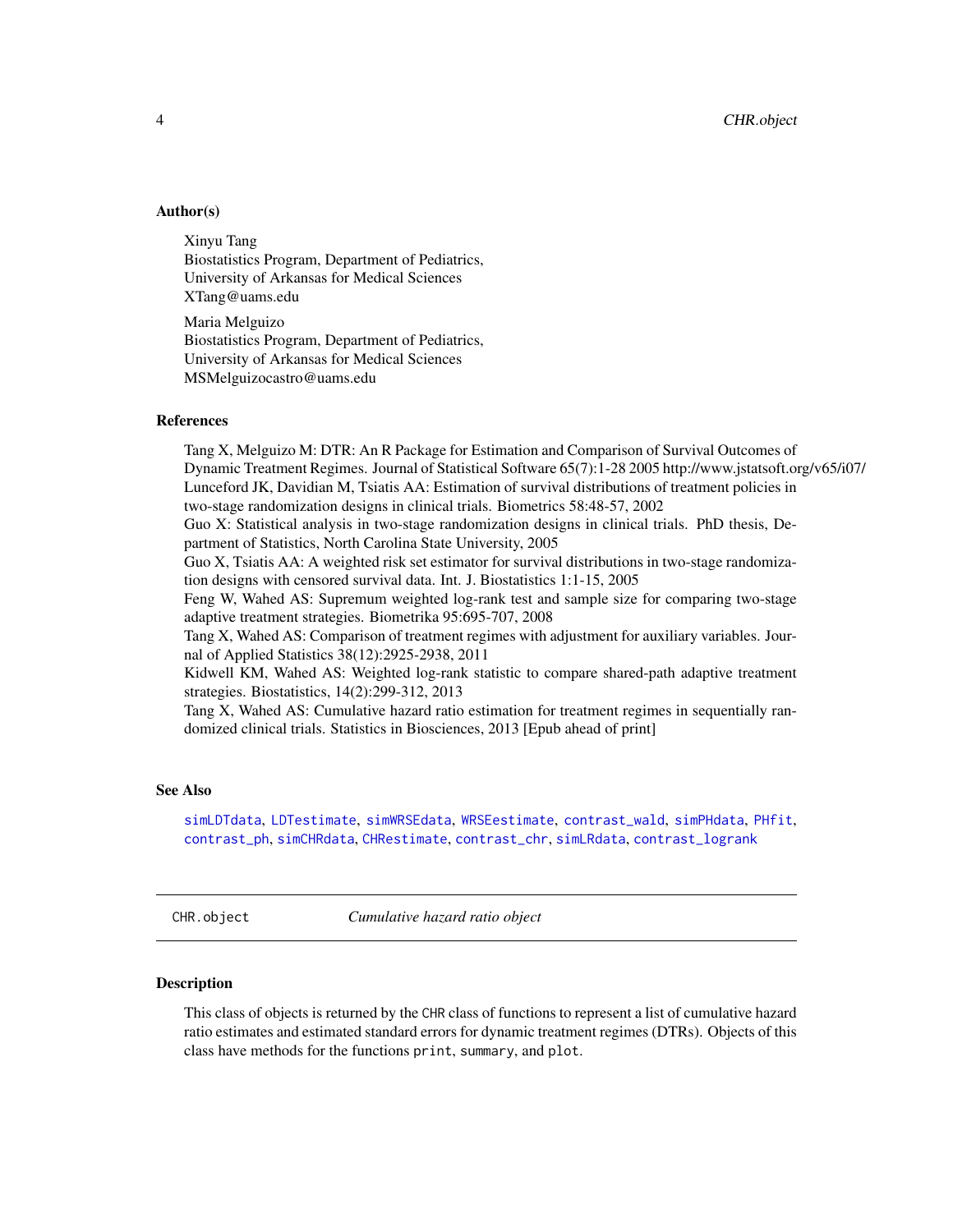# CHR.object 5

# Arguments

| coefficients   | coefficient estimate(s) for the covariate(s)                                                                                    |
|----------------|---------------------------------------------------------------------------------------------------------------------------------|
| comparison     | comparisons between DTRs (i.e. A1B2 vs. A1B1, A2B1 vs. A1B1, A2B2 vs.<br>A1B1, A2B1 vs. A1B2, A2B2 vs. A1B2, and A2B2 vs. A2B1) |
| time75P        | 75th percentile of the observed times                                                                                           |
| time           | event times                                                                                                                     |
| n.risk         | number of patients at risk at each event time                                                                                   |
| n.event        | number of events at each event time                                                                                             |
| CHR1211        | the cumulative hazard ratio estimate for comparing A1B2 to A1B1 at each event<br>time                                           |
| CHR2111        | the cumulative hazard ratio estimate for comparing A2B1 to A1B1 at each event<br>time                                           |
| CHR2211        | the cumulative hazard ratio estimate for comparing A2B2 to A1B1 at each event<br>time                                           |
| CHR2112        | the cumulative hazard ratio estimate for comparing A2B1 to A1B2 at each event<br>time                                           |
| CHR2212        | the cumulative hazard ratio estimate for comparing A2B2 to A1B2 at each event<br>time                                           |
| <b>CHR2221</b> | the cumulative hazard ratio estimate for comparing A2B2 to A2B1 at each event<br>time                                           |
| SE1211         | the estimated standard error for CHR1211 at each event time                                                                     |
| SE2111         | the estimated standard error for CHR2111 at each event time                                                                     |
| SE2211         | the estimated standard error for CHR2211 at each event time                                                                     |
| SE2112         | the estimated standard error for CHR2112 at each event time                                                                     |
| SE2212         | the estimated standard error for CHR2212 at each event time                                                                     |
| SE2221         | the estimated standard error for CHR2221 at each event time                                                                     |
| COV1211_2111   | the estimated covariance between CHR1211 and CHR2111 at each event time                                                         |
| COV1211_2211   | the estimated covariance between CHR1211 and CHR2211 at each event time                                                         |
| COV1211_2112   | the estimated covariance between CHR1211 and CHR2112 at each event time                                                         |
| COV1211_2212   | the estimated covariance between CHR1211 and CHR2212 at each event time                                                         |
| COV1211 2221   | the estimated covariance between CHR1211 and CHR2221 at each event time                                                         |
| COV2111_2211   | the estimated covariance between CHR2111 and CHR2211 at each event time                                                         |
| COV2111_2112   | the estimated covariance between CHR2111 and CHR2112 at each event time                                                         |
| COV2111_2212   | the estimated covariance between CHR2111 and CHR2212 at each event time                                                         |
| COV2111_2221   | the estimated covariance between CHR2111 and CHR2221 at each event time                                                         |
| COV2211_2112   | the estimated covariance between CHR2211 and CHR2112 at each event time                                                         |
| COV2211_2212   | the estimated covariance between CHR2211 and CHR2212 at each event time                                                         |
| COV2211_2221   | the estimated covariance between CHR2211 and CHR2221 at each event time                                                         |
| COV2112_2212   | the estimated covariance between CHR2112 and CHR2212 at each event time                                                         |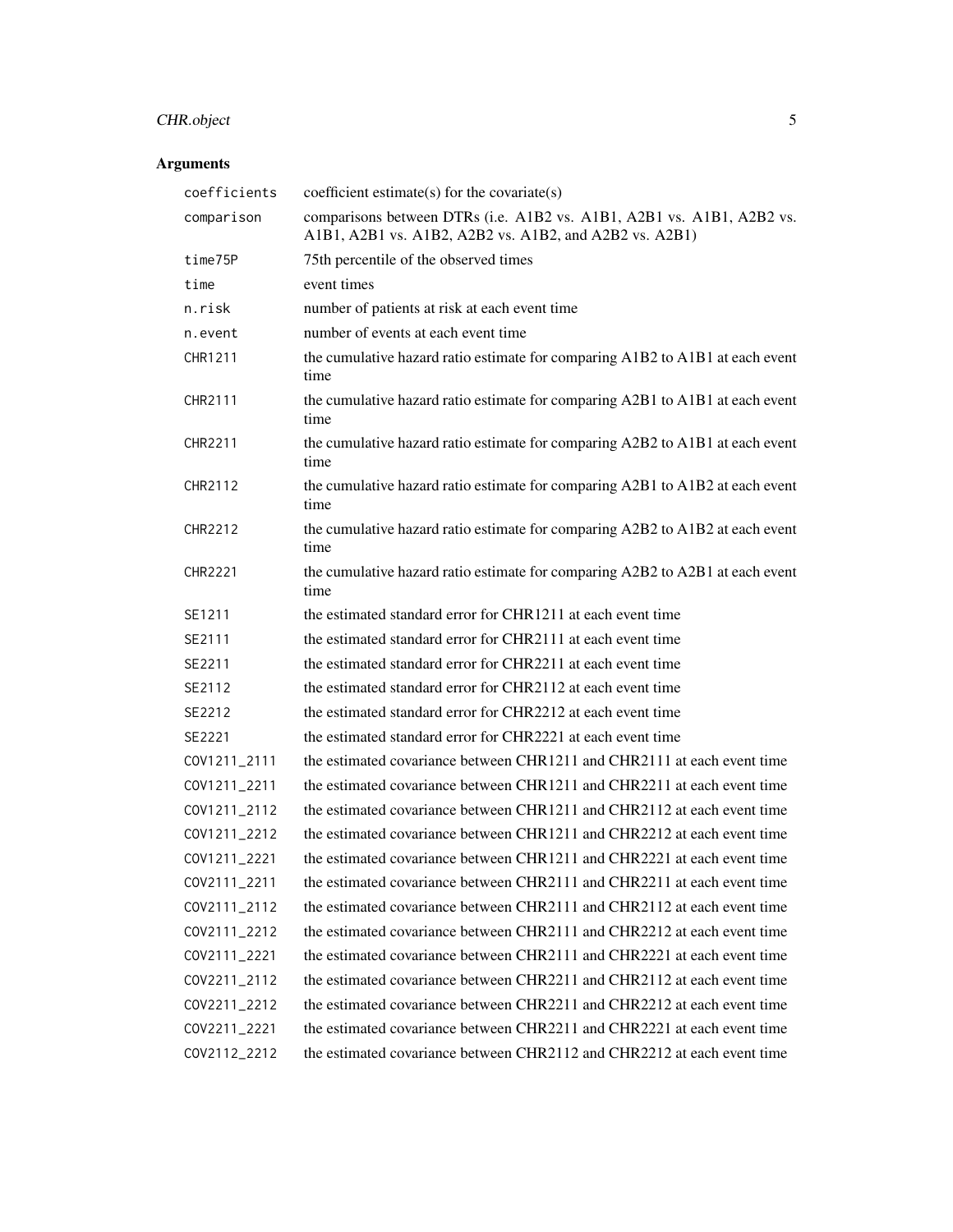| COV2112_2221                    | the estimated covariance between CHR2112 and CHR2221 at each event time                   |
|---------------------------------|-------------------------------------------------------------------------------------------|
| COV2212_2221                    | the estimated covariance between CHR2212 and CHR2221 at each event time                   |
| CHR1211.LOG                     | the log cumulative hazard ratio estimate for comparing A1B2 to A1B1 at each<br>event time |
| CHR2111.LOG                     | the log cumulative hazard ratio estimate for comparing A2B1 to A1B1 at each<br>event time |
| CHR2211.LOG                     | the log cumulative hazard ratio estimate for comparing A2B2 to A1B1 at each<br>event time |
| CHR2112.LOG                     | the log cumulative hazard ratio estimate for comparing A2B1 to A1B2 at each<br>event time |
| CHR2212.LOG                     | the log cumulative hazard ratio estimate for comparing A2B2 to A1B2 at each<br>event time |
| CHR2221.LOG                     | the log cumulative hazard ratio estimate for comparing A2B2 to A2B1 at each<br>event time |
| SE1211.LOG                      | the estimated standard error for CHR1211.LOG at each event time                           |
| SE2111, LOG                     | the estimated standard error for CHR2111.LOG at each event time                           |
| SE2211, LOG                     | the estimated standard error for CHR2211.LOG at each event time                           |
| SE2112.LOG                      | the estimated standard error for CHR2112.LOG at each event time                           |
| SE2212.LOG                      | the estimated standard error for CHR2212.LOG at each event time                           |
| SE2221, LOG<br>COV1211_2111.LOG | the estimated standard error for CHR2221.LOG at each event time                           |
|                                 | the estimated covariance between CHR1211.LOG and CHR2111.LOG at each<br>event time        |
| COV1211_2211.LOG                | the estimated covariance between CHR1211.LOG and CHR2211.LOG at each<br>event time        |
| COV1211_2112.LOG                |                                                                                           |
|                                 | the estimated covariance between CHR1211.LOG and CHR2112.LOG at each<br>event time        |
| COV1211_2212.LOG                | the estimated covariance between CHR1211.LOG and CHR2212.LOG at each                      |
|                                 | event time                                                                                |
| COV1211_2221.LOG                |                                                                                           |
|                                 | the estimated covariance between CHR1211.LOG and CHR2221.LOG at each<br>event time        |
| COV2111_2211.LOG                | the estimated covariance between CHR2111.LOG and CHR2211.LOG at each                      |
|                                 | event time                                                                                |
| COV2111_2112.LOG                |                                                                                           |
| COV2111_2212.LOG                | the estimated covariance between CHR2111.LOG and CHR2112.LOG at each<br>event time        |
|                                 | the estimated covariance between CHR2111.LOG and CHR2212.LOG at each<br>event time        |
|                                 |                                                                                           |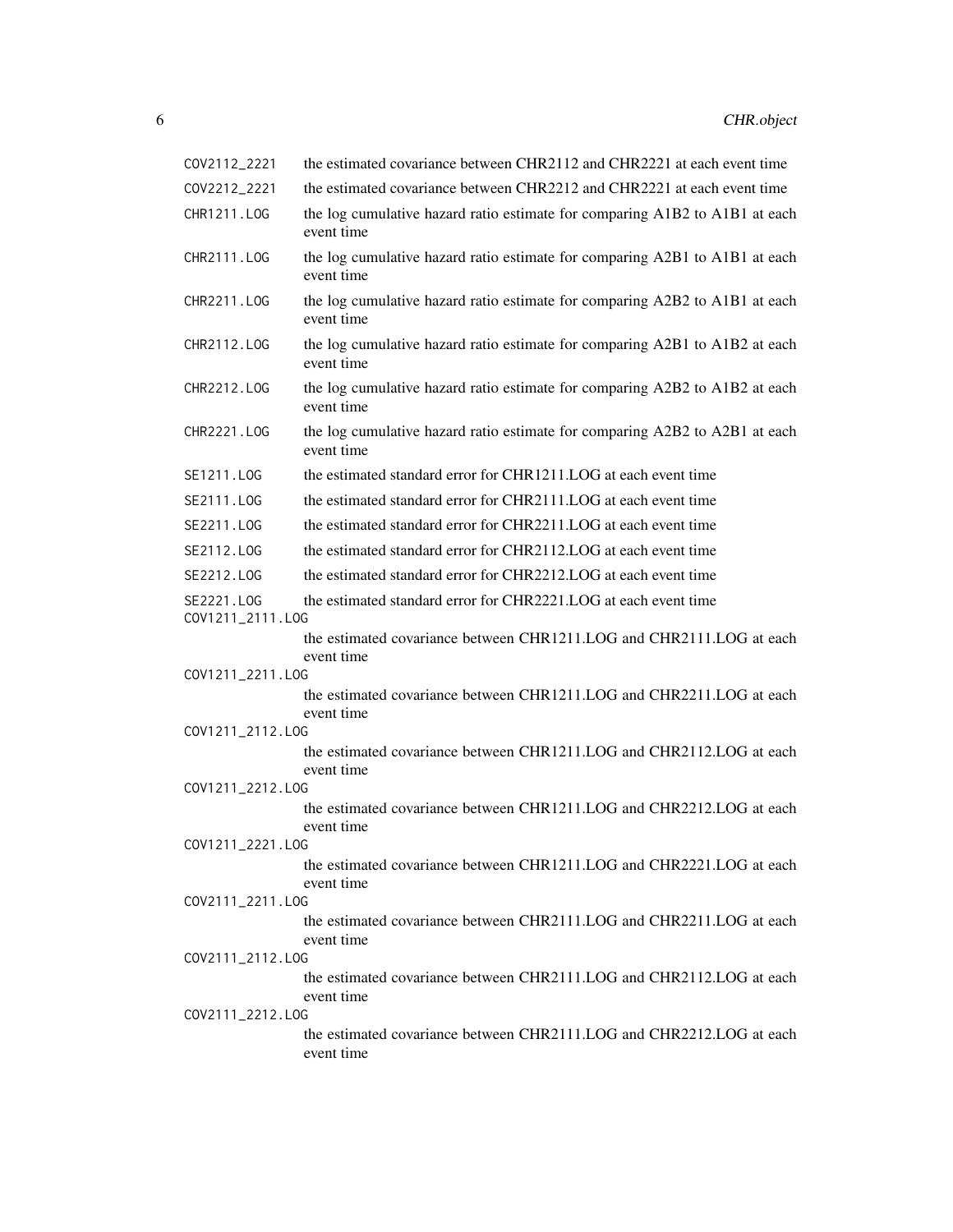#### <span id="page-6-0"></span>CHRdata 7 and 2012 12:00 and 2012 12:00 and 2012 12:00 and 2012 12:00 and 2012 12:00 and 2012 12:00 and 2012 1

| COV2111_2221.LOG                                                                   |  |  |
|------------------------------------------------------------------------------------|--|--|
| the estimated covariance between CHR2111.LOG and CHR2221.LOG at each<br>event time |  |  |
| COV2211_2112.LOG                                                                   |  |  |
| the estimated covariance between CHR2211.LOG and CHR2112.LOG at each<br>event time |  |  |
| COV2211_2212.LOG                                                                   |  |  |
| the estimated covariance between CHR2211.LOG and CHR2212.LOG at each<br>event time |  |  |
| COV2211_2221.LOG                                                                   |  |  |
| the estimated covariance between CHR2211.LOG and CHR2221.LOG at each<br>event time |  |  |
| COV2112_2212.LOG                                                                   |  |  |
| the estimated covariance between CHR2112.LOG and CHR2212.LOG at each<br>event time |  |  |
| COV2112_2221.LOG                                                                   |  |  |
| the estimated covariance between CHR2112.LOG and CHR2221.LOG at each<br>event time |  |  |
| COV2212_2221.LOG                                                                   |  |  |
| the estimated covariance between CHR2212.LOG and CHR2221.LOG at each<br>event time |  |  |
|                                                                                    |  |  |

## See Also

[CHRestimate](#page-7-1), [print.CHR](#page-22-1), [summary.CHR](#page-35-1), [print.summary.CHR](#page-23-1), [plot.CHR](#page-20-1)

CHRdata *CHR data set*

## Description

This data set was generates from sequentially randomized clinical trials as described in the simulation study of Tang and Wahed (2013) [Epub ahead of print]. It contains the following variables: "X" is the first-stage indicator, X=0 if assigned to A1, and X=1 if assigned to A2; "R" is the response status, R=1 for responders, and R=0 for non-responders; "Z" is the second-stage indicator among responders  $(R=1)$ ,  $Z=0$  if assigned to B1, and  $Z=1$  if assigned to B2; "U" is the observed survival time, U is death time if delta=1, and U is censoring time if delta=0; "delta" is the censoring indicator, delta=1 for event, and delta=0 for censored; and "V1" and "V2" are covariates.

#### Usage

CHRdata

## Format

A data frame with rows corresponding to patients.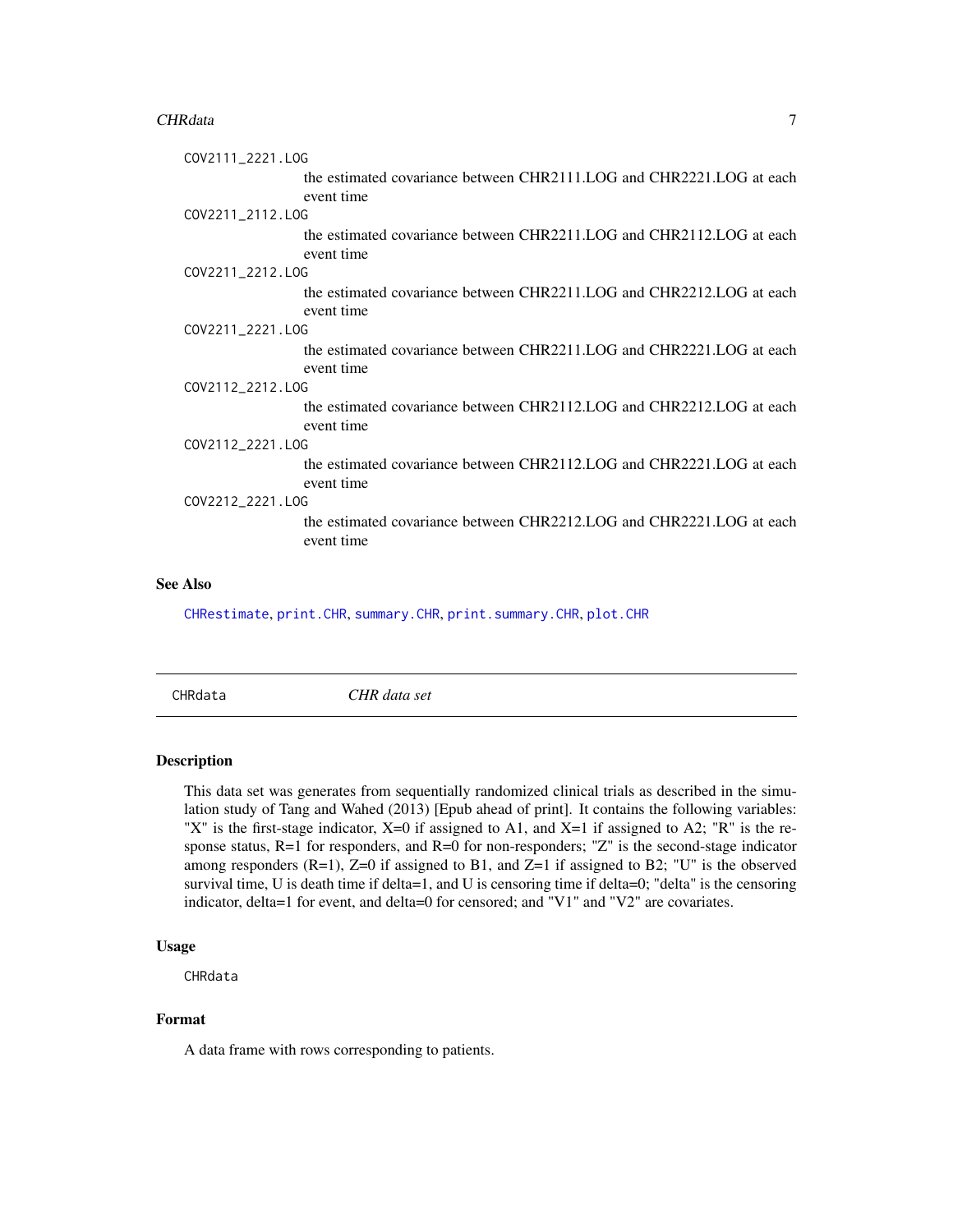#### <span id="page-7-0"></span>Source

Generated by Xinyu Tang in R

## References

Tang X, Wahed AS: Cumulative hazard ratio estimation for treatment regimes in sequentially randomized clinical trials. Statistics in Biosciences, 2013 [Epub ahead of print]

## Examples

## Not run: data("CHRdata") ## End(Not run)

<span id="page-7-1"></span>CHRestimate *Function for calculating cumulative hazard ratio (CHR) estimates*

#### Description

This function computes the estimates for the cumulative hazard ratios (CHRs) between two different dynamic treatment regimes (DTRs) and their variance estimates at observed event times as proposed in Tang and Wahed (2013) [Epub ahead of print].

## Usage

CHRestimate(data, covar=names(data)[!names(data) %in% c("X", "R", "Z", "U", "delta")])

#### Arguments

| data  | a data frame $(X, R, Z, U, delta, )$ representing the data from a two-stage ran-  |
|-------|-----------------------------------------------------------------------------------|
|       | domization design with therapies A1 and A2 available at the first stage, and B1   |
|       | and B2 available at the second stage.                                             |
|       | X: first-stage indicator, $X=0$ if assigned to A1, and $X=1$ if assigned to A2    |
|       | R: response status, $R=1$ for responders, and $R=0$ for non-responders            |
|       | Z: second-stage indicator, $Z=0$ if assigned to B1, and $Z=1$ if assigned to B2   |
|       | U: observed survival time, U is death time if delta=1, and U is censoring time if |
|       | $delta=0$                                                                         |
|       | delta: censoring indicator, delta=1 for died, and delta=0 for censored            |
|       | $\ldots$ : other variables                                                        |
|       |                                                                                   |
| covar | covariate(s) to be adjusted. The default uses all the variables in the data other |
|       | than $X$ , $R$ , $Z$ , $U$ and delta                                              |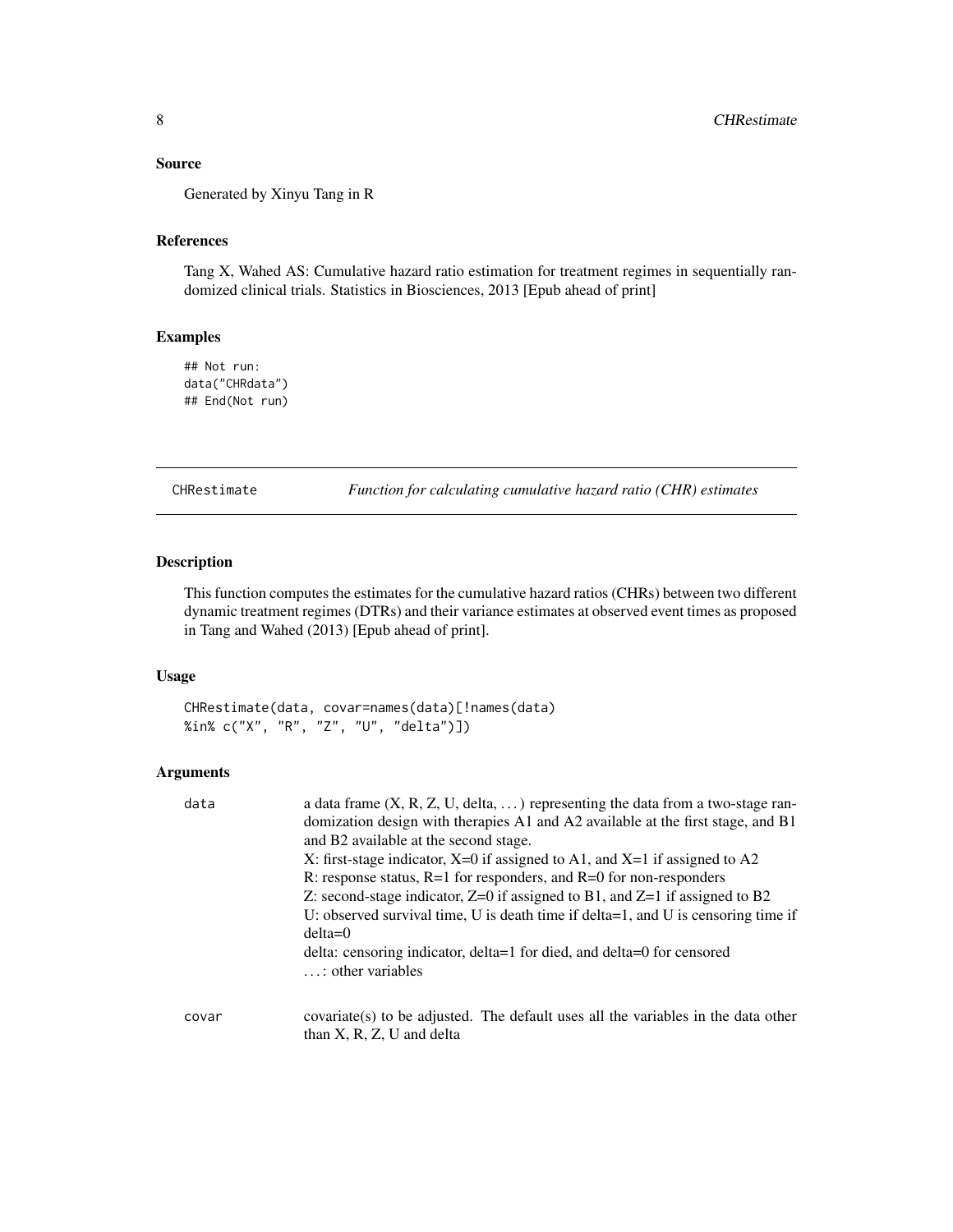#### <span id="page-8-0"></span>contrast\_chr 9

#### Details

In sequentially randomized designs, there could be more than two therapies available at each stage. For simplicity, and to maintain similarity to the most common sequentially randomized clinical trials, a simple two-stage randomization design allowing two treatment options at each stage is used in the current version of the package. In detail, patients are initially randomized to either A1 or A2 at the first stage. Based on their response status, they are then randomized to either B1 or B2 at the second stage. Therefore, there are a total of four DTRs: A1B1, A1B2, A2B1, and A2B2. Based on four DTRs, six different cumulative hazard ratios (CHRs) are computed: CHR(A1B2 vs. A1B1), CHR(A2B1 vs. A1B1), CHR(A2B2 vs. A1B1), CHR(A2B1 vs. A1B2), CHR(A2B2 vs. A2B1), and CHR(A2B2 vs. A2B1). The natural logarithms of the CHRs are also computed.

#### Value

The function returns an object of class CHR. See CHR. object for details.

#### **Note**

The data frame generated from [simCHRdata](#page-24-1) is the same as the input data frame for [CHRestimate](#page-7-1). The function allows one covariate or more than one covariates, but does not allow no adjustment for covariates.

#### References

Tang X, Wahed AS: Cumulative hazard ratio estimation for treatment regimes in sequentially randomized clinical trials. Statistics in Biosciences, 2013 [Epub ahead of print]

#### See Also

[simCHRdata](#page-24-1), [CHR.object](#page-3-1), [print.CHR](#page-22-1), [summary.CHR](#page-35-1), [print.summary.CHR](#page-23-1), [plot.CHR](#page-20-1)

#### Examples

```
## Not run:
data("CHRdata")
est <- CHRestimate(data=CHRdata, covar="V1")
est
## End(Not run)
```
<span id="page-8-1"></span>contrast\_chr *Function to compare dynamic treatment regimes (DTRs) based on cumulative hazard ratios (CHRs)*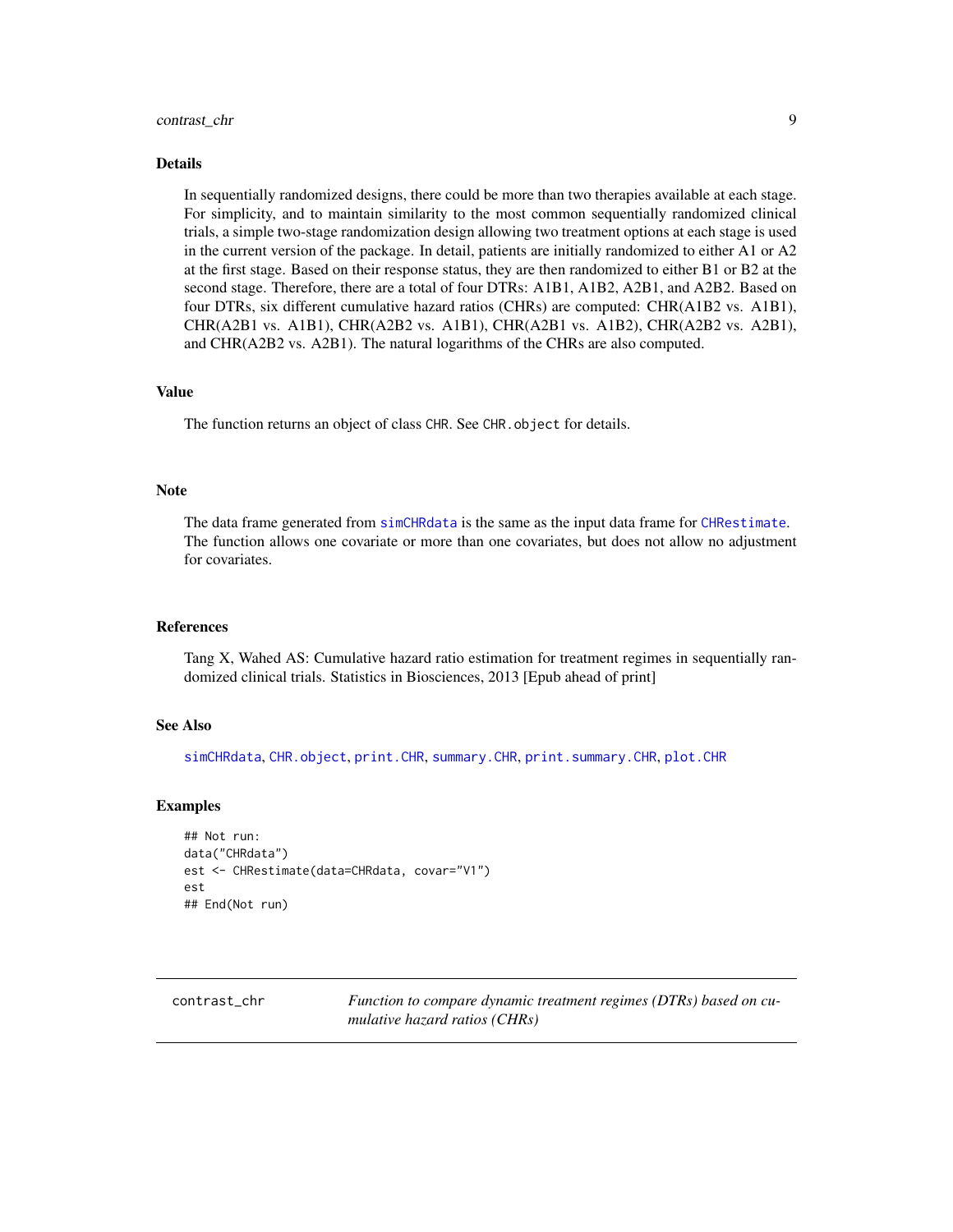#### <span id="page-9-0"></span>Description

This function compares the cumulative hazard functions of dynamic treatment regimes (DTRs) from sequentially randomized clinical trials by calculating the natural logarithms of cumulative hazard ratios (CHRs) and performing the Wald-type tests based on natural logarithms of CHRs as proposed in Tang and Wahed (2013) [Epub ahead of print].

# Usage

```
contrast_{\text{c}}(est, t = quantile(est$time, 0.75))
```
#### Arguments

| est | the result of a call to the CHRestimate function                                   |
|-----|------------------------------------------------------------------------------------|
| t.  | a time point of interest. For example, $t=5$ for the comparisons of survival esti- |
|     | mates at 5 years among DTRs. Default t is set to be the 75th percentile of the     |
|     | observed time ( <i>i.e.</i> 75th percentile of U).                                 |

#### Details

Two different comparisons are performed:

1) An overall comparison H0: A1B1=A1B2=A2B1=A2B2

2) Pairwise comparisons including H0: A1B1=A1B2, H0: A1B1=A2B1, H0: A1B1=A2B2, H0:

A1B2=A2B1, H0: A1B2=A2B2, and H0: A2B1=A2B2

## Value

The function returns a data frame with four columns: H0, test statistic, df, and p.

| H0 | the null hypotheses being tested, for example, $H_0$ (t=3) if the comparisons are<br>made at $t=3$ |
|----|----------------------------------------------------------------------------------------------------|
|    | test statistic the calculated chi-square test statistic                                            |
| df | the degree of freedom                                                                              |
| p  | the resulting p-value                                                                              |

## References

Tang X, Wahed AS: Cumulative hazard ratio estimation for treatment regimes in sequentially randomized clinical trials. Statistics in Biosciences, 2013 [Epub ahead of print]

#### See Also

[CHRestimate](#page-7-1), [CHR.object](#page-3-1)

#### Examples

```
## Not run:
data("CHRdata")
est <- CHRestimate(data=CHRdata, covar="V1")
contrast_chr(est, t=1.5)
## End(Not run)
```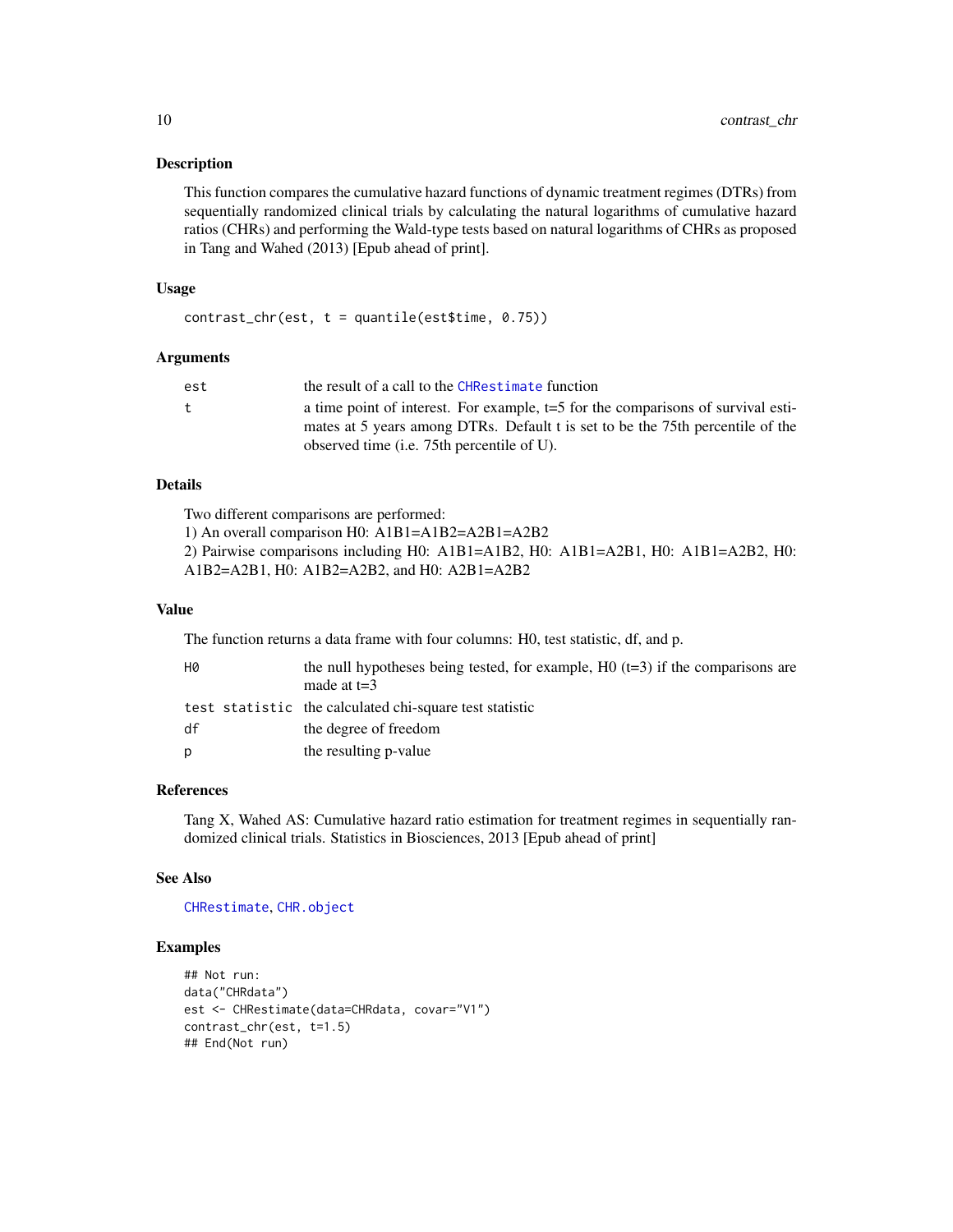<span id="page-10-1"></span><span id="page-10-0"></span>contrast\_logrank *Function to compare dynamic treatment regimes (DTRs) using weighted logrank tests*

#### Description

This function compares the survival distributions of dynamic treatment regimes (DTRs) from sequentially randomized clinical trials using the weighted logrank tests proposed in Kidwell and Wahed (2013).

#### Usage

contrast\_logrank(data)

#### Arguments

| data | a data frame $(X, TR, R, Z, U, delta)$ representing the data from a two-stage ran-  |
|------|-------------------------------------------------------------------------------------|
|      | domization design with therapies A1 and A2 available at the first stage, and B1     |
|      | and B2 available at the second stage.                                               |
|      | X: first-stage indicator, $X=0$ if assigned to A1, and $X=1$ if assigned to A2      |
|      | TR: optional time to response for responders $(R=1)$ , only needed if method="WRSE" |
|      | R: response status, $R=1$ for responders, and $R=0$ for non-responders              |
|      | Z: second-stage indicator, $Z=0$ if assigned to B1, and $Z=1$ if assigned to B2     |
|      | U: observed survival time, U is death time if delta=1, and U is censoring time if   |
|      | $delta=0$                                                                           |
|      | delta: censoring indicator, delta=1 for died, and delta=0 for censored              |

#### Details

In sequentially randomized designs, there could be more than two therapies available at each stage. For simplicity, and to maintain similarity to the most common sequentially randomized clinical trials, a simple two-stage randomization design allowing two treatment options at each stage is used in the current version of the package. In detail, patients are initially randomized to either A1 or A2 at the first stage. Based on their response status, they are then randomized to either B1 or B2 at the second stage. Therefore, there are a total of four dynamic treatment regimes (DTRs): A1B1, A1B2, A2B1, and A2B2.

Two different comparisons are performed:

1) An overall comparison H0: A1B1=A1B2=A2B1=A2B2

2) Pairwise comparisons including H0: A1B1=A1B2, H0: A1B1=A2B1, H0: A1B1=A2B2, H0: A1B2=A2B1, H0: A1B2=A2B2, and H0: A2B1=A2B2

## Value

The function returns a data frame with four columns: H0, (standardized) test statistic, df, and p.

He null hypotheses being tested, for example, H0: A1B1=A1B2=A2B1=A2B2 for overall comparison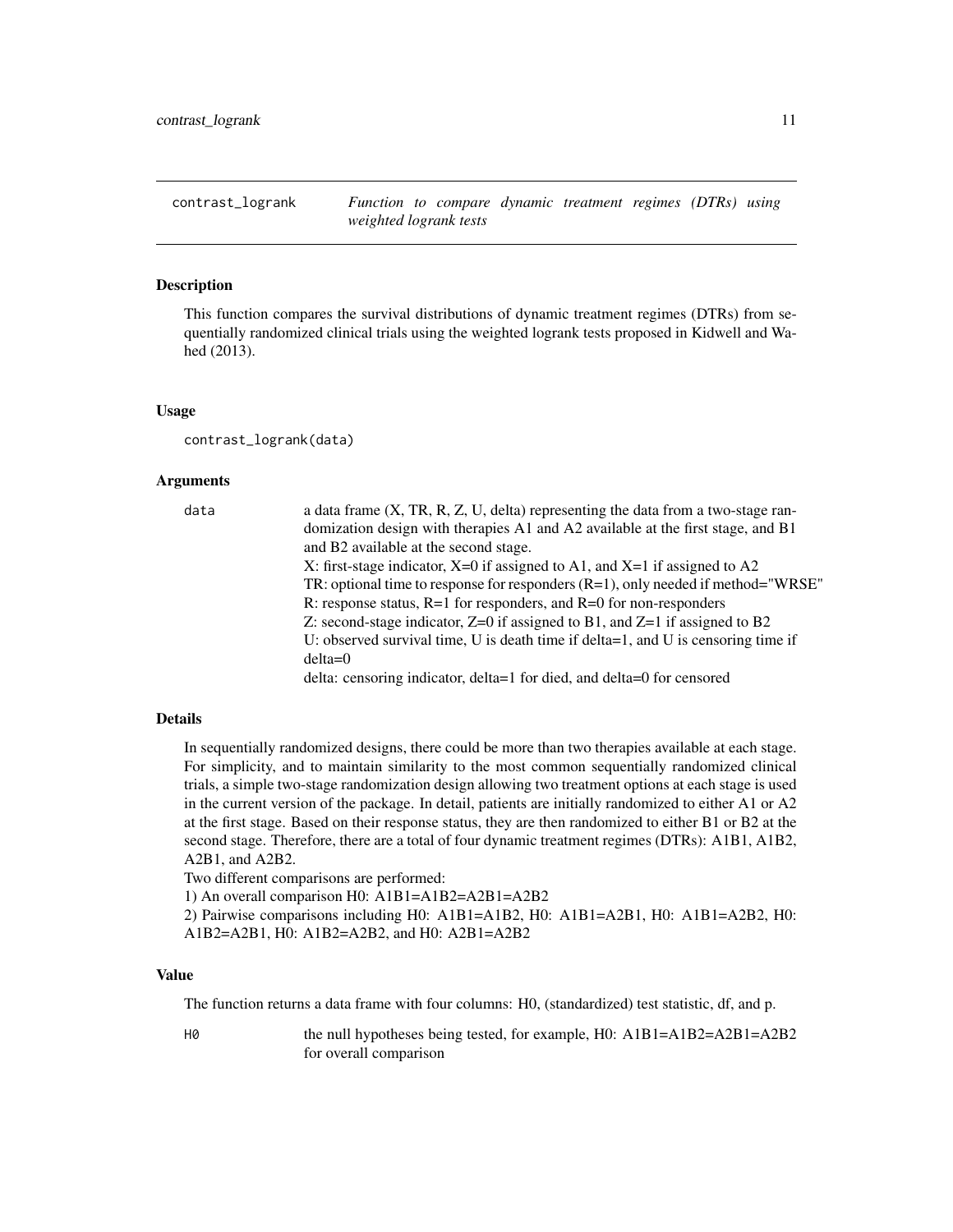<span id="page-11-0"></span>12 contrast\_ph

|    | (standardized) test statistic                                                                                                                    |
|----|--------------------------------------------------------------------------------------------------------------------------------------------------|
|    | the calculated (standardized) test statistic, chi-square test statistic for overall<br>comparison, and z test statistic for pairwise comparisons |
| df | the degree of freedom                                                                                                                            |
| D  | the resulting p-value                                                                                                                            |
|    |                                                                                                                                                  |

## Note

The data frame generated from [simLRdata](#page-29-1) is the same as the input data frame for [contrast\\_logrank](#page-10-1).

#### References

Guo X: Statistical analysis in two-stage randomization designs in clinical trials. PhD thesis, Department of Statistics, North Carolina State University, 2005

Feng W, Wahed AS: Supremum weighted log-rank test and sample size for comparing two-stage adaptive treatment strategies. Biometrika 95:695-707, 2008

Kidwell KM, Wahed AS: Weighted log-rank statistic to compare shared-path adaptive treatment strategies. Biostatistics, 14(2):299-312, 2013

### See Also

[simLRdata](#page-29-1)

## Examples

## Not run: data("LRdata") contrast\_logrank(data=LRdata) ## End(Not run)

<span id="page-11-1"></span>contrast\_ph *Function to compare dynamic treatment regimes (DTRs) after adjustment for covariates*

## Description

This function compares the survival distributions (i.e. hazard functions) of dynamic treatment regimes (DTRs) from sequentially randomized clinical trials after adjustment for covariates as proposed in Tang and Wahed (2011).

## Usage

contrast\_ph(fit)

#### Arguments

fit the result of a call to the [PHfit](#page-18-1) function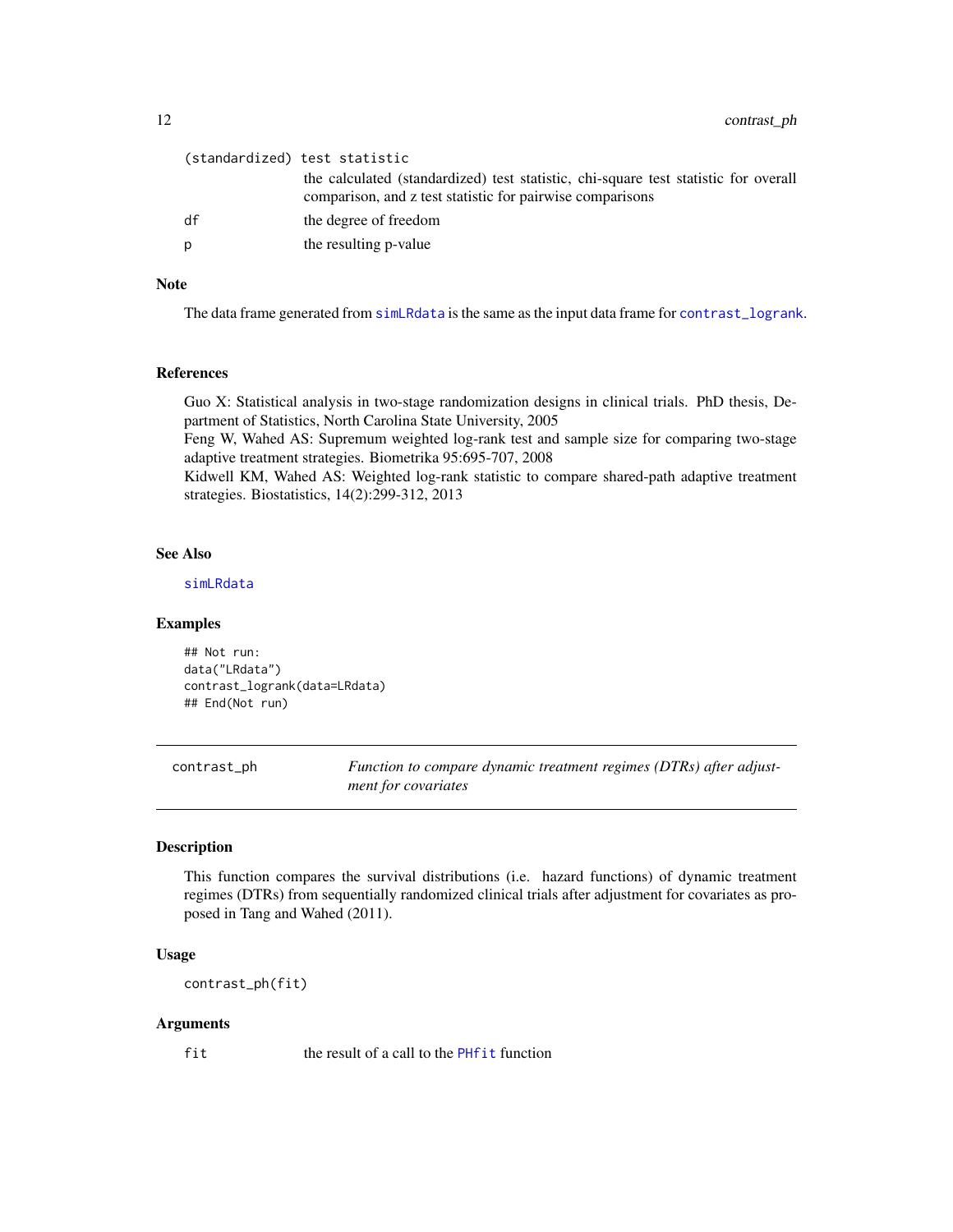## <span id="page-12-0"></span>contrast\_wald 13

## Details

Four different comparisons are performed:

1) An overall comparison H0: A1B1=A1B2=A2B1=A2B2

2) First-stage comparison H0: A1=A2

3) Second-stage comparison H0: B1=B2

```
4) Pairwise comparisons including H0: A1B1=A1B2, H0: A1B1=A2B1, H0: A1B1=A2B2, H0:
A1B2=A2B1, H0: A1B2=A2B2, and H0: A2B1=A2B2
```
## Value

The function returns a data frame with four columns: H0, test statistic, df, and p.

| H0 | the null hypotheses being tested, for example, $H0$ (t=3) if the comparisons are<br>made at $t=3$ |
|----|---------------------------------------------------------------------------------------------------|
|    | test statistic the calculated chi-square test statistic                                           |
| df | the degree of freedom                                                                             |
| p  | the resulting p-value                                                                             |

## References

Tang X, Wahed AS: Comparison of treatment regimes with adjustment for auxiliary variables. Journal of Applied Statistics 38(12):2925-2938, 2011

## See Also

[PHfit](#page-18-1), [coxph.object](#page-0-0)

#### Examples

```
## Not run:
data("PHdata")
f <- PHfit(data=PHdata, covar="V")
contrast_ph(f)
## End(Not run)
```
<span id="page-12-1"></span>

| contrast_wald | Function to compare dynamic treatment regimes (DTRs) using Wald- |
|---------------|------------------------------------------------------------------|
|               | type tests                                                       |

## Description

This function compares the survival estimates at specific time point among dynamic treatment regimes (DTRs) using the Wald-type tests.

#### Usage

```
contrast_wald(est, t = quantile(est$time, 0.75))
```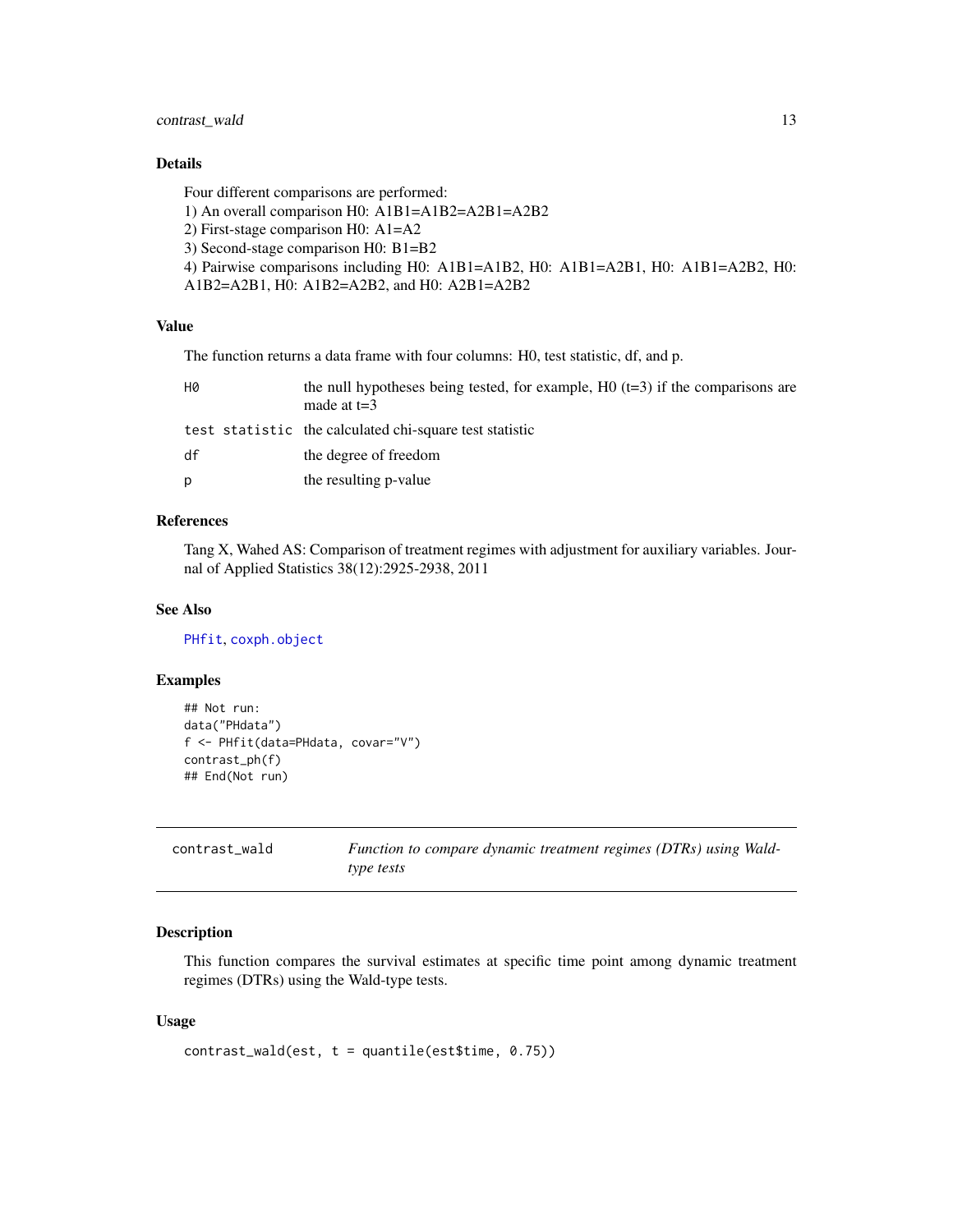#### <span id="page-13-0"></span>Arguments

| est | the result of a call to the LDT estimate function or WRSE estimate function                                                                                                                                        |
|-----|--------------------------------------------------------------------------------------------------------------------------------------------------------------------------------------------------------------------|
| t   | a time point of interest. For example, $t=5$ for the comparisons of survival esti-<br>mates at 5 years among DTRs. Default t is set to be the 75th percentile of the<br>observed time (i.e. 75th percentile of U). |

## Details

Two different comparisons are performed:

1) An overall comparison H0: A1B1=A1B2=A2B1=A2B2 2) Pairwise comparisons including H0: A1B1=A1B2, H0: A1B1=A2B1, H0: A1B1=A2B2, H0: A1B2=A2B1, H0: A1B2=A2B2, and H0: A2B1=A2B2

#### Value

The function returns a data frame with four columns: H0, test statistic, df, and p.

| HØ | the null hypotheses being tested, for example, $H_0$ (t=3) if the comparisons are<br>made at $t=3$ |
|----|----------------------------------------------------------------------------------------------------|
|    | test statistic the calculated chi-square test statistic                                            |
| df | the degree of freedom                                                                              |
| Ŋ  | the resulting p-value                                                                              |

## References

Lunceford JK, Davidian M, Tsiatis AA: Estimation of survival distributions of treatment policies in two-stage randomization designs in clinical trials. Biometrics 58:48-57, 2002 Guo X, Tsiatis AA: A weighted risk set estimator for survival distributions in two-stage randomization designs with censored survival data. Int. J. Biostatistics 1:1-15, 2005

#### See Also

[LDTestimate](#page-15-1), [WRSEestimate](#page-37-1), [DTR.object](#page-14-1)

#### Examples

```
## Not run:
# LDT estimates
data("LDTdata")
est <- LDTestimate(data=LDTdata)
contrast_wald(est, t=1)
```

```
# WRSE estimates
data("WRSEdata")
est <- WRSEestimate(data=WRSEdata)
contrast_wald(est, t=300)
```
## End(Not run)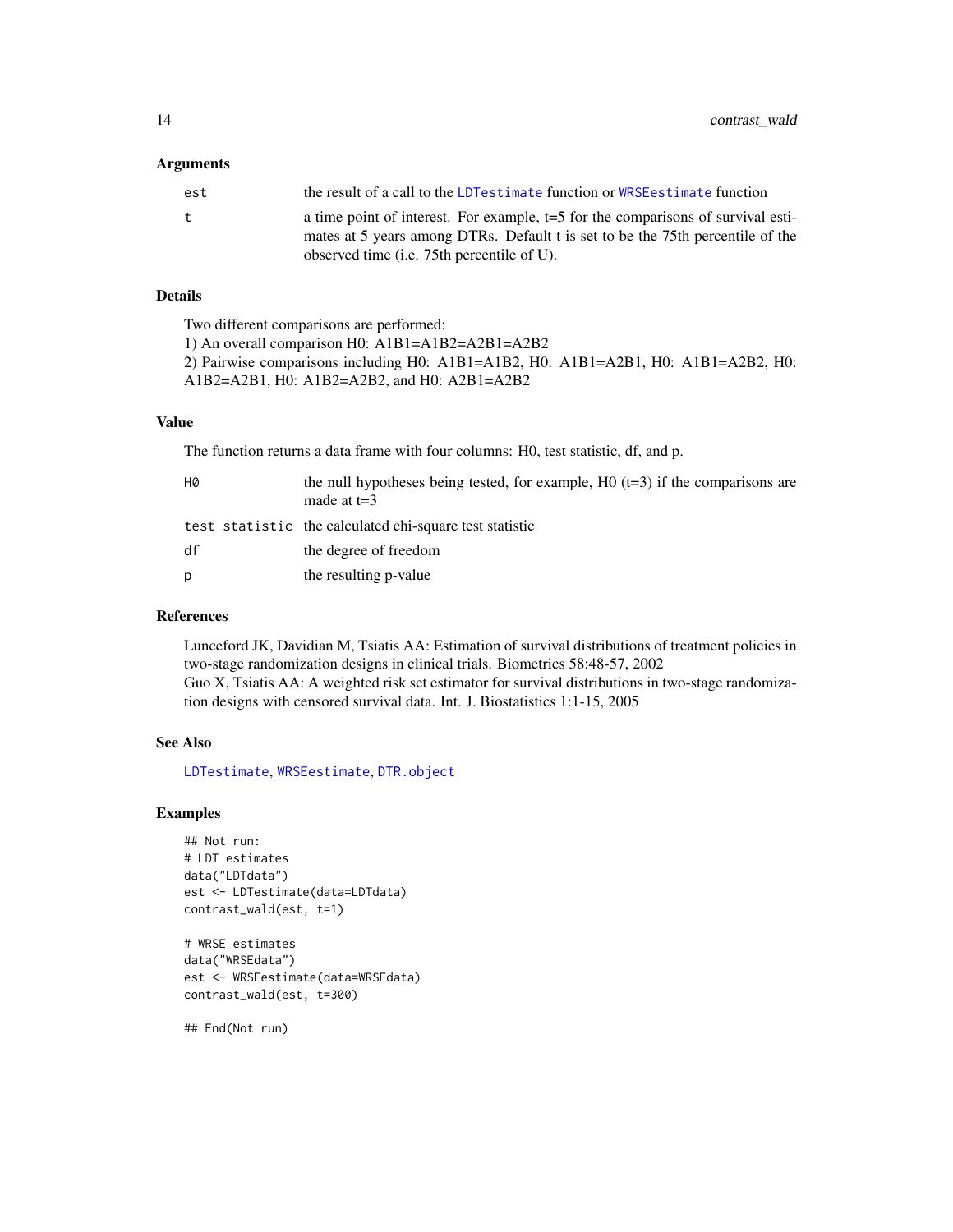## <span id="page-14-1"></span><span id="page-14-0"></span>Description

This class of objects is returned by the DTR class of functions to represent a list of survival estimates and estimated standard errors for dynamic treatment regimes (DTRs). Objects of this class have methods for the functions print, summary, and plot.

# Arguments

| <b>DTR</b>  | dynamic treatment regimes (i.e. A1B1, A1B2, A2B1, and A2B2)                                                         |
|-------------|---------------------------------------------------------------------------------------------------------------------|
| records     | number of observations for each regime.                                                                             |
| events      | number of events for each regime                                                                                    |
| censorDTR   | dynamic treatment regimes corresponding to censoring times                                                          |
| censortime  | censoring times                                                                                                     |
| censorsury  | the survival estimate corresponding to each censoring time (censortime) and<br>dynamic treatment regime (censorDTR) |
| time        | event times                                                                                                         |
| n.risk      | number of patients at risk at each event time                                                                       |
| n.event     | number of events at each event time                                                                                 |
| SURV11      | the survival estimate for A1B1 at each event time                                                                   |
| SURV12      | the survival estimate for A1B2 at each event time                                                                   |
| SURV21      | the survival estimate for A2B1 at each event time                                                                   |
| SURV22      | the survival estimate for A2B2 at each event time                                                                   |
| <b>SE11</b> | the estimated standard error for SURV11 at each event time                                                          |
| SE12        | the estimated standard error for SURV12 at each event time                                                          |
| COV1112     | the estimated covariance between SURV11 and SURV12 at each event time                                               |
| SE21        | the estimated standard error for SURV21 at each event time                                                          |
| <b>SE22</b> | the estimated standard error for SURV22 at each event time                                                          |
| COV2122     | the estimated covariance between SURV21 and SURV22 at each event time                                               |

## See Also

[LDTestimate](#page-15-1), [WRSEestimate](#page-37-1), [print.DTR](#page-22-2), [summary.DTR](#page-36-1), [print.summary.DTR](#page-24-2), [plot.DTR](#page-21-1)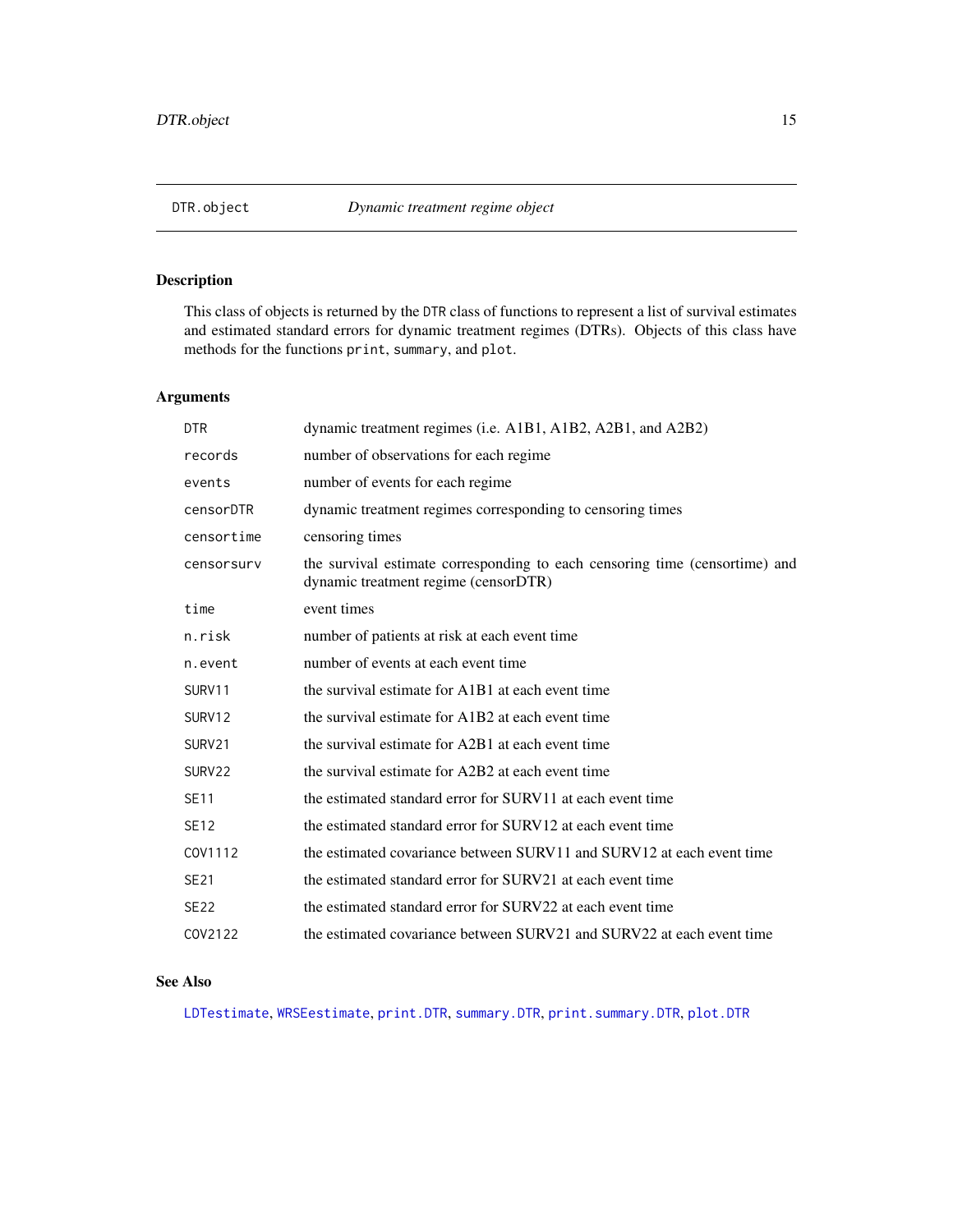<span id="page-15-0"></span>

#### Description

This data set was generates from sequentially randomized clinical trials as described in the simulation study of Lunceford, Davidian and Tsiatis (2002). It contains the following variables: "X" is the first-stage indicator,  $X=0$  if assigned to A1, and  $X=1$  if assigned to A2; "R" is the response status,  $R=1$  for responders, and  $R=0$  for non-responders; "Z" is the second-stage indicator among responders (R=1), Z=0 if assigned to B1, and Z=1 if assigned to B2; "U" is the observed survival time, U is death time if delta=1, and U is censoring time if delta=0; "delta" is the censoring indicator, delta=1 for event, and delta=0 for censored.

## Usage

LDTData

# Format

A data frame with rows corresponding to patients.

#### Source

Generated by Xinyu Tang in R

#### References

Lunceford JK, Davidian M, Tsiatis AA: Estimation of survival distributions of treatment policies in two-stage randomization designs in clinical trials. Biometrics 58:48-57, 2002

#### Examples

## Not run: data("LDTdata")

## End(Not run)

<span id="page-15-1"></span>LDTestimate *Function for calculating LTD estimates*

## **Description**

The function computes the survival estimates and estimated standard errors for dynamic treatment regimes (DTRs) at the observed event times as proposed in Lunceford, Davidian and Tsiatis (2002) Equation (3) and Equation (10).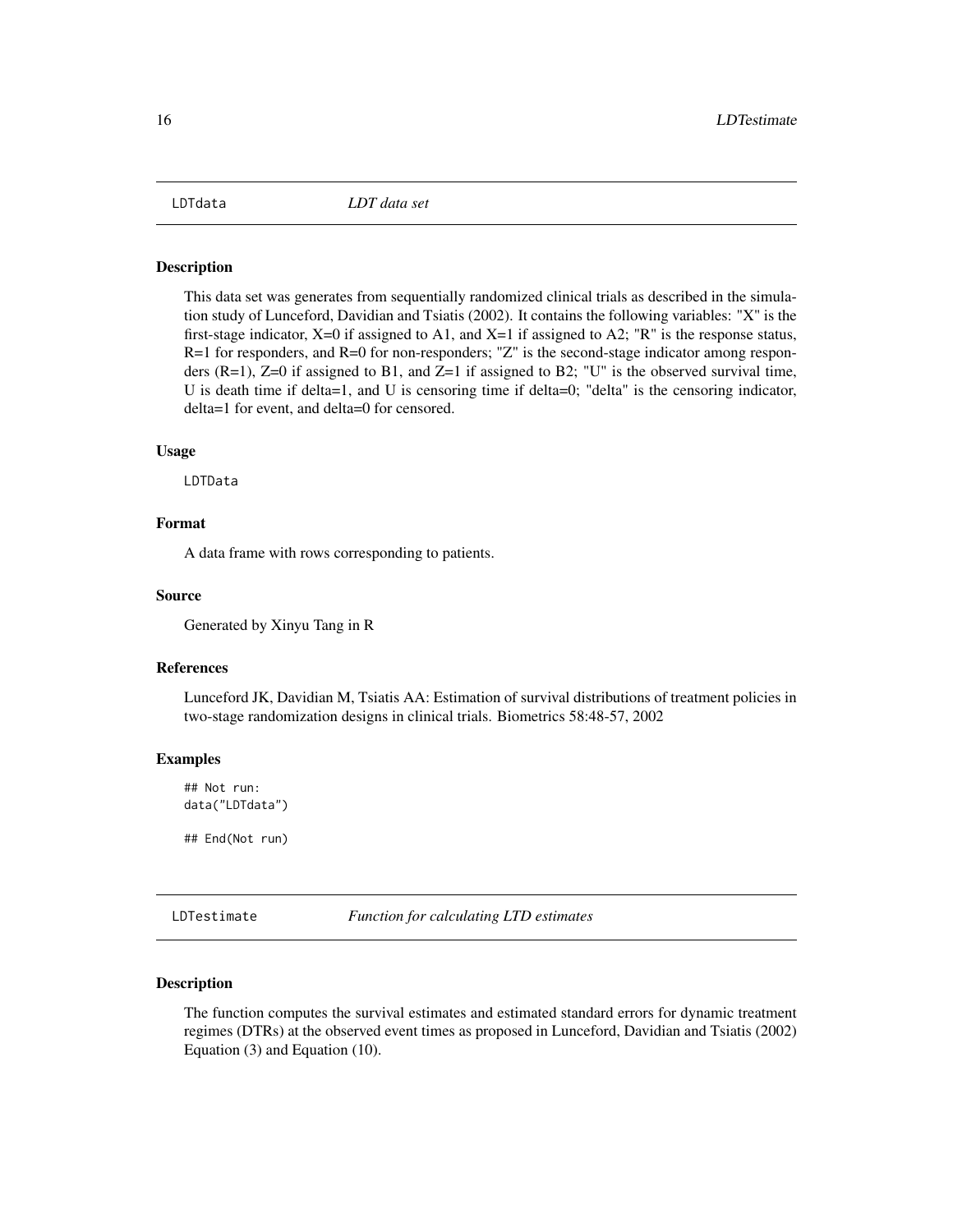#### <span id="page-16-0"></span>LDTestimate 17

#### Usage

LDTestimate(data, L = .Machine\$double.xmax)

#### Arguments

| data | a data frame $(X, R, Z, U, delta)$ representing the data from a two-stage random-<br>ization design with therapies A1 and A2 available at the first stage, and B1 and                                                              |
|------|------------------------------------------------------------------------------------------------------------------------------------------------------------------------------------------------------------------------------------|
|      | B2 available at the second stage.                                                                                                                                                                                                  |
|      | X: treatment arm, $X=0$ for A1, and $X=1$ for A2                                                                                                                                                                                   |
|      | R: response status, $R=1$ for responders, and $R=0$ for non-responders                                                                                                                                                             |
|      | Z: second-stage indicator, $Z=0$ if assigned to B1, and $Z=1$ if assigned to B2                                                                                                                                                    |
|      | U: observed survival time, U is event time if delta=1, and U is censoring time if<br>$delta=0$                                                                                                                                     |
|      | delta: censoring indicator, delta=1 for event, and delta=0 for censored                                                                                                                                                            |
|      | restricted survival time. Default is .Machine\$double.xmax, which is the largest<br>double value of R. Set L to a numeric number smaller than the maximum follow-<br>up time if restricted follow-up time up to $L$ is considered. |

## Details

In sequentially randomized designs, there could be more than two therapies available at each stage. For simplicity, and to maintain similarity to the most common sequentially randomized clinical trials, a two-stage randomization design allowing two treatment options at each stage is used in the current version of the package. In detail, patients are initially randomized to either A1 or A2 at the first stage. Based on their response status, they are then randomized to either B1 or B2 at the second stage. Therefore, there are a total of four DTRs: A1B1, A1B2, A2B1, and A2B2.

## Value

The function returns an object of class DTR. See DTR. object for details.

#### References

Lunceford JK, Davidian M, Tsiatis AA: Estimation of survival distributions of treatment policies in two-stage randomization designs in clinical trials. Biometrics 58:48-57, 2002

#### See Also

[simLDTdata](#page-27-1), [DTR.object](#page-14-1), [print.DTR](#page-22-2), [summary.DTR](#page-36-1), [print.summary.DTR](#page-24-2), [plot.DTR](#page-21-1)

## Examples

```
## Not run:
data("LDTdata")
est <- LDTestimate(data=LDTdata)
est
## End(Not run)
```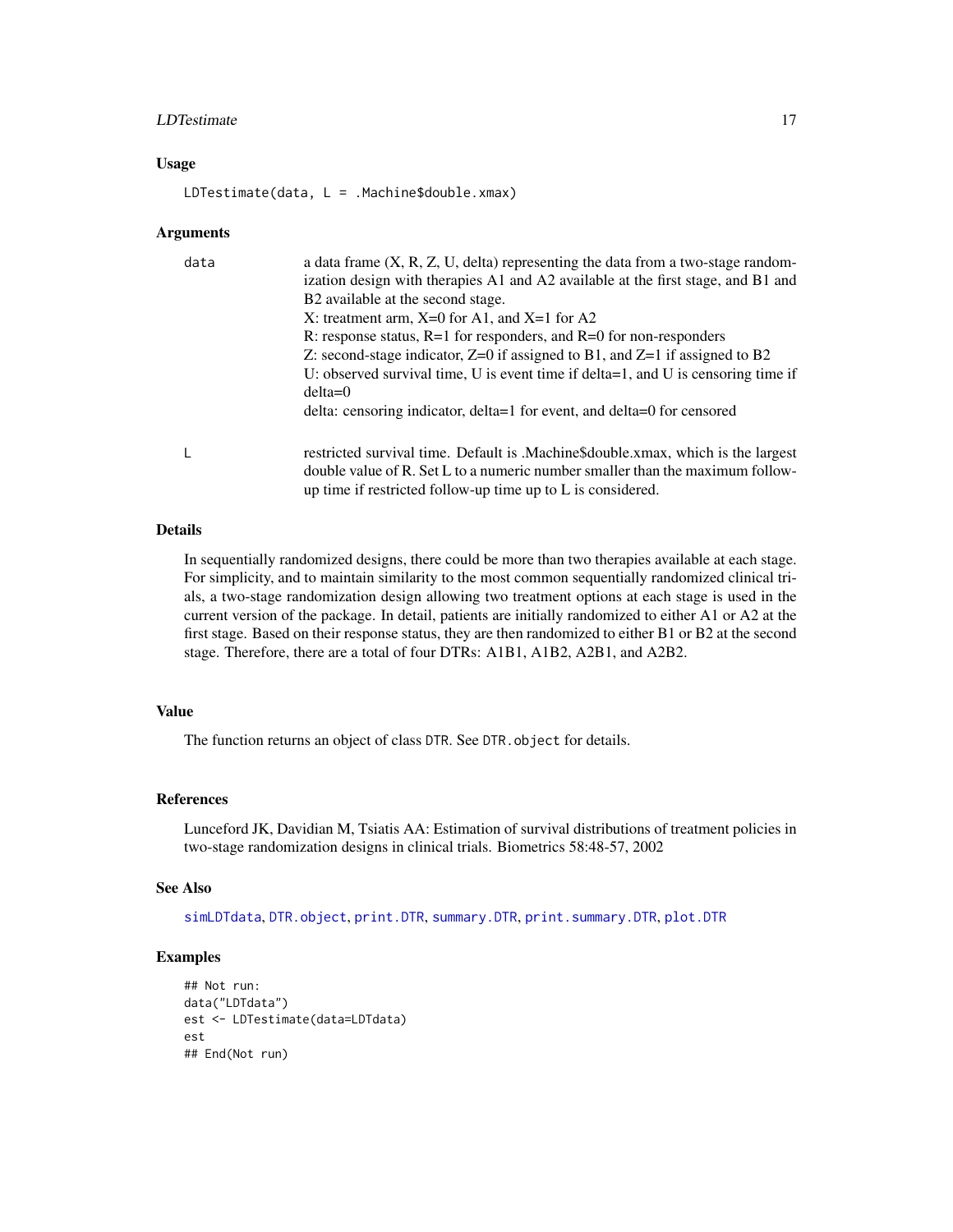<span id="page-17-0"></span>

#### Description

This data set was generates from sequentially randomized clinical trials as described in the simulation study of Kidwell and Wahed (2013). It contains the following variables: "X" is the first-stage indicator,  $X=0$  if assigned to A1, and  $X=1$  if assigned to A2; "TR" is the time to response for responders  $(R=1)$ ; "R" is the response status,  $R=1$  for responders, and  $R=0$  for non-responders; "Z" is the second-stage indicator among responders  $(R=1)$ ,  $Z=0$  if assigned to B1, and  $Z=1$  if assigned to B2; "U" is the observed survival time, U is death time if delta=1, and U is censoring time if delta=0; and "delta" is the censoring indicator, delta=1 for event, and delta=0 for censored.

#### Usage

LRdata

## Format

A data frame with rows corresponding to patients.

#### Source

Generated by Xinyu Tang in R

## References

Kidwell KM, Wahed AS: Weighted log-rank statistic to compare shared-path. adaptive treatment strategies. Biostatistics. 14(2):299-312, 2013

#### Examples

## Not run: data("LRdata")

## End(Not run)

PHdata *PH data set*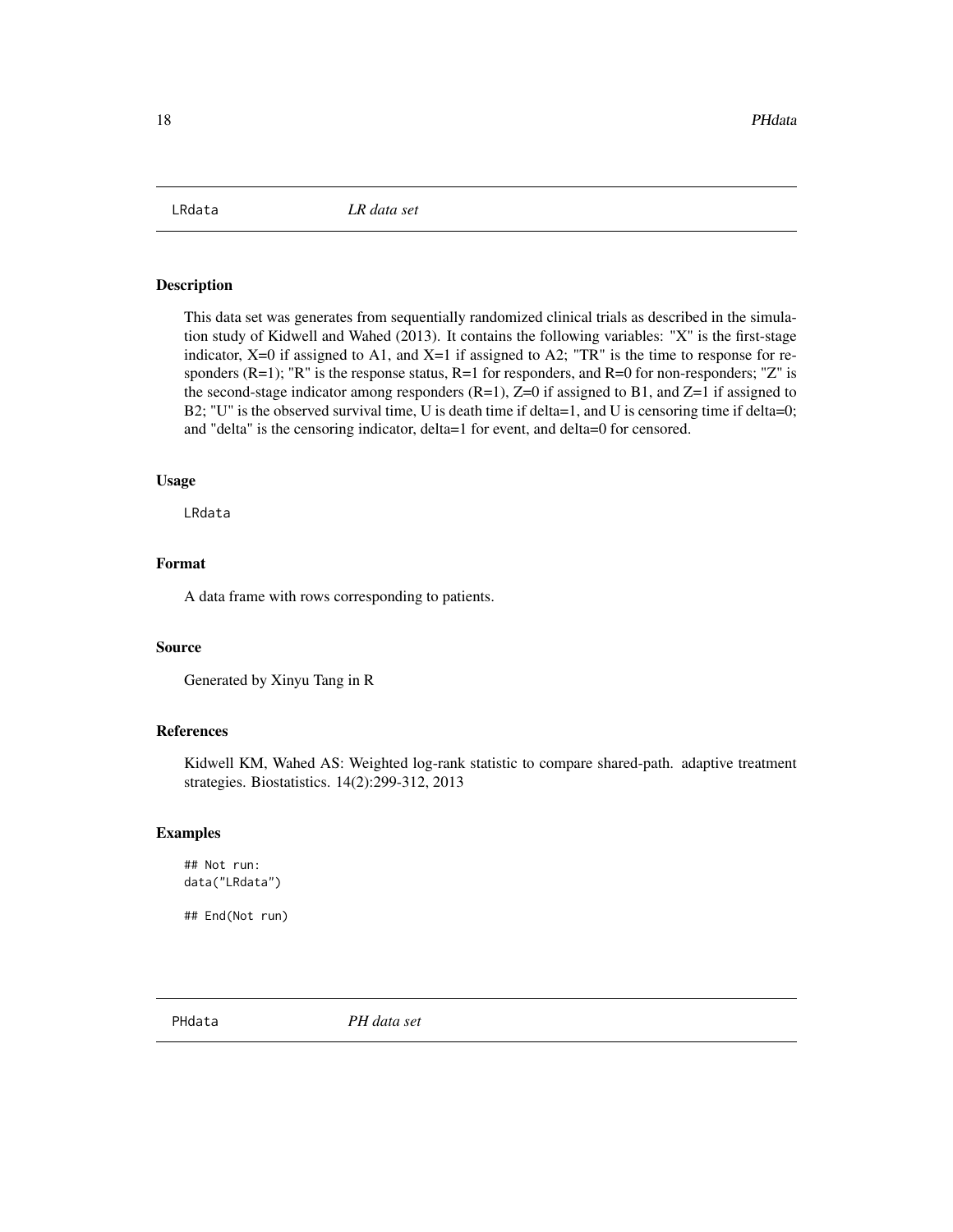#### <span id="page-18-0"></span>PHfit 2008 and 2009 and 2009 and 2009 and 2009 and 2009 and 2009 and 2009 and 2009 and 2009 and 2009 and 2009  $\pm 0.000$

## Description

This data set was generates from sequentially randomized clinical trials as described in the simulation study of Tang and Wahed (2011). It contains the following variables: "X" is the first-stage indicator,  $X=0$  if assigned to A1, and  $X=1$  if assigned to A2; "TR" is the time to response for responders  $(R=1)$ ; "R" is the response status,  $R=1$  for responders, and  $R=0$  for non-responders; "Z" is the second-stage indicator among responders  $(R=1)$ ,  $Z=0$  if assigned to B1, and  $Z=1$  if assigned to B2; "U" is the observed survival time, U is death time if delta=1, and U is censoring time if delta=0; "delta" is the censoring indicator, delta=1 for event, and delta=0 for censored; and "V" is the covariate.

#### Usage

PHdata

## Format

A data frame with rows corresponding to patients.

## Source

Generated by Xinyu Tang in R

#### References

Tang X, Wahed AS: Comparison of treatment regimes with adjustment for auxiliary variables. Journal of Applied Statistics 38(12):2925-2938, 2011

### Examples

```
## Not run:
data("PHdata")
## End(Not run)
```
<span id="page-18-1"></span>PHfit *Function for fitting a generalized proportional hazards model*

#### Description

The function fits a generalized proportional hazards model as proposed in Tang and Wahed (2011).

#### Usage

PHfit(data, covar=NULL)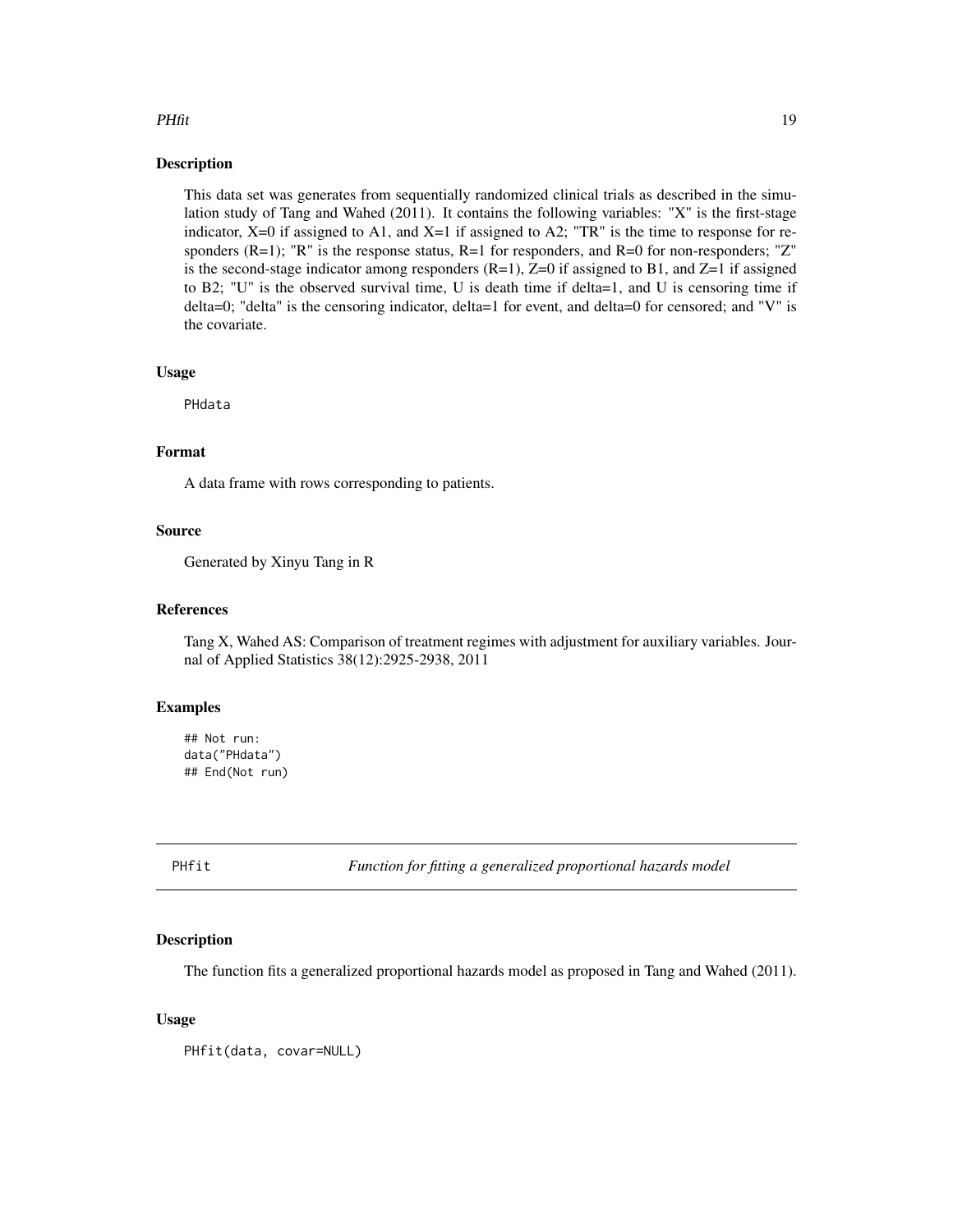## <span id="page-19-0"></span>Arguments

| data  | a data frame $(X, TR, R, Z, U, delta, )$ representing the data from a two-stage<br>randomization design with therapies A1 and A2 available at the first stage, and<br>B1 and B2 available at the second stage.<br>X: first-stage indicator, $X=0$ if assigned to A1, and $X=1$ if assigned to A2<br>TR: time to response<br>R: response status, $R=1$ for responders, and $R=0$ for non-responders<br>Z: second-stage indicator, $Z=0$ if assigned to B1, and $Z=1$ if assigned to B2<br>U: observed survival time, U is death time if delta=1, and U is censoring time if<br>$delta=0$<br>delta: censoring indicator, delta=1 for died, and delta=0 for censored<br>$\ldots$ : other variables |
|-------|-------------------------------------------------------------------------------------------------------------------------------------------------------------------------------------------------------------------------------------------------------------------------------------------------------------------------------------------------------------------------------------------------------------------------------------------------------------------------------------------------------------------------------------------------------------------------------------------------------------------------------------------------------------------------------------------------|
| covar | covariate(s) to be adjusted in the model. The default (covar=NULL) fits a model<br>without any covariates                                                                                                                                                                                                                                                                                                                                                                                                                                                                                                                                                                                       |

## Details

In sequentially randomized designs, there could be more than two therapies available at each stage. For simplicity, and to maintain similarity to the most common sequentially randomized clinical trials, a two-stage randomization design allowing two treatment options at each stage is used in the current version of the package. In detail, patients are initially randomized to either A1 or A2 at the first stage. Based on their response status, they are then randomized to either B1 or B2 at the second stage. Therefore, there are a total of four DTRs: A1B1, A1B2, A2B1, and A2B2.

#### Value

The function returns an object of class coxph. See coxph.object for details.

## References

Tang X, Wahed AS: Comparison of treatment regimes with adjustment for auxiliary variables. Journal of Applied Statistics 38(12):2925-2938, 2011

# See Also

[simPHdata](#page-31-1), [coxph.object](#page-0-0)

## Examples

```
## Not run:
data("PHdata")
f <- PHfit(data=PHdata, covar="V")
summary(f)
```
## End(Not run)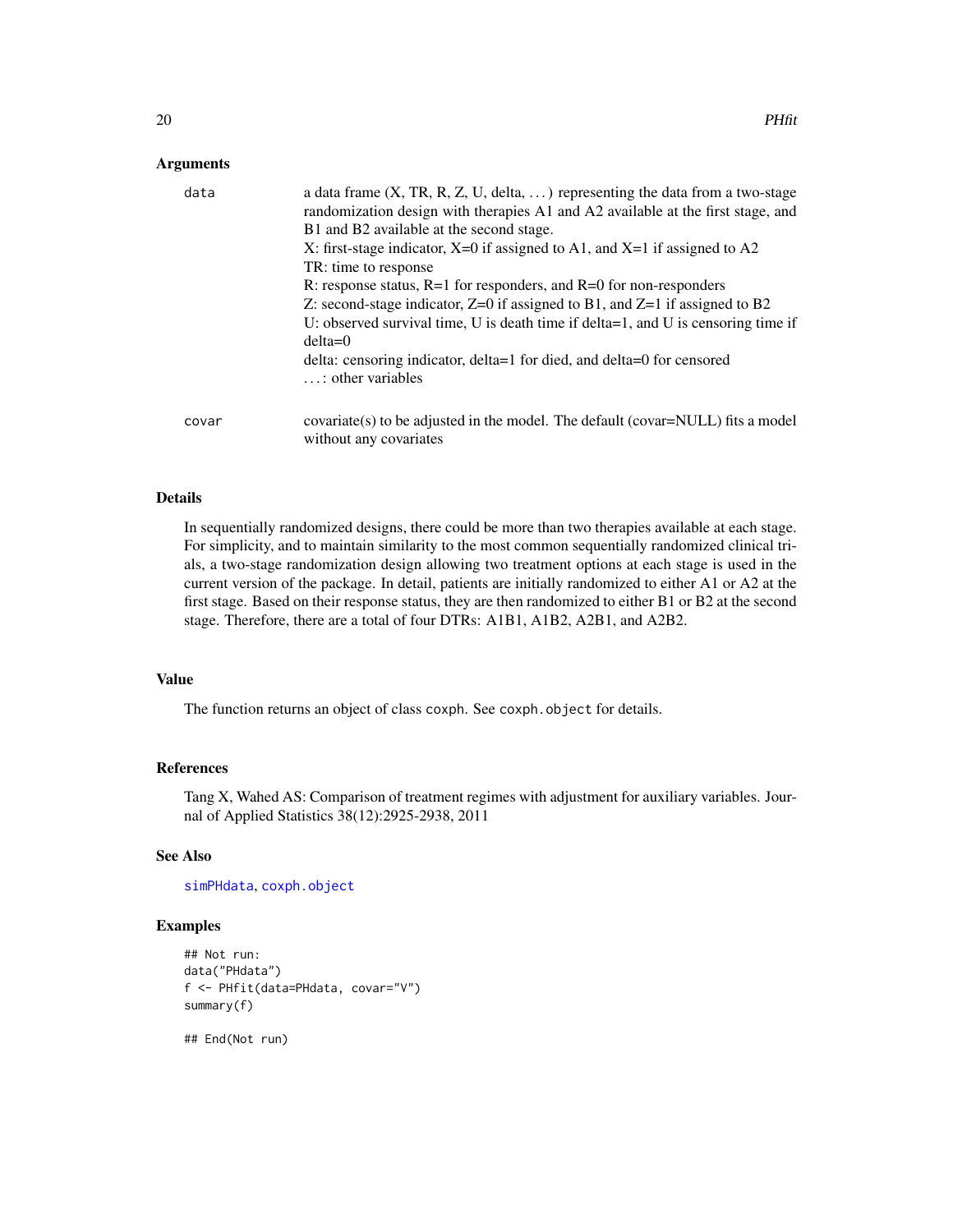<span id="page-20-1"></span><span id="page-20-0"></span>

## Description

Plot the cumulative hazard ratio estimates and their 95% confidence bands for the comparison between two dynamic treatment regimes

## Usage

```
## S3 method for class 'CHR'
plot(x, log.CHR = FALSE, confidence.interval = FALSE,
xlab = "Time", line.color = c("black", "grey30", "grey50",
"grey60", "grey70", "grey80"), legend.position = "right", ...)
```
## Arguments

| X                   | an object of class CHR, usually returned by the CHRestimate function.                                                                                                                                                |  |
|---------------------|----------------------------------------------------------------------------------------------------------------------------------------------------------------------------------------------------------------------|--|
| log.CHR             | if log. CHR=FALSE (default), the cumulative hazard ratio estimates are plotted;<br>if log. CHR=TRUE, the log cumulative hazard ratio estimates are plotted                                                           |  |
| confidence.interval |                                                                                                                                                                                                                      |  |
|                     | If confidence interval=FALSE (default), the 95% confidence bands are not plot-<br>ted. If confidence interval=TRUE, the 95% confidence bands are plotted as<br>shadows.                                              |  |
| xlab                | label given to the x-axis. Default is "Time".                                                                                                                                                                        |  |
| line.color          | colors for the lines. Default are "black", "grey30", "grey50", "grey60", "grey70",<br>and "grey80" for A1B2 vs. A1B1, A2B1 vs. A1B1, A2B2 vs. A1B1, A2B1 vs.<br>A1B2, A2B2 vs. A1B2, and A2B2 vs. A2B1 respectively. |  |
| legend.position     |                                                                                                                                                                                                                      |  |
|                     | the position of legend: "left", "right" (default), "bottom", "top", or two-element<br>numeric vector (e.g. $c(0.6,0.9)$ )                                                                                            |  |
| $\ddots$            | for future methods                                                                                                                                                                                                   |  |
|                     |                                                                                                                                                                                                                      |  |

## See Also

[CHR.object](#page-3-1), [print.CHR](#page-22-1), [summary.CHR](#page-35-1), [print.summary.CHR](#page-23-1)

# Examples

```
## Not run:
data("CHRdata")
est <- CHRestimate(data=CHRdata)
plot(est, confidence.interval=TRUE)
plot(est, log.CHR=TRUE, confidence.interval=FALSE)
## End(Not run)
```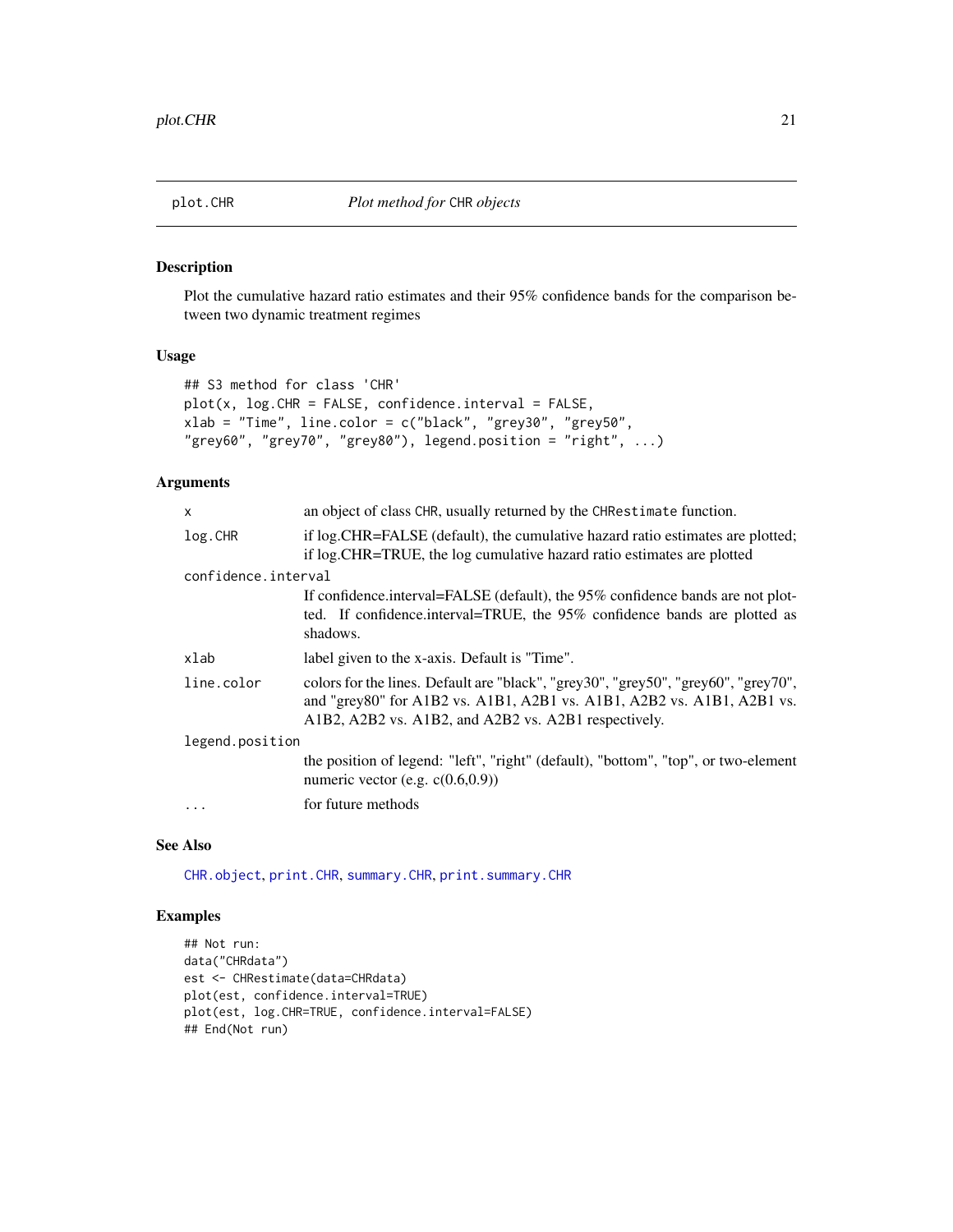<span id="page-21-1"></span><span id="page-21-0"></span>

## Description

Plot the survival estimates and their 95% confidence bands for each dynamic treatment regime

## Usage

```
## S3 method for class 'DTR'
plot(x, confidence.interval = FALSE,
xlab = "Time", ylab = "Survival probability",
line.color = c("black", "grey40", "grey60", "grey80"),
legend.position = "right", censored=FALSE, ...)
```
## Arguments

| X                   | an object of class DTR, usually returned by the LDTestimate function or WRSE estimate                                                                                   |
|---------------------|-------------------------------------------------------------------------------------------------------------------------------------------------------------------------|
|                     | function.                                                                                                                                                               |
| confidence.interval |                                                                                                                                                                         |
|                     | If confidence interval=FALSE (default), the 95% confidence bands are not plot-<br>ted. If confidence interval=TRUE, the 95% confidence bands are plotted as<br>shadows. |
| xlab                | label given to the x-axis. Default is "Time".                                                                                                                           |
| ylab                | label given to the y-axis. Default is "Survival probability".                                                                                                           |
| line.color          | colors for the lines. Default are "black", "grey40", "grey60", and "grey80" for<br>A1B1, A1B2, A2B1, and A2B2 respectively.                                             |
| legend.position     |                                                                                                                                                                         |
|                     | the position of legend: "left", "right" (default), "bottom", "top", or two-element<br>numeric vector (e.g. $c(0.6,0.9)$ )                                               |
| censored            | If censored=FALSE (default), the censoring ticks are not plotted. If censored=TRUE,<br>the censoring times are plotted as ticks                                         |
| $\ddotsc$           | for future methods                                                                                                                                                      |
|                     |                                                                                                                                                                         |

#### See Also

[DTR.object](#page-14-1), [print.DTR](#page-22-2), [summary.DTR](#page-36-1), [print.summary.DTR](#page-24-2)

### Examples

```
## Not run:
data("LDTdata")
est <- LDTestimate(data=LDTdata)
plot(est, confidence.interval=TRUE, censored=TRUE)
```
data("WRSEdata")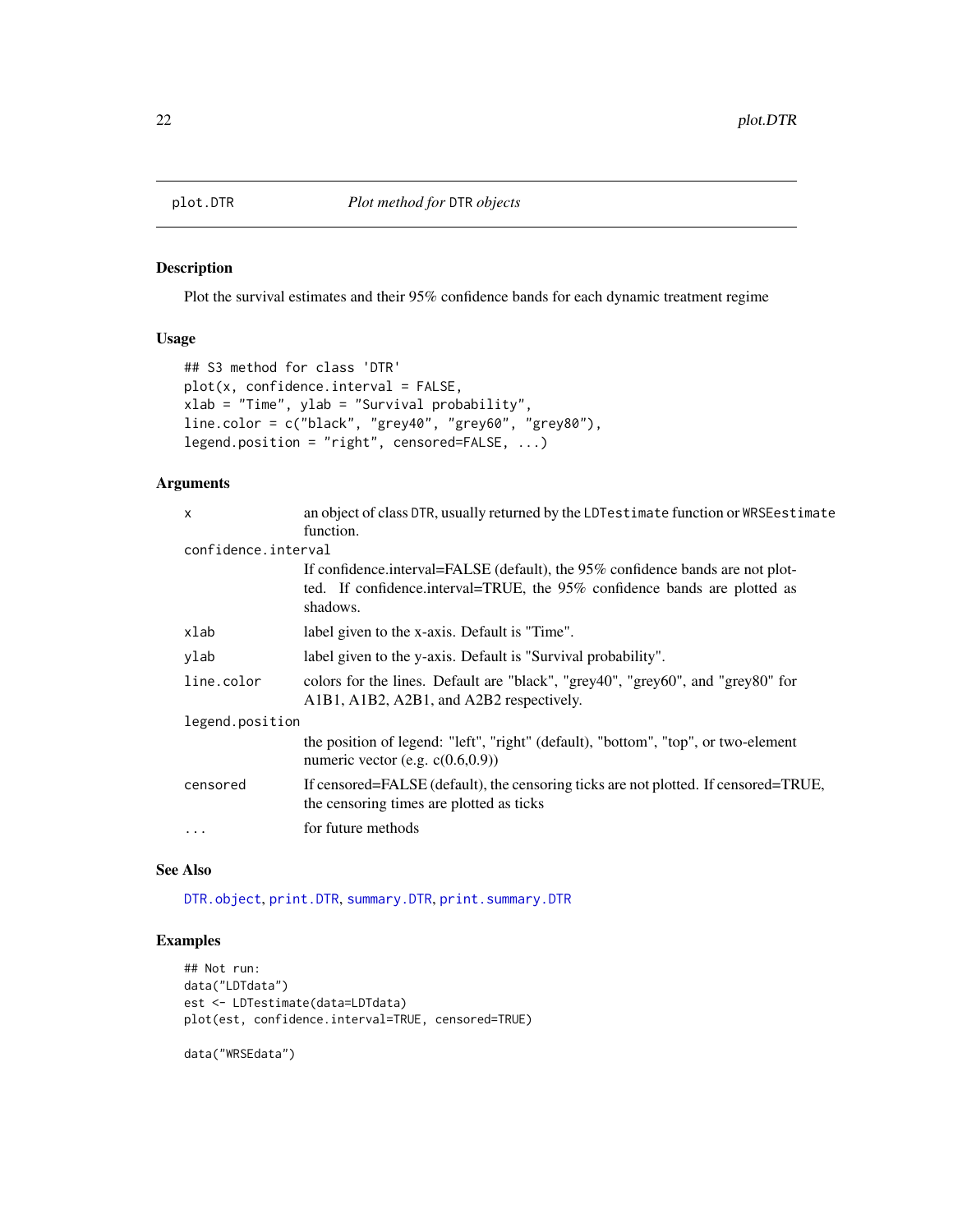#### <span id="page-22-0"></span>print.CHR 23

```
est <- WRSEestimate(data=WRSEdata)
plot(est)
## End(Not run)
```
<span id="page-22-1"></span>print.CHR *Print a short summary of cumulative hazard ratio estimates*

## Description

Print the comparison between two dynamic treatment regimes, 75th percentile of the observed times, the cumulative hazard ratio estimates with 95% confidence intervals at 75th percentile of the observed times for each comparison, and the log cumulative hazard ratio estimates with 95% confidence intervals at 75th percentile of the observed times for each comparison.

## Usage

## S3 method for class 'CHR'  $print(x, \ldots)$ 

## Arguments

|   | an object of class "CHR", which is the result of the CHRestimate function |
|---|---------------------------------------------------------------------------|
| . | for future results                                                        |

## Details

The 75th percentile of the observed times is selected.

## See Also

[CHR.object](#page-3-1), [summary.CHR](#page-35-1), [print.summary.CHR](#page-23-1), [plot.CHR](#page-20-1)

<span id="page-22-2"></span>print.DTR *Print a short summary of survival curves*

#### Description

Print number of observations, number of events, and the median survival with confidence limits for the median for dynamic treatment regimes

## Usage

```
## S3 method for class 'DTR'
print(x, \ldots)
```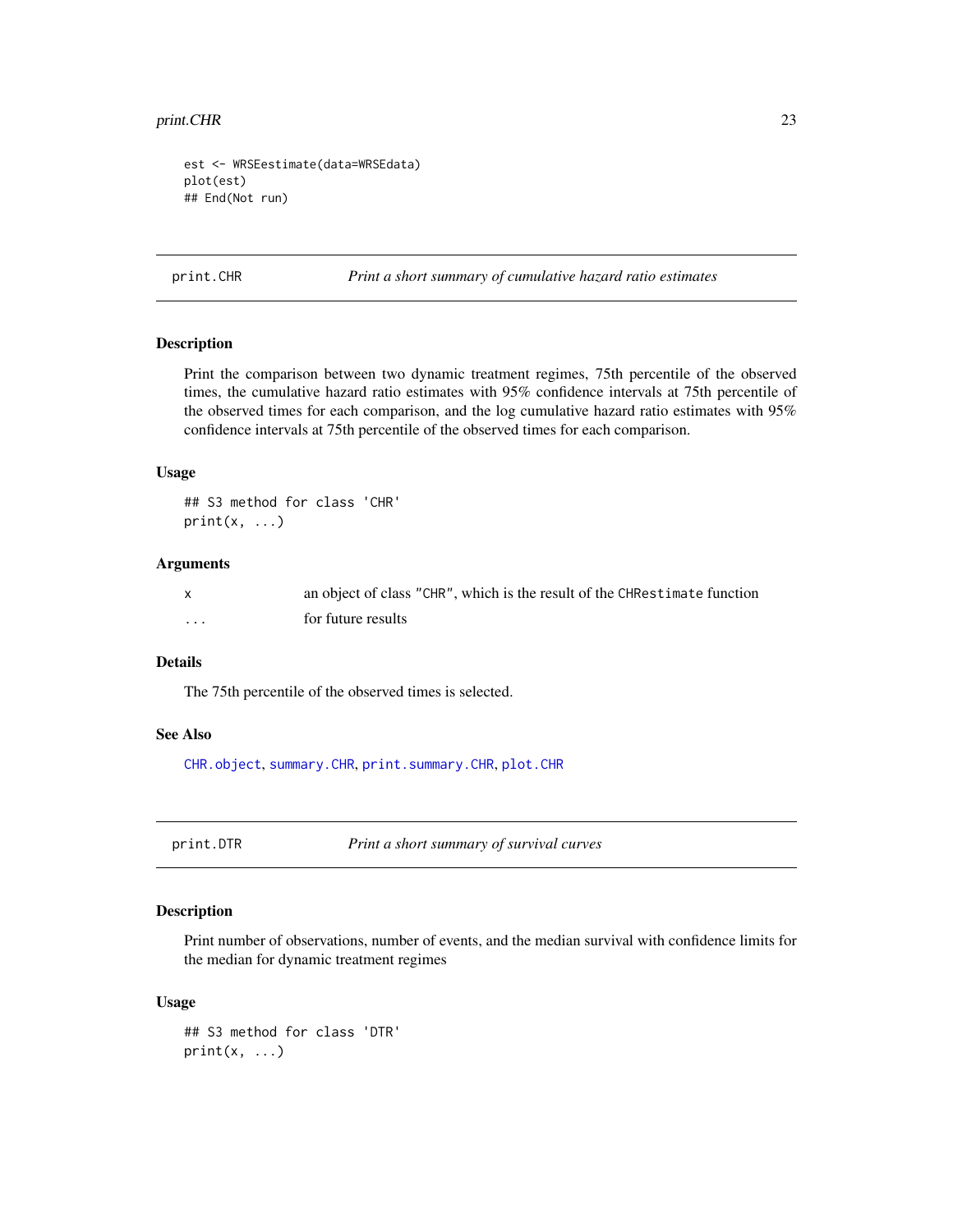# <span id="page-23-0"></span>Arguments

| X        | an object of class "DTR", which is the result of the LDT estimate function or<br>WRSEestimate function |
|----------|--------------------------------------------------------------------------------------------------------|
| $\cdots$ | for future results                                                                                     |

# Details

The median and its confidence interval are defined by drawing a horizontal line at 0.5 on the plot of the survival curve and its confidence bands.

# See Also

[DTR.object](#page-14-1), [summary.DTR](#page-36-1), [print.summary.DTR](#page-24-2), [plot.DTR](#page-21-1)

<span id="page-23-1"></span>print.summary.CHR *Print a summary of cumulative hazard ratio estimates*

## Description

Prints the result of summary.CHR.

## Usage

## S3 method for class 'summary.CHR'  $print(x, \ldots)$ 

## Arguments

| $\times$ | the result of a call to the CHRestimate function |
|----------|--------------------------------------------------|
| .        | for future results                               |

# See Also

[CHR.object](#page-3-1), [print.CHR](#page-22-1), [summary.CHR](#page-35-1), [plot.CHR](#page-20-1)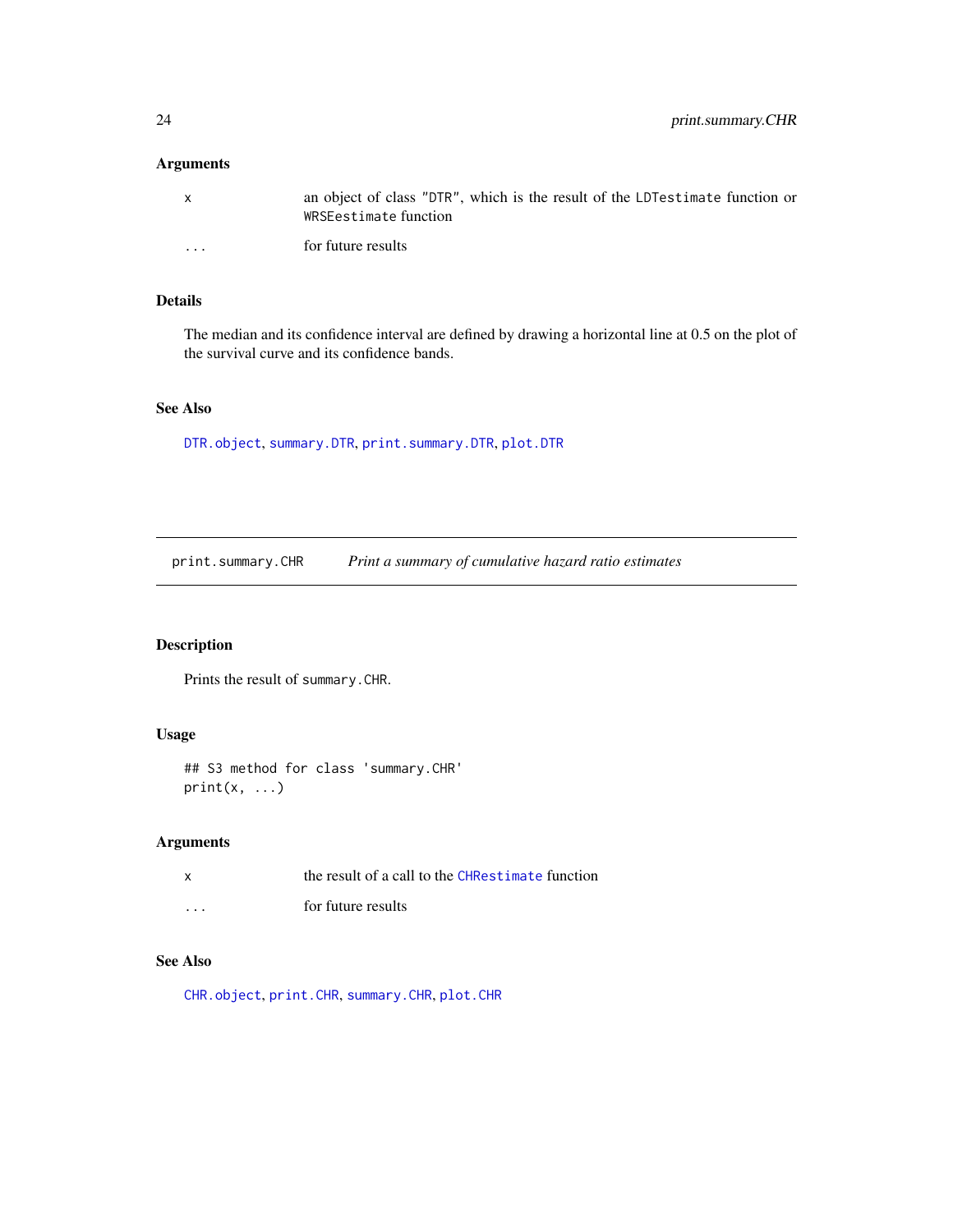<span id="page-24-2"></span><span id="page-24-0"></span>print.summary.DTR *Print a summary of survival curves*

## Description

Prints the results of summary.DTR.

## Usage

```
## S3 method for class 'summary.DTR'
print(x, \ldots)
```
## Arguments

|   | the result of a call to the LDT estimate function or WRSE estimate function |
|---|-----------------------------------------------------------------------------|
| . | for future results                                                          |

#### See Also

[DTR.object](#page-14-1), [print.DTR](#page-22-2), [summary.DTR](#page-36-1), [plot.DTR](#page-21-1)

<span id="page-24-1"></span>

| simCHRdata | Function to simulate data from sequentially randomized clinical trials |
|------------|------------------------------------------------------------------------|
|            | (Tang and Wahed 2013 [Epub ahead of print])                            |

## Description

This function generates a data set from sequentially randomized clinical trials as described in the simulation study of Tang and Wahed (2013) [Epub ahead of print].

## Usage

```
simCHRdata(n,max.c,pi.x,pi.r,pi.z,gamma10,
gamma11,gamma12,gamma20,gamma21,gamma22,alpha10,
alpha11,alpha12,alpha20,alpha21,alpha22,beta)
```
## Arguments

| n     | total number of subjects participating in the clinical trial                                                                                                                                                                           |
|-------|----------------------------------------------------------------------------------------------------------------------------------------------------------------------------------------------------------------------------------------|
| max.c | censoring time C is generated from uniform $(\text{max.c}/2, \text{max.c})$                                                                                                                                                            |
| pi.x  | the probability of being assigned to A2 at the first stage. The first-stage treatment<br>indicator X is generated from Bernoulli(pi.x). $X=0$ if assigned to A1 at the first<br>stage, and $X=1$ if assigned to A2 at the first stage. |
| pi.r  | the probability of response. Response status R is generated from Bernoulli( $pi.r$ )                                                                                                                                                   |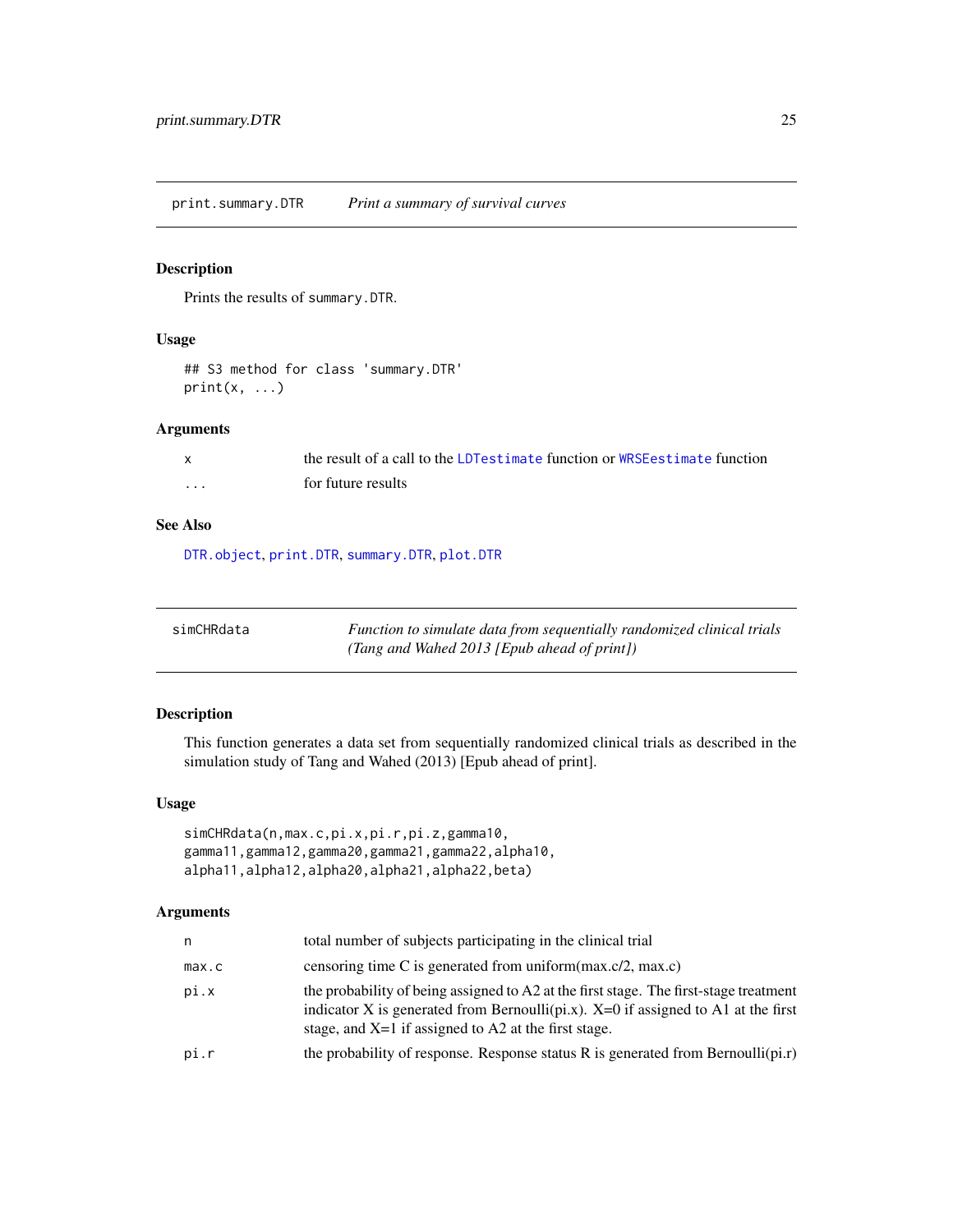| pi.z    | the probability of being assigned to B2 among responders. The second-stage<br>treatment indicator Z is generated from Bernoulli( $pi.z$ ) among responders ( $R=1$ ).<br>$Z=0$ if assigned to B1 at the second stage, and $Z=1$ if assigned to B2 at the second<br>stage. For non-responders $(R=0)$ , $Z=0$ |
|---------|--------------------------------------------------------------------------------------------------------------------------------------------------------------------------------------------------------------------------------------------------------------------------------------------------------------|
| gamma10 | for individuals who are assigned to A1 at first-stage, and do not respond, sur-<br>vival times are drawn from Weibull distribution with parameters alpha10 and<br>gamma10                                                                                                                                    |
| gamma11 | for individuals who are assigned to A1 at first-stage, respond to A1, and are as-<br>signed to B1 at second-stage, survival times are drawn from Weibull distribution<br>with parameters alpha11 and gamma11                                                                                                 |
| gamma12 | for individuals who are assigned to A1 at first-stage, respond to A1, and are as-<br>signed to B2 at second-stage, survival times are drawn from Weibull distribution<br>with parameters alpha12 and gamma12                                                                                                 |
| gamma20 | for individuals who are assigned to A2 at first-stage, and do not respond, sur-<br>vival times are drawn from Weibull distribution with parameters alpha20 and<br>gamma20                                                                                                                                    |
| gamma21 | for individuals who are assigned to A2 at first-stage, respond to A2, and are as-<br>signed to B1 at second-stage, survival times are drawn from Weibull distribution<br>with parameters alpha21 and gamma21                                                                                                 |
| gamma22 | for individuals who are assigned to A2 at first-stage, respond to A2, and are as-<br>signed to B2 at second-stage, survival times are drawn from Weibull distribution<br>with parameters alpha22 and gamma22                                                                                                 |
| alpha10 | for individuals who are assigned to A1 at first-stage, and do not respond, sur-<br>vival times are drawn from Weibull distribution with parameters alpha10 and<br>gamma10                                                                                                                                    |
| alpha11 | for individuals who are assigned to A1 at first-stage, respond to A1, and are as-<br>signed to B1 at second-stage, survival times are drawn from Weibull distribution<br>with parameters alpha11 and gamma11                                                                                                 |
| alpha12 | for individuals who are assigned to A1 at first-stage, respond to A1, and are as-<br>signed to B2 at second-stage, survival times are drawn from Weibull distribution<br>with parameters alpha12 and gamma12                                                                                                 |
| alpha20 | for individuals who are assigned to A2 at first-stage, and do not respond, sur-<br>vival times are drawn from Weibull distribution with parameters alpha20 and<br>gamma20                                                                                                                                    |
| alpha21 | for individuals who are assigned to A2 at first-stage, respond to A2, and are as-<br>signed to B1 at second-stage, survival times are drawn from Weibull distribution<br>with parameters alpha21 and gamma21                                                                                                 |
| alpha22 | for individuals who are assigned to A2 at first-stage, respond to A2, and are as-<br>signed to B2 at second-stage, survival times are drawn from Weibull distribution<br>with parameters alpha22 and gamma22                                                                                                 |
| beta    | the coefficient vector for two covariates V1 and V2, for example, beta= $c(0.5,0.5)$ .<br>Both covariates V1 and V2 are generated from Bernoulli $(0.5)$                                                                                                                                                     |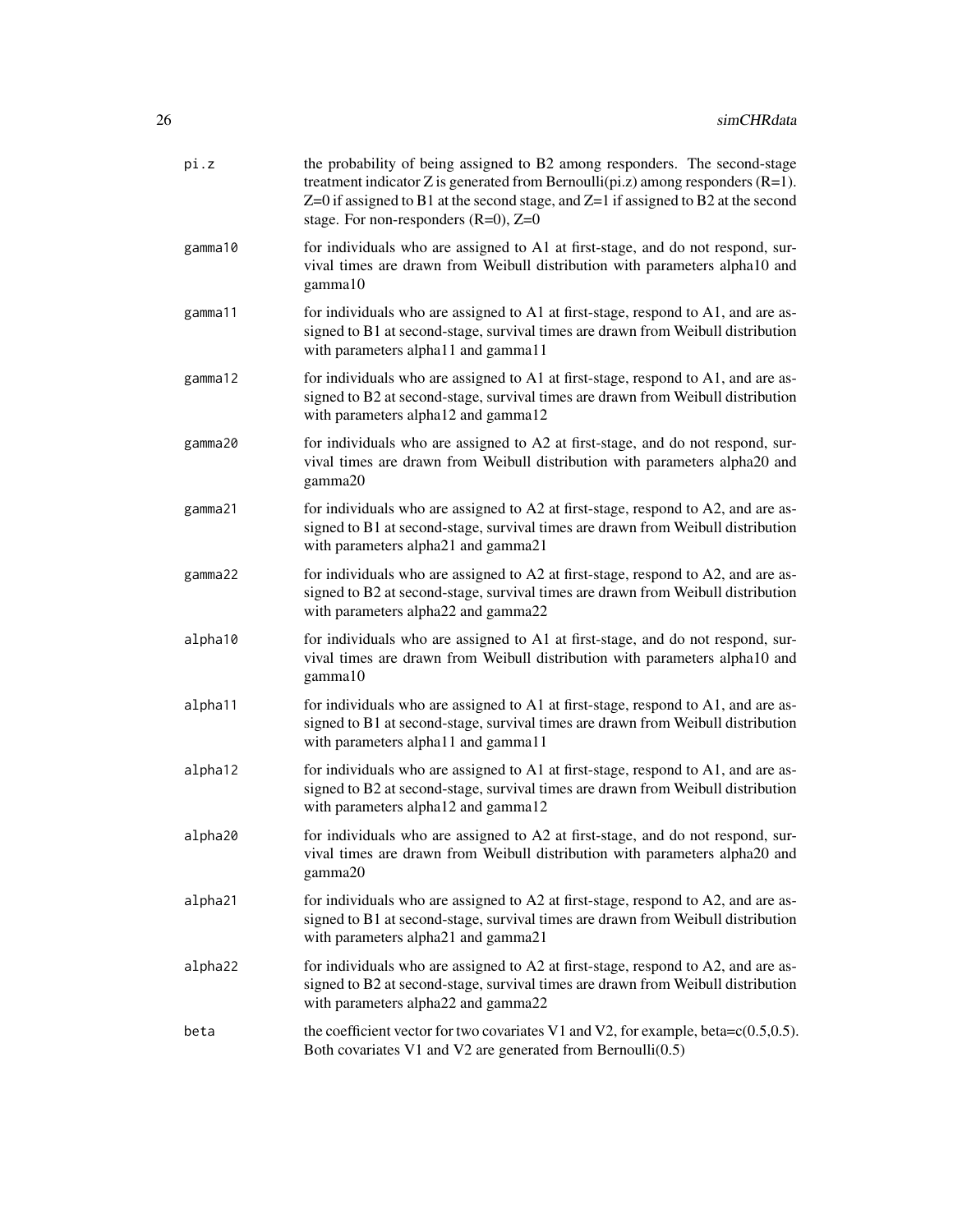#### <span id="page-26-0"></span>simCHRdata 27

## Details

In sequentially randomized designs, there could be more than two therapies available at each stage. For simplicity, and to maintain similarity to the most common sequentially randomized clinical trials, a simple two-stage randomization design allowing two treatment options at each stage is used in the current version of the package. In detail, patients are initially randomized to either A1 or A2 at the first stage. Based on their response status, they are then randomized to either B1 or B2 at the second stage. Therefore, there are a total of four dynamic treatment regimes (DTRs): A1B1, A1B2, A2B1, and A2B2.

## Value

The function returns a data set with columns: X, R, Z, U, delta, V1 and V2.

| X              | first-stage indicator, $X=0$ if assigned to A1, and $X=1$ if assigned to A2                               |
|----------------|-----------------------------------------------------------------------------------------------------------|
| R              | response status, $R=1$ for responders, and $R=0$ for non-responders                                       |
| Z              | second-stage indicator among responders $(R=1)$ , $Z=0$ if assigned to B1, and $Z=1$<br>if assigned to B2 |
| U              | observed survival time, U is event time if delta=1, and U is censoring time if<br>$delta=0$               |
| delta          | censoring indicator, delta=1 for event, and delta=0 for censored                                          |
| V <sub>1</sub> | a binary covariate following Bernoulli $(0.5)$                                                            |
| V <sub>2</sub> | a binary covariate following Bernoulli $(0.5)$                                                            |
|                |                                                                                                           |

## **Note**

Set a seed right before [simCHRdata](#page-24-1) will help reproduce the same data.

## References

Tang X, Wahed AS: Cumulative hazard ratio estimation for treatment regimes in sequentially randomized clinical trials. Statistics in Biosciences, 2013 [Epub ahead of print]

## See Also

**[CHRestimate](#page-7-1)** 

## Examples

```
#-------Example function usage-----------
n < -200max.c < -5pi.x \leftarrow 0.5pi.r <- 0.6
pi.z < -0.5gamma10 <- 1
gamma11 <-1.5
```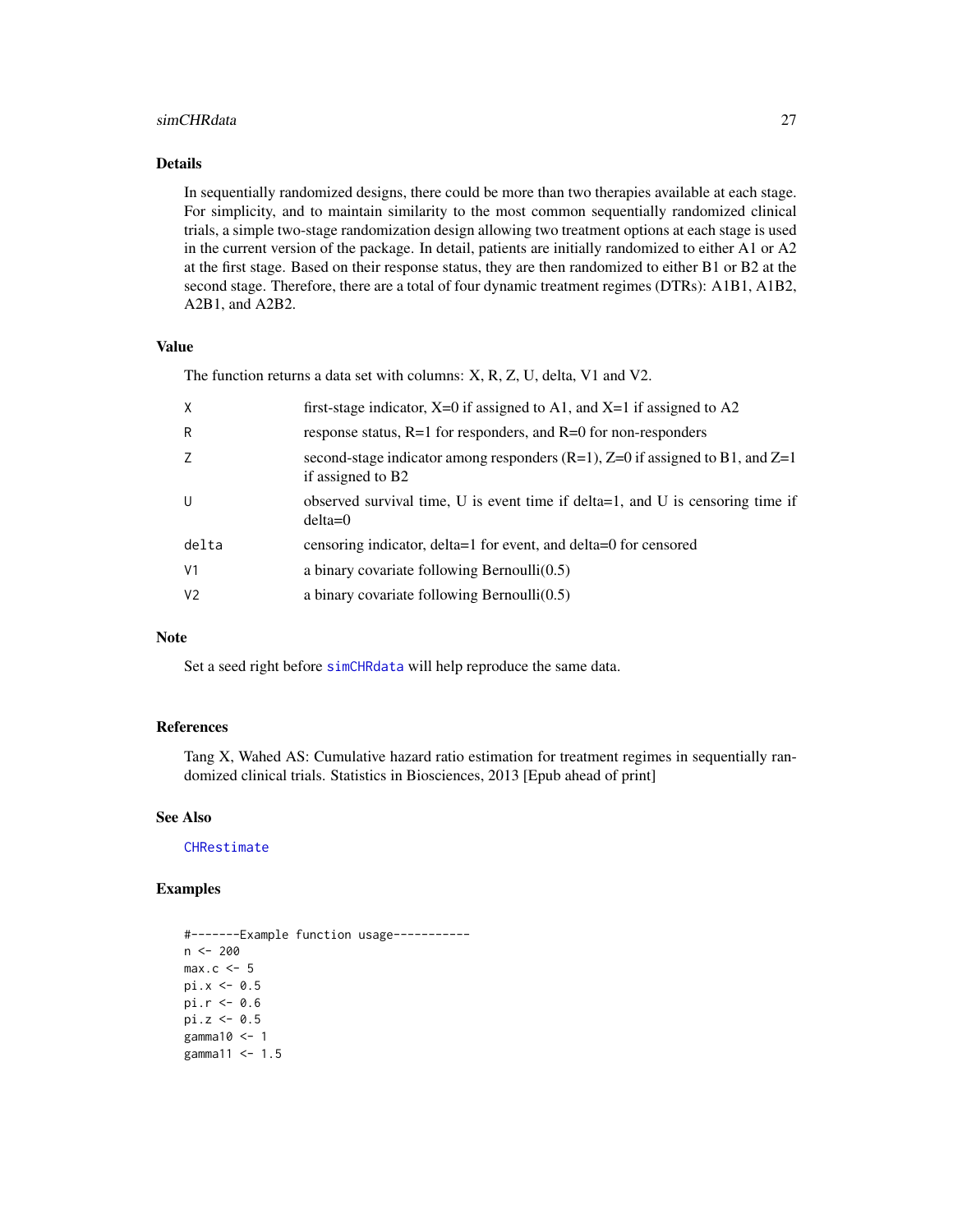```
gamma12 <- 1.2
gamma20 <- 1
gamma21 <- 1.5
gamma22 <-1.3alpha10 <-0.5alpha11 <- 0.2
alpha12 < -0.1alpha20 <-0.5alpha21 <-0.2alpha22 <- 0.05
beta <-c(0.5, 0.5)set.seed(123)
CHRdata <- simCHRdata(n,max.c,pi.x,pi.r,
pi.z,gamma10,gamma11,gamma12,gamma20,gamma21,
gamma22,alpha10,alpha11,alpha12,alpha20,alpha21,
alpha22,beta)
```
<span id="page-27-1"></span>simLDTdata *Function to simulate data from sequentially randomized clinical trials (Lunceford, Davidian and Tsiatis 2002)*

#### Description

This function generates a data set from sequentially randomized clinical trials as described in the simulation study of Lunceford, Davidian and Tsiatis (2002). Because different assignments at the first stage are independent to each other, the function only generates data for one of the assignments at the first stage. For example, if there are two first-stage therapies A1 and A2 available, the function only simulates the data for one of the two arms (e.g. A1).

## Usage

```
simLDTdata(n, max.c, pi.r, pi.z, lambda, alpha,
beta1, beta2, L=.Machine$double.xmax)
```
#### Arguments

| n      | number of subjects assigned to A1                                                                                                                                                                                                                                                                       |
|--------|---------------------------------------------------------------------------------------------------------------------------------------------------------------------------------------------------------------------------------------------------------------------------------------------------------|
| max.c  | censoring time C is generated from uniform $(0, \text{max.c})$                                                                                                                                                                                                                                          |
| pi.r   | the probability of response. Response status R is generated from Bernoulli(pi.r)                                                                                                                                                                                                                        |
| pi.z   | the probability of being assigned to B2 among responders. The second-stage<br>treatment indicator Z is generated from Bernoulli(pi.z) among responders $(R=1)$ .<br>$Z=0$ if assigned to B1 at the second stage, and $Z=1$ if assigned to B2 at the second<br>stage. For non-responders $(R=0)$ , $Z=0$ |
| lambda | for nonresponders $(R=0)$ , a survival time $T^*$ lambda is drawn from exponen-<br>tial(lambda) with mean 1/lambda                                                                                                                                                                                      |

<span id="page-27-0"></span>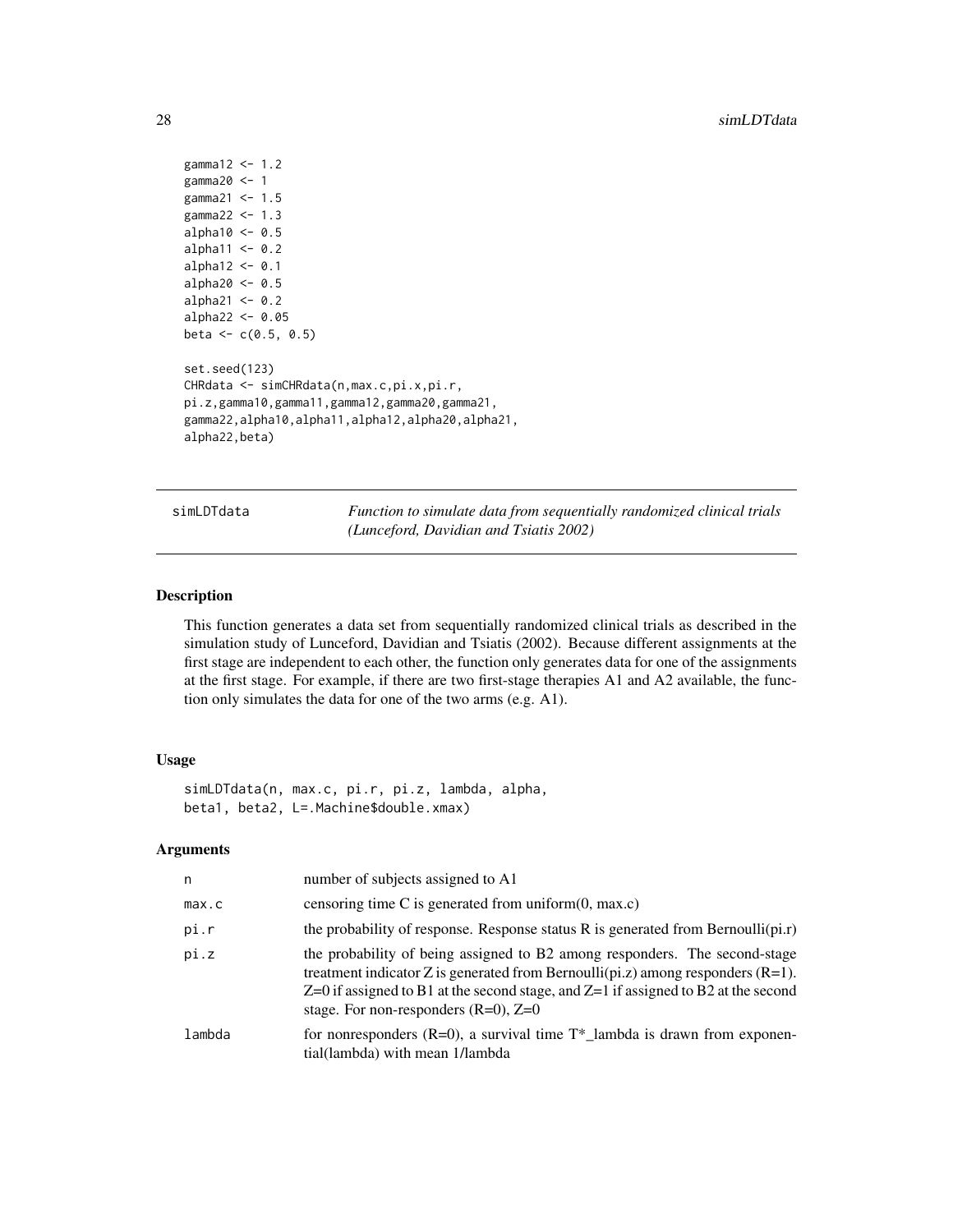<span id="page-28-0"></span>

| alpha | for responders, a response time $T^*$ alpha is drawn from exponential (alpha) with<br>mean 1/alpha                                                                                                                               |
|-------|----------------------------------------------------------------------------------------------------------------------------------------------------------------------------------------------------------------------------------|
| beta1 | post-response survival time under B1, $T^*$ 11 is drawn from exponential(e^beta1)                                                                                                                                                |
| beta2 | post-response survival time under B2, $T^*$ 12 is drawn from exponential( $e^{\wedge}$ (beta1+beta2* $T^*$ 11))                                                                                                                  |
| L.    | restricted survival time. Default is .Machine\$double.xmax, which is the largest<br>double value of R. Set L to a numeric number smaller than the maximum follow-<br>up time if restricted follow-up time up to L is considered. |

## Details

In sequentially randomized designs, there could be more than two therapies available at each stage. For simplicity, and to maintain similarity to the most common sequentially randomized clinical trials, a simple two-stage randomization design allowing two treatment options at each stage is used in the current version of the package. In detail, patients are initially randomized to either A1 or A2 at the first stage. Based on their response status, they are then randomized to either B1 or B2 at the second stage. Therefore, there are a total of four dynamic treatment regimes (DTRs): A1B1, A1B2, A2B1, and A2B2.

## Value

The function returns a data set with columns: R, Z, U, and delta.

| R     | response status, $R=1$ for responders, and $R=0$ for non-responders                         |
|-------|---------------------------------------------------------------------------------------------|
|       | second-stage indicator, $Z=0$ if assigned to B1, and $Z=1$ if assigned to B2                |
| U     | observed survival time, U is event time if delta=1, and U is censoring time if<br>$delta=0$ |
| delta | censoring indicator, delta=1 for event, and delta=0 for censored                            |

#### Note

Set a seed right before [simLDTdata](#page-27-1) will help reproduce the same data.

## References

Lunceford JK, Davidian M, Tsiatis AA: Estimation of survival distributions of treatment policies in two-stage randomization designs in clinical trials. Biometrics 58:48-57, 2002

#### See Also

#### [LDTestimate](#page-15-1)

## Examples

```
#-------Example function usage-----------
n < - 100L < -1.5max.c < -2.5
```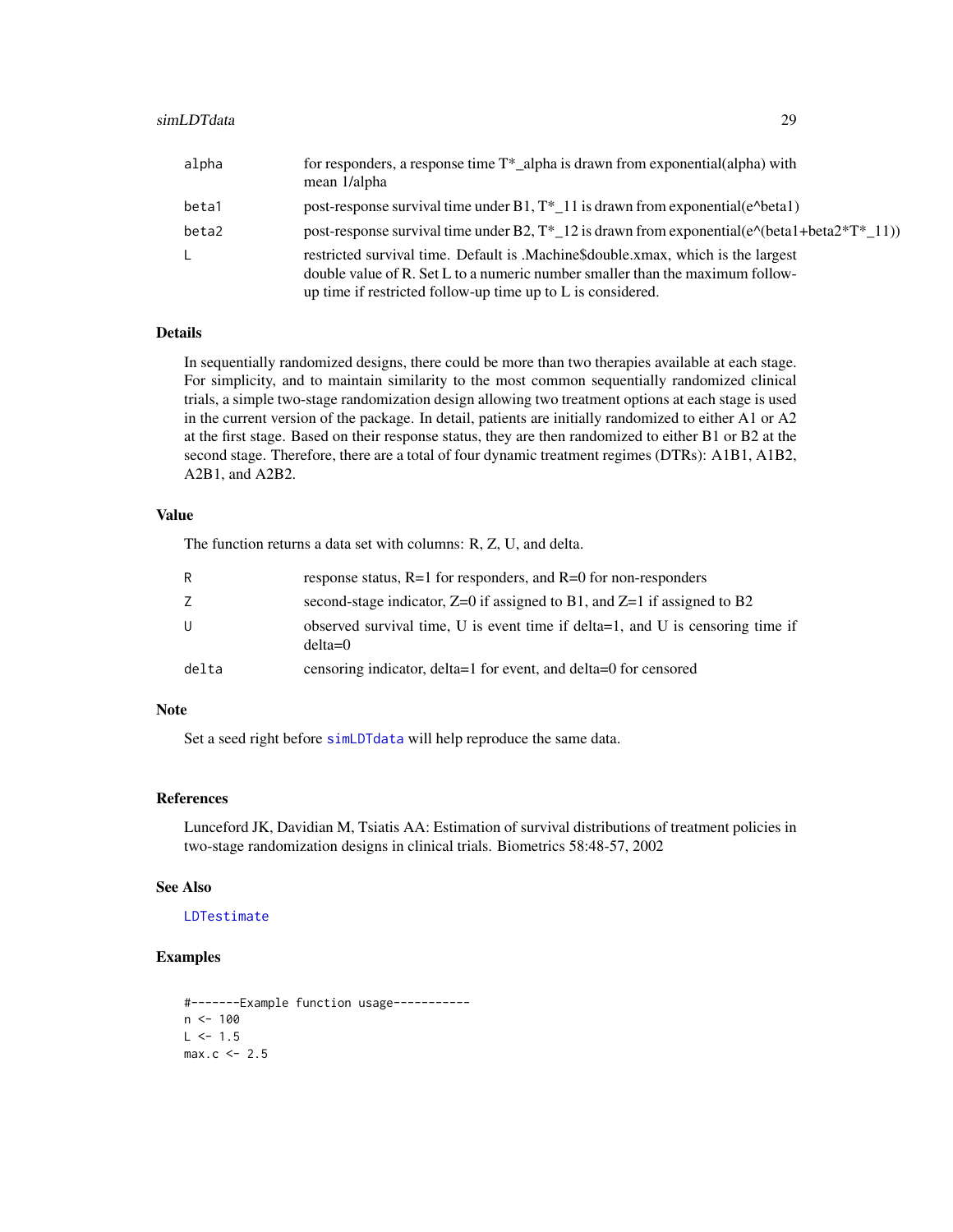```
pi.r <- 0.5
pi.z <- 0.5
lambda <- 1.33
alpha <-6.67beta1 <- 0.29
beta2 < -0.67# Generate data from SRD
set.seed(123)
data.A1 <- simLDTdata(n,max.c,pi.r,pi.z,
lambda,alpha,beta1,beta2,L)
data.A2 <- simLDTdata(n,max.c,pi.r,pi.z,
lambda,alpha,beta1,beta2,L)
LDTdata \leq cbind(X=c(rep(0,n), rep(1,n)),
rbind(data.A1, data.A2)) # X=0 for A1; X=1 for A2
```
<span id="page-29-1"></span>simLRdata *Function to simulate data from sequentially randomized clinical trials (Kidwell and Wahed 2013)*

## Description

This function generates a data set from sequentially randomized clinical trials as described in the simulation study of Kidwell and Wahed (2013).

#### Usage

simLRdata(n,max.c,pi.x,pi.r,pi.z, mean.NR.1,mean.NR.2,mean.R.1,mean.R.2, mean.RE.11,mean.RE.12,mean.RE.21,mean.RE.22)

## Arguments

| n         | total number of subjects participating in the clinical trial                                                                                                                                                                                                                                            |
|-----------|---------------------------------------------------------------------------------------------------------------------------------------------------------------------------------------------------------------------------------------------------------------------------------------------------------|
| max.c     | censoring time C is generated from uniform $(0, \text{max.c})$                                                                                                                                                                                                                                          |
| pi.x      | the probability of being assigned to A2 at the first stage. The first-stage treatment<br>indicator X is generated from Bernoulli(pi.x). $X=0$ if assigned to A1 at the first<br>stage, and $X=1$ if assigned to A2 at the first stage.                                                                  |
| pi.r      | the probability of response. Response status $R$ is generated from Bernoulli( $pi.r$ )                                                                                                                                                                                                                  |
| pi.z      | the probability of being assigned to B2 among responders. The second-stage<br>treatment indicator Z is generated from Bernoulli(pi.z) among responders $(R=1)$ .<br>$Z=0$ if assigned to B1 at the second stage, and $Z=1$ if assigned to B2 at the second<br>stage. For non-responders $(R=0)$ , $Z=0$ |
| mean.NR.1 | for patients who are assigned to A1 $(X=0)$ and do not respond $(R=0)$ , a sur-<br>vival time T.NR.1 is drawn from exponential $(1/mean.NR.1)$ with mean equal to<br>mean.NR.1                                                                                                                          |

<span id="page-29-0"></span>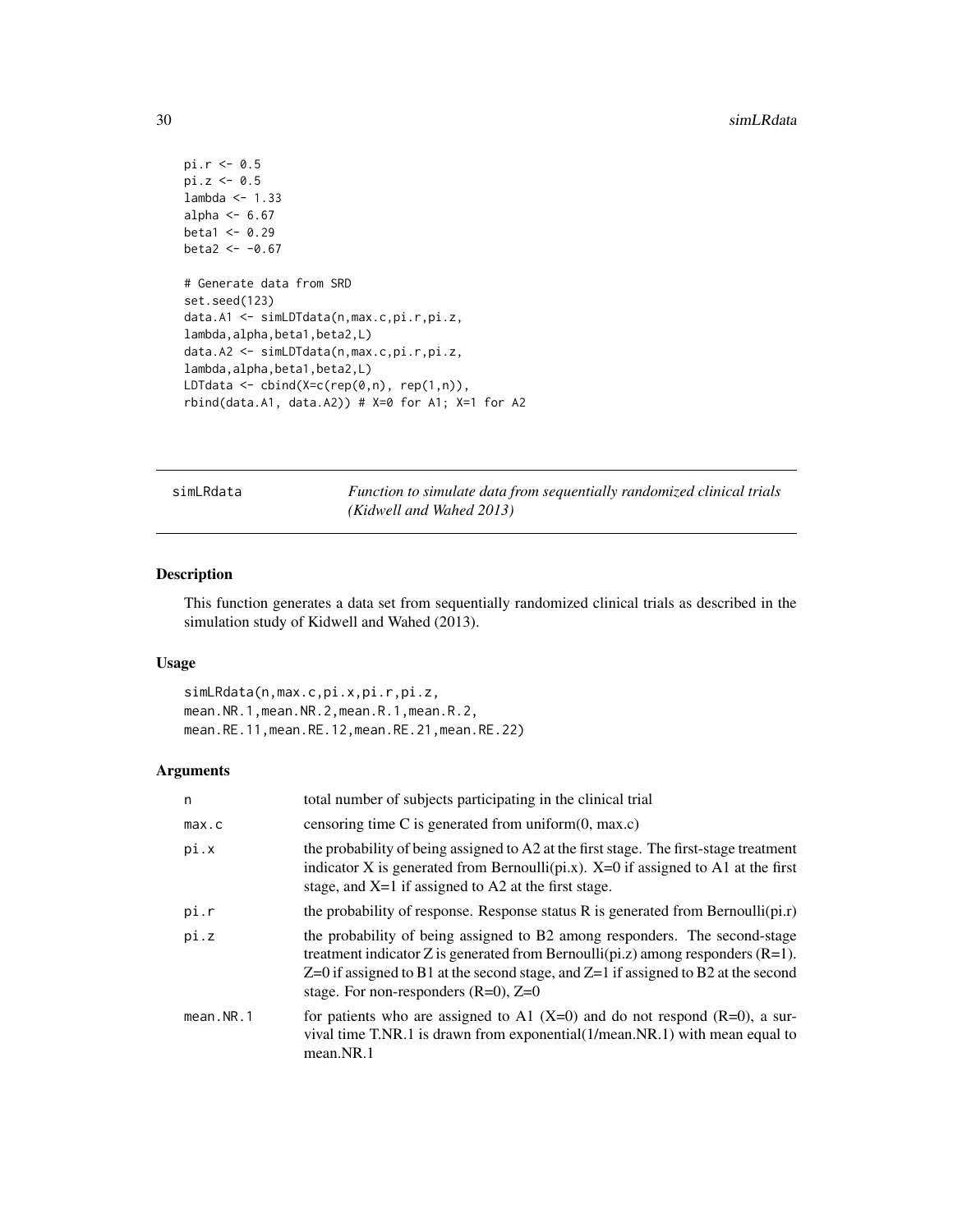<span id="page-30-0"></span>

| mean.NR.2     | for patients who are assigned to A2 (X=1) and do not respond (R=0), a sur-<br>vival time T.NR.2 is drawn from exponential(1/mean.NR.2) with mean equal to<br>mean.NR.2                                            |
|---------------|-------------------------------------------------------------------------------------------------------------------------------------------------------------------------------------------------------------------|
| mean.R.1      | for patients who are assigned to A1 $(X=0)$ and respond $(R=1)$ , time to response<br>T.R.1 is drawn from exponential(1/mean.R.1) with mean equal to mean.R.1                                                     |
| mean.R.2      | for patients who are assigned to A2 $(X=1)$ and respond $(R=1)$ , time to response<br>T.R.2 is drawn from exponential(1/mean.R.2) with mean equal to mean.R.2                                                     |
| mean.RE.11    | for patients who are assigned to A1 $(X=0)$ , respond $(R=1)$ , and then assigned to<br>B1 $(Z=0)$ , a time from response to event is generated from exponential (1/mean.RE.11)<br>with mean equal to mean. RE.11 |
| $mean$ .RE.12 | for patients who are assigned to A1 $(X=0)$ , respond $(R=1)$ , and then assigned to<br>$B2 (Z=1)$ , a time from response to event is generated from exponential (1/mean.RE.12)<br>with mean equal to mean.RE.12  |
| $mean$ .RE.21 | for patients who are assigned to A2 (X=1), respond $(R=1)$ , and then assigned to<br>B1 (Z=0), a time from response to event is generated from exponential(1/mean.RE.21)<br>with mean equal to mean. RE. 21       |
| $mean$ .RE.22 | for patients who are assigned to A2 (X=1), respond $(R=1)$ , and then assigned to<br>$B2(Z=1)$ , a time from response to event is generated from exponential(1/mean.RE.22)<br>with mean equal to mean.RE.22       |

#### Details

In sequentially randomized designs, there could be more than two therapies available at each stage. For simplicity, and to maintain similarity to the most common sequentially randomized clinical trials, a simple two-stage randomization design allowing two treatment options at each stage is used in the current version of the package. In detail, patients are initially randomized to either A1 or A2 at the first stage. Based on their response status, they are then randomized to either B1 or B2 at the second stage. Therefore, there are a total of four dynamic treatment regimes (DTRs): A1B1, A1B2, A2B1, and A2B2.

## Value

The function returns a data set with columns: X, TR, R, Z, U, and delta.

| $\times$ | first-stage indicator, $X=0$ if assigned to A1, and $X=1$ if assigned to A2                 |
|----------|---------------------------------------------------------------------------------------------|
| TR       | time to response for responders $(R=1)$                                                     |
| R        | response status, $R=1$ for responders, and $R=0$ for non-responders                         |
| 7        | second-stage indicator, $Z=0$ if assigned to B1, and $Z=1$ if assigned to B2                |
| U        | observed survival time, U is event time if delta=1, and U is censoring time if<br>$delta=0$ |
| delta    | censoring indicator, delta=1 for event, and delta=0 for censored                            |

## Note

Set a seed right before [simLRdata](#page-29-1) will help reproduce the same data.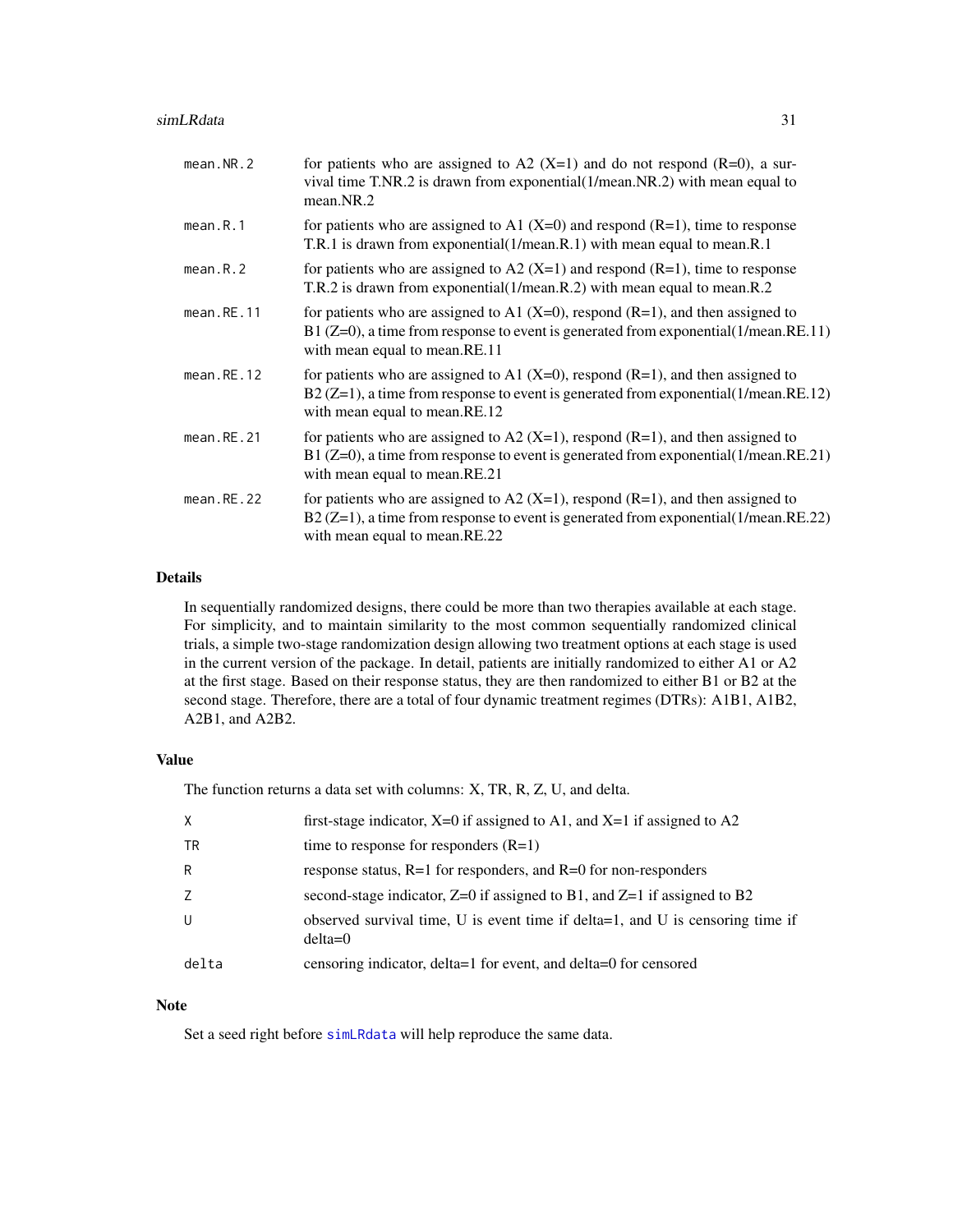#### <span id="page-31-0"></span>References

Kidwell KM, Wahed AS: Weighted log-rank statistic to compare shared-path. adaptive treatment strategies. Biostatistics. 14(2):299-312, 2013

## See Also

[contrast\\_logrank](#page-10-1)

#### Examples

```
#-------Example function usage-----------
n < - 100max.c <- 12 # 30% censoring
pi.x \leftarrow 0.5pi.r <- 0.6 # 60% response rate
pi.z <- 0.5
mean.NR.1 <-1mean.NR.2 < -1mean.R.1 \leq -1mean.R.2 <- 1
mean.RE.11 <- 5
mean.RE.12 <- 5
mean.RE.21 <- 5
mean.RE.22 <- 5
set.seed(123)
LRdata <- simLRdata(n,max.c,pi.x,pi.r,
pi.z,mean.NR.1,mean.NR.2,mean.R.1,mean.R.2,
mean.RE.11,mean.RE.12,mean.RE.21,mean.RE.22)
```
<span id="page-31-1"></span>simPHdata *Function to simulate data from sequentially randomized clinical trials (Tang and Wahed 2011)*

## Description

This function generates a data set from sequentially randomized clinical trials as described in the simulation study of Tang and Wahed (2011).

## Usage

simPHdata(n, max.c, pi.x, pi.z, lambda, alpha, beta1, beta2, beta3, beta4, beta5, gamma)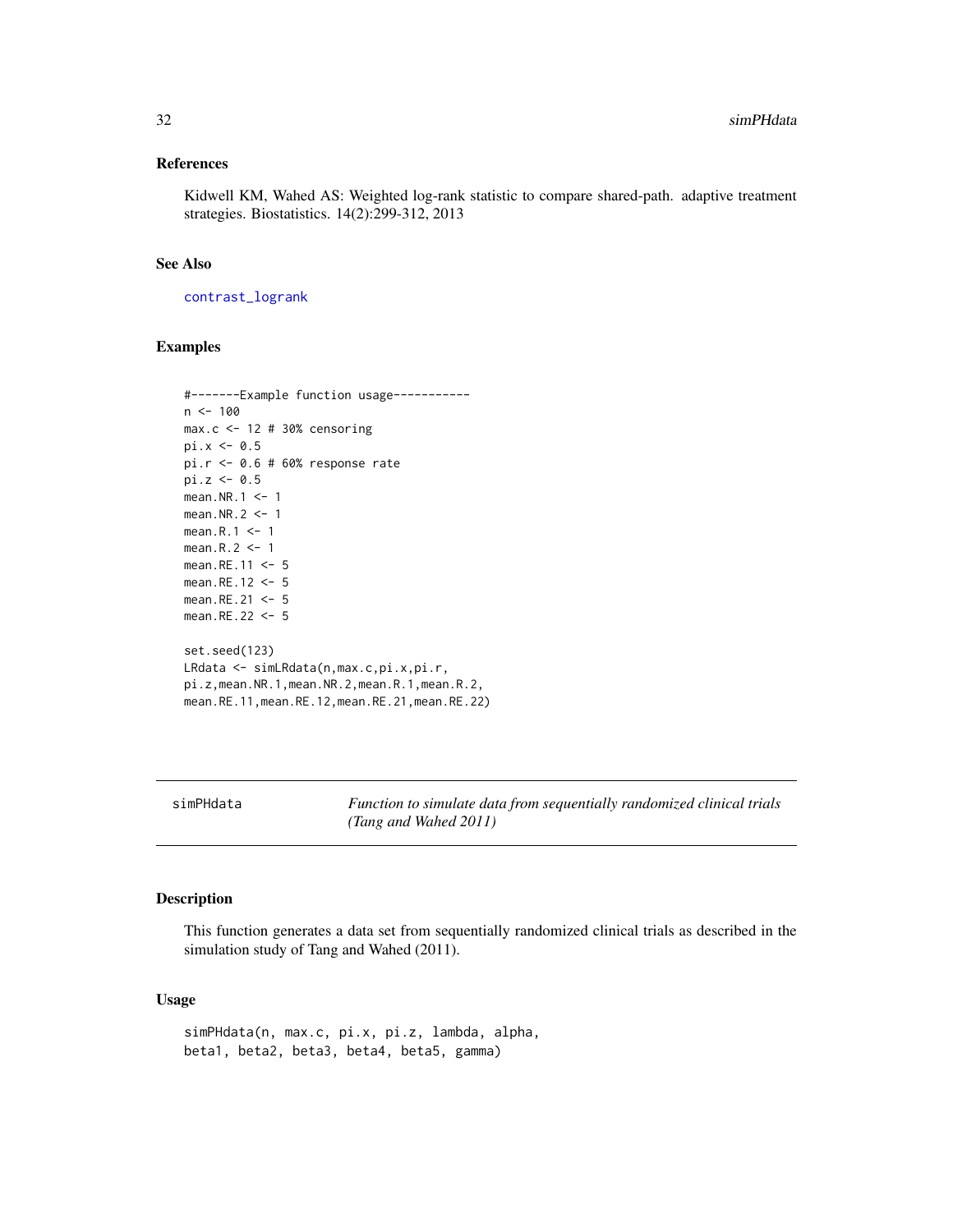#### simPHdata 33

## Arguments

| n      | total number of subjects participating in the clinical trial                                                                                                                                                                                                                                            |
|--------|---------------------------------------------------------------------------------------------------------------------------------------------------------------------------------------------------------------------------------------------------------------------------------------------------------|
| max.c  | censoring time C is generated from uniform $(0, \text{max.c})$                                                                                                                                                                                                                                          |
| pi.x   | the probability of being assigned to $A2$ at the first stage. The first-stage treatment<br>indicator X is generated from Bernoulli(pi.x). $X=0$ if assigned to A1 at the first<br>stage, and $X=1$ if assigned to A2 at the first stage.                                                                |
| pi.z   | the probability of being assigned to B2 among responders. The second-stage<br>treatment indicator Z is generated from Bernoulli(pi.z) among responders $(R=1)$ .<br>$Z=0$ if assigned to B1 at the second stage, and $Z=1$ if assigned to B2 at the second<br>stage. For non-responders $(R=0)$ , $Z=0$ |
| lambda | baseline hazard                                                                                                                                                                                                                                                                                         |
| alpha  | a response time TR is drawn from exponential(alpha) with mean equal to 1/alpha                                                                                                                                                                                                                          |
| beta1  | coefficient for first-stage indicator X                                                                                                                                                                                                                                                                 |
| beta2  | coefficient for time-varying response indicator $R(t)=R^*I(TR\lt t)$                                                                                                                                                                                                                                    |
| beta3  | coefficient for the interaction between $X$ and $R(t)$                                                                                                                                                                                                                                                  |
| beta4  | coefficient for the interaction between $R(t)$ and second-stage indicator Z                                                                                                                                                                                                                             |
| beta5  | coefficient for the three-way interaction among $X$ , $R(t)$ , and $Z$                                                                                                                                                                                                                                  |
| gamma  | coefficient for the covariate V. Covariate V is drawn from normal distribution<br>with mean 1 and standard deviation 0.5                                                                                                                                                                                |

#### Details

In sequentially randomized designs, there could be more than two therapies available at each stage. For simplicity, and to maintain similarity to the most common sequentially randomized clinical trials, a simple two-stage randomization design allowing two treatment options at each stage is used in the current version of the package. In detail, patients are initially randomized to either A1 or A2 at the first stage. Based on their response status, they are then randomized to either B1 or B2 at the second stage. Therefore, there are a total of four dynamic treatment regimes (DTRs): A1B1, A1B2, A2B1, and A2B2.

#### Value

The function returns a data set with columns: X, TR, R, Z, U, delta, and V.

| $\mathsf{X}$ | first-stage indicator, $X=0$ if assigned to A1, and $X=1$ if assigned to A2                               |
|--------------|-----------------------------------------------------------------------------------------------------------|
| <b>TR</b>    | time to response                                                                                          |
| R            | response status, $R=1$ for responders, and $R=0$ for non-responders                                       |
| Z            | second-stage indicator among responders $(R=1)$ , $Z=0$ if assigned to B1, and $Z=1$<br>if assigned to B2 |
| U            | observed survival time, U is event time if delta=1, and U is censoring time if<br>$delta=0$               |
| delta        | censoring indicator, delta=1 for event, and delta=0 for censored                                          |
| V            | a continuous covariate following normal distribution with mean 1 and standard<br>deviation 0.5            |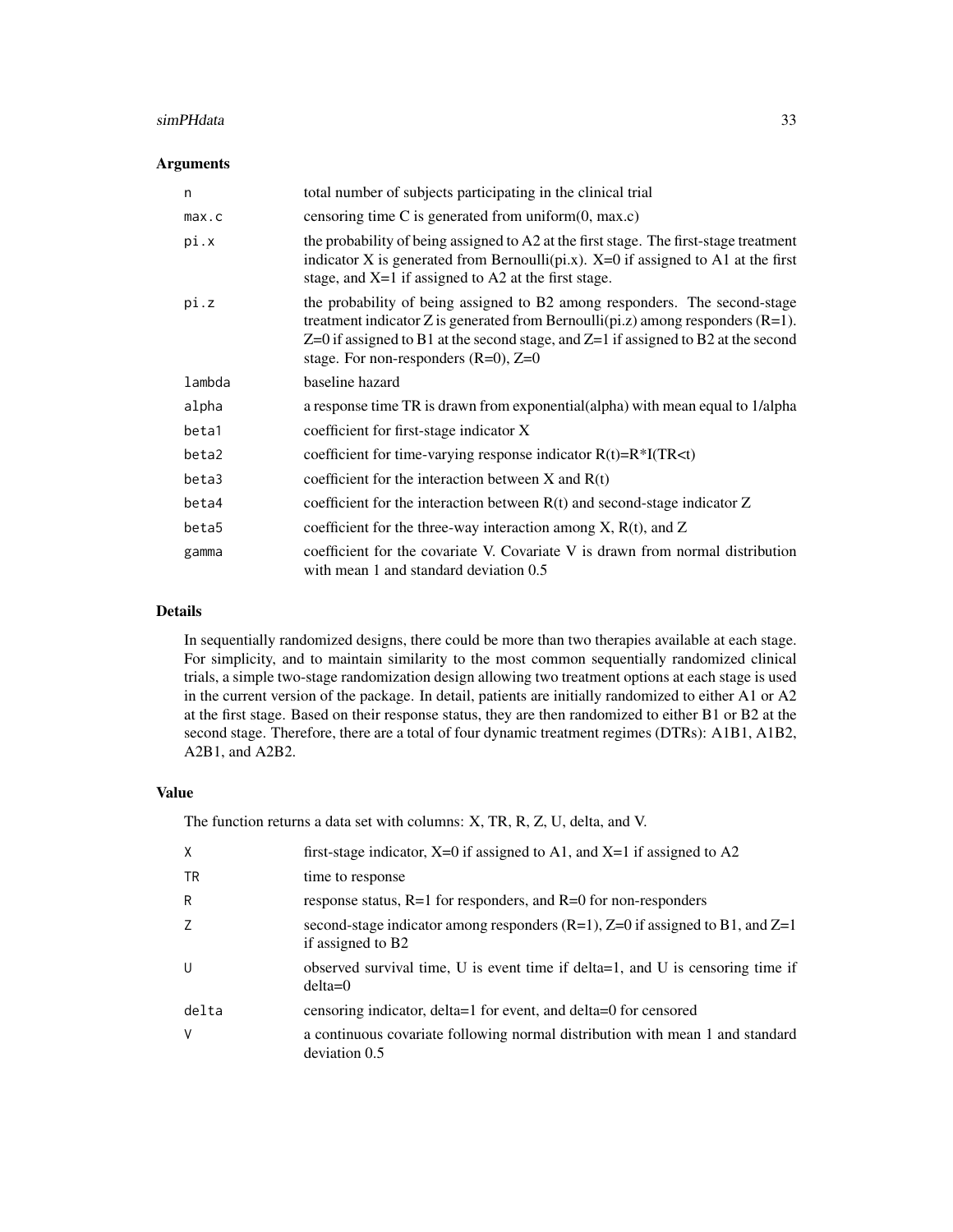<span id="page-33-0"></span>Set a seed right before [simPHdata](#page-31-1) will help reproduce the same data.

#### References

Tang X, Wahed AS: Comparison of treatment regimes with adjustment for auxiliary variables. Journal of Applied Statistics 38(12):2925-2938, 2011

#### See Also

[PHfit](#page-18-1), [contrast\\_ph](#page-11-1)

#### Examples

```
#-------Example function usage-----------
n < -400pi.x < -0.5pi.z < -0.5lambda <-1/4alpha <-1/6beta1 < -0.5beta2 < -0.8beta3 < -0.5beta4 <-1beta5 < -1gamma \leq -0.5max.c < -14set.seed(123)
PHdata <- simPHdata(n,max.c,pi.x,pi.z,lambda,alpha,
beta1,beta2,beta3,beta4,beta5,gamma)
```
<span id="page-33-1"></span>simWRSEdata *Function to simulate data from sequentially randomized clinical trials (Guo and Tsiatis 2005)*

## Description

This function generates a data set from sequentially randomized clinical trials as described in the simulation study of Guo and Tsiatis (2005). Because different assignments at the first stage are independent to each other, the function only generates data for one of the assignments at the first stage. For example, if there are two first-stage therapies A1 and A2 available, the function only simulates the data for one of the two arms (e.g. A1).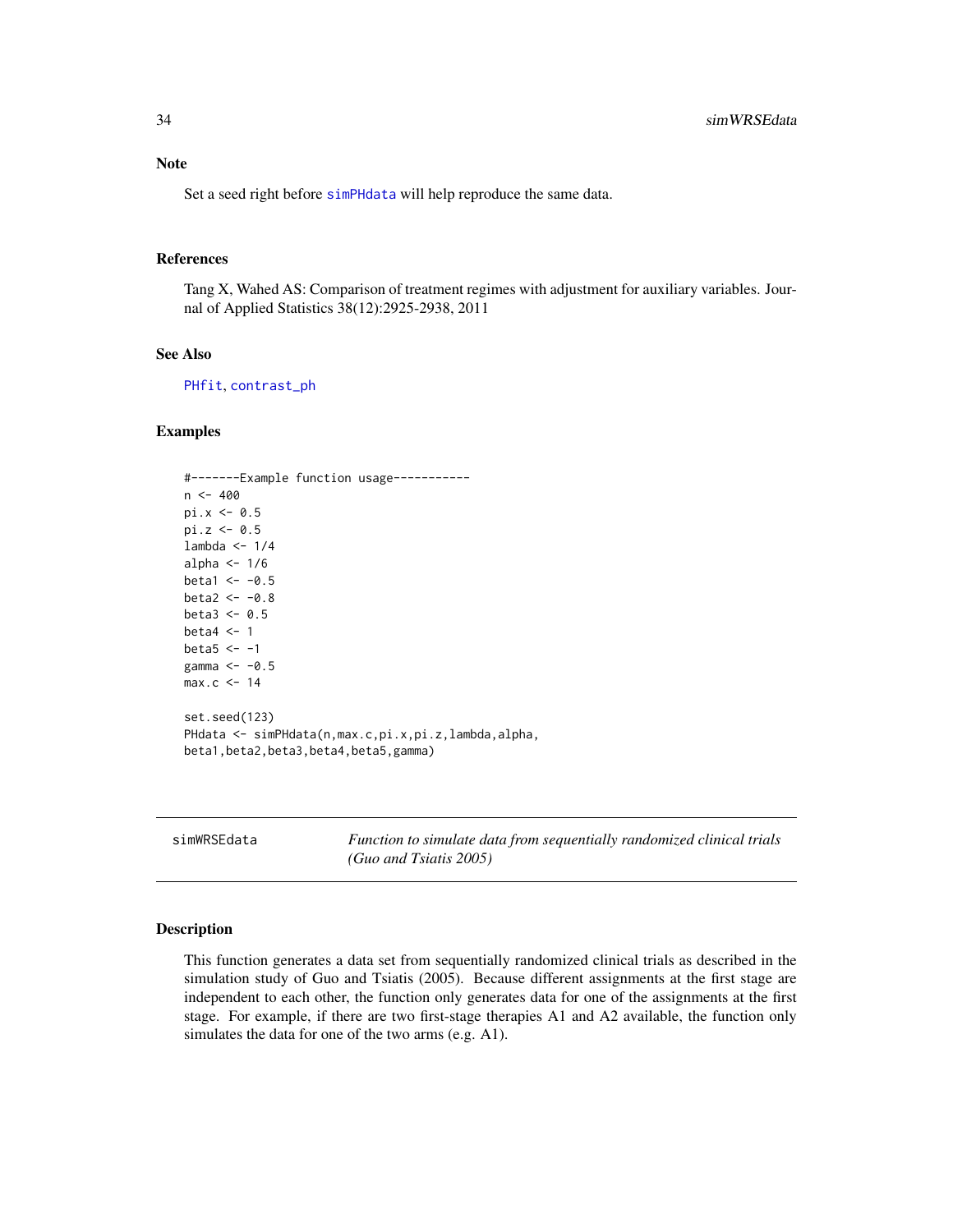## <span id="page-34-0"></span>simWRSEdata 35

#### Usage

simWRSEdata(n, max.c, pi.r, pi.z, mean.T0, mean.TR, mean.T1, mean.T2)

## Arguments

| n           | number of subjects assigned to A1                                                                                                                                                                                                                                                                            |
|-------------|--------------------------------------------------------------------------------------------------------------------------------------------------------------------------------------------------------------------------------------------------------------------------------------------------------------|
| max.c       | censoring time $C$ is generated from uniform $(0, \text{max.c})$                                                                                                                                                                                                                                             |
| pi.r        | the probability of response. Response status R is generated from Bernoulli( $\pi(r)$ )                                                                                                                                                                                                                       |
| pi.z        | the probability of being assigned to B2 among responders. The second-stage<br>treatment indicator Z is generated from Bernoulli( $pi.z$ ) among responders ( $R=1$ ).<br>$Z=0$ if assigned to B1 at the second stage, and $Z=1$ if assigned to B2 at the second<br>stage. For non-responders $(R=0)$ , $Z=0$ |
| mean.T0     | for nonresponders $(R=0)$ , a survival time T0 is drawn from exponential $(1/mean.T0)$<br>with mean equal to mean.TO                                                                                                                                                                                         |
| $mean$ . TR | for responders $(R=1)$ , a response time TR is drawn from exponential (1/mean.TR)<br>with mean equal to mean.TR                                                                                                                                                                                              |
| mean.T1     | the survival time from the response/consent to event time if assigned to B1, T1*<br>is generated from exponential (1/mean. T1) with mean equal to mean. T1                                                                                                                                                   |
| mean.T2     | the survival time from the response/consent to event time if assigned to B2, $T2^*$<br>is generated from exponential (1/mean. T2) with mean equal to mean. T2                                                                                                                                                |

## Details

In sequentially randomized designs, there could be more than two therapies available at each stage. For simplicity, and to maintain similarity to the most common sequentially randomized clinical trials, a simple two-stage randomization design allowing two treatment options at each stage is used in the current version of the package. In detail, patients are initially randomized to either A1 or A2 at the first stage. Based on their response status, they are then randomized to either B1 or B2 at the second stage. Therefore, there are a total of four dynamic treatment regimes (DTRs): A1B1, A1B2, A2B1, and A2B2.

## Value

The function returns a data set with columns: TR, R, Z, U, and delta.

| <b>TR</b> | a time to response for responders $(R=1)$                                                   |
|-----------|---------------------------------------------------------------------------------------------|
| R         | response status, $R=1$ for responders, and $R=0$ for non-responders                         |
| Z         | second-stage indicator, $Z=0$ if assigned to B1, and $Z=1$ if assigned to B2                |
| U         | observed survival time, U is event time if delta=1, and U is censoring time if<br>$delta=0$ |
| delta     | censoring indicator, delta=1 for event, and delta=0 for censored                            |

#### Note

Set a seed right before [simWRSEdata](#page-33-1) will help reproduce the same data.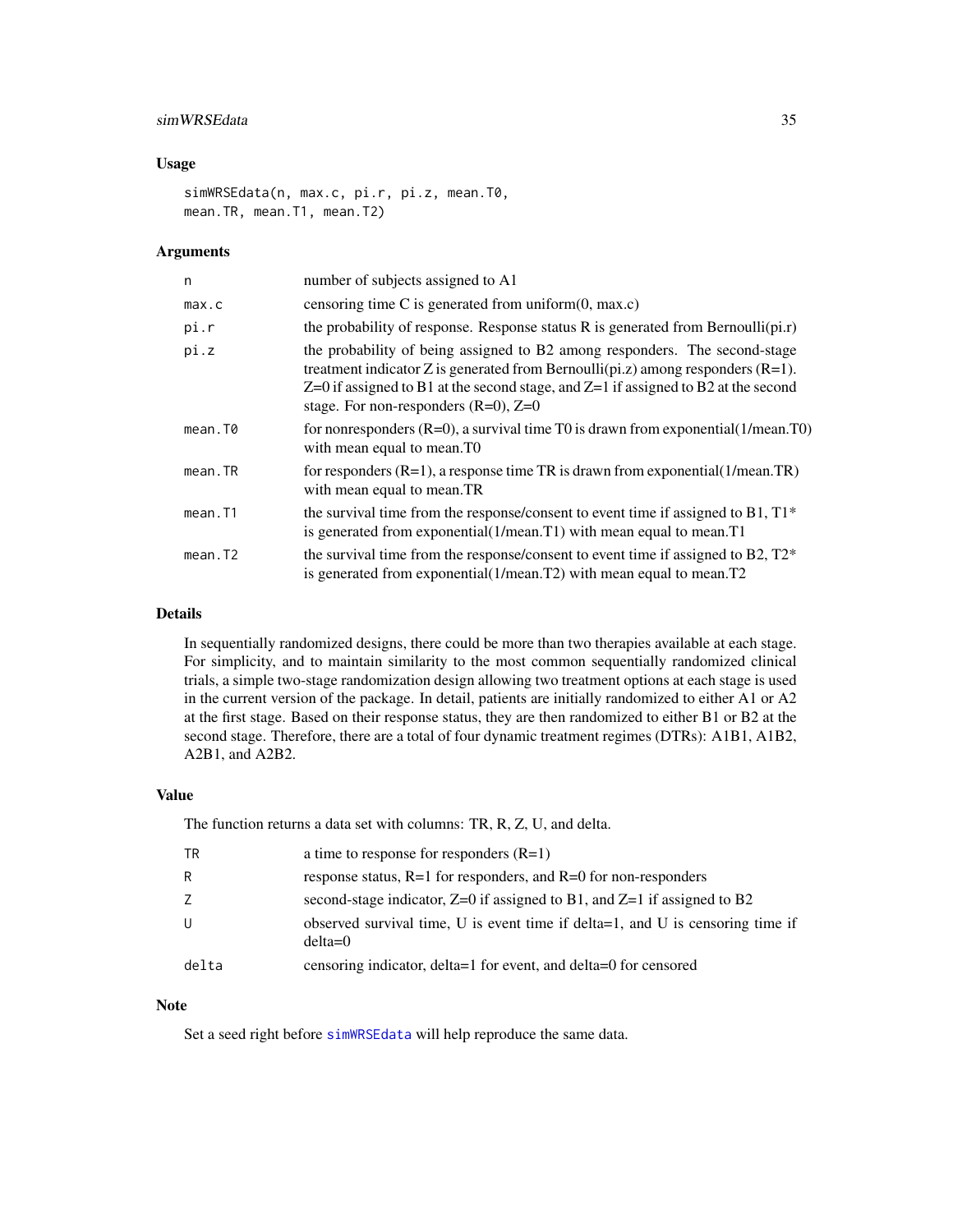## References

Guo X, Tsiatis AA: A weighted risk set estimator for survival distributions in two-stage randomization designs with censored survival data. Int. J. Biostatistics 1:1-15, 2005

## See Also

[WRSEestimate](#page-37-1)

## Examples

```
#-------Example function usage-----------
n < - 100max.c < -3.5*365pi.r <- 0.5
pi.z < -0.5mean.T0 <- 182.5
mean.TR <-365mean.T1 <- 365
mean.T2 <- 547.5
# Generate full data from SRD
set.seed(123)
data.A1 <- simWRSEdata(n,max.c,pi.r,pi.z,
mean.T0,mean.TR,mean.T1,mean.T2)
data.A2 <- simWRSEdata(n,max.c,pi.r,pi.z,
mean.T0,mean.TR,mean.T1,mean.T2)
WRSEdata \leq - \text{cbind}(X=c(\text{rep}(0,n), \text{rep}(1,n)),rbind(data.A1, data.A2)) # X=0 for A1; X=1 for A2
```
<span id="page-35-1"></span>summary.CHR *Summary of cumulative hazard ratio estimates*

## Description

Returns an object of class summary.CHR. See CHR.object for details.

## Usage

```
## S3 method for class 'CHR'
summary(object, log.CHR=FALSE, ...)
```
### Arguments

| object  | the result of a call to the CHRestimate function                                                                                                                                   |
|---------|------------------------------------------------------------------------------------------------------------------------------------------------------------------------------------|
| log.CHR | if log. CHR=FALSE (default), the summary of cumulative hazard ratio estimates<br>is returned; if log.CHR=TRUE, the summary of log cumulative hazard ratio<br>estimates is returned |
| $\cdot$ | for future methods                                                                                                                                                                 |

<span id="page-35-0"></span>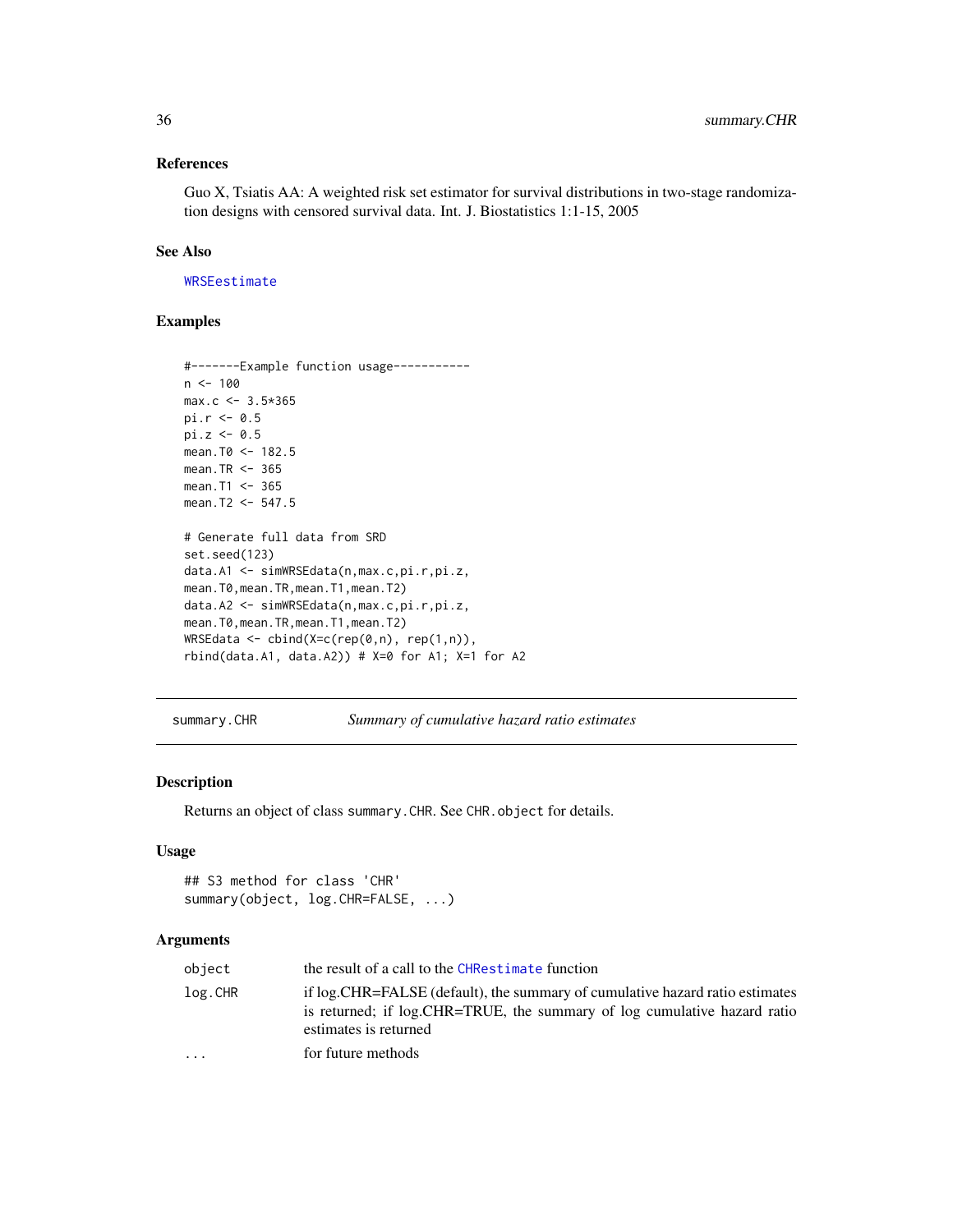## <span id="page-36-0"></span>summary.DTR 37

# Value

The function returns an object of class summary.CHR.

## See Also

[CHR.object](#page-3-1), [print.CHR](#page-22-1), [print.summary.CHR](#page-23-1), [plot.CHR](#page-20-1)

#### Examples

```
## Not run:
data("CHRdata")
est <- CHRestimate(data=CHRdata, covar="V1")
summary(est, log.CHR=TRUE)
## End(Not run)
```
<span id="page-36-1"></span>summary.DTR *Summary of survival curves*

## Description

Returns an object of class summary.DTR. See DTR.object for details.

#### Usage

## S3 method for class 'DTR' summary(object, ...)

## Arguments

| object            | the result of a call to the LDT estimate function or WRSE estimate function |
|-------------------|-----------------------------------------------------------------------------|
| $\cdot\cdot\cdot$ | for future methods                                                          |

# Value

The function returns an object of class summary.DTR.

## See Also

[DTR.object](#page-14-1), [print.DTR](#page-22-2), [print.summary.DTR](#page-24-2), [plot.DTR](#page-21-1)

#### Examples

```
## Not run:
data("LDTdata")
est <- LDTestimate(data=LDTdata)
summary(est)
## End(Not run)
```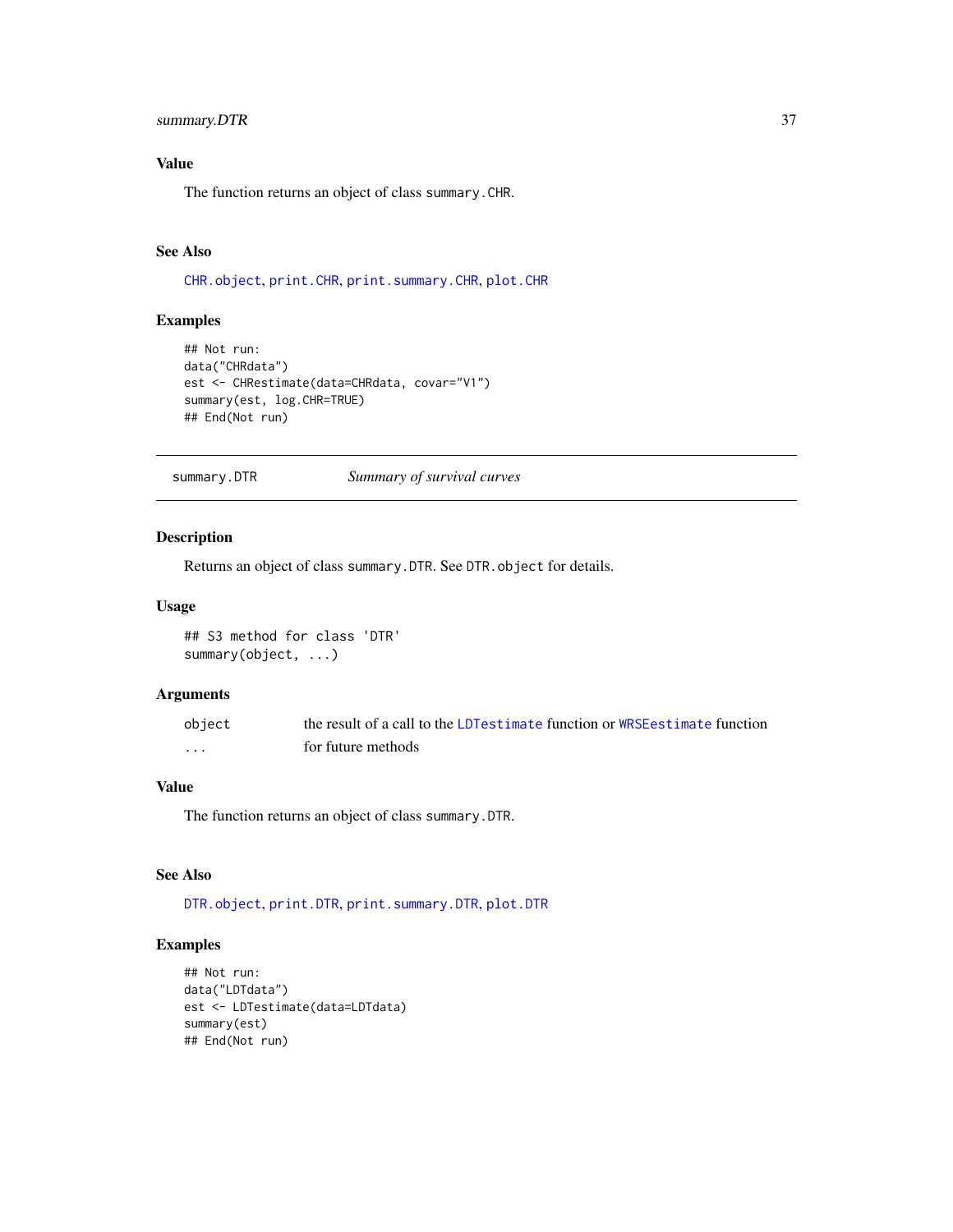<span id="page-37-0"></span>

#### Description

This data set was generates from sequentially randomized clinical trials as described in the simulation study of Guo and Tsiatis (2005). It contains the following variables: "X" is the first-stage indicator,  $X=0$  if assigned to A1, and  $X=1$  if assigned to A2; "TR" is the time to response for responders (R=1); "R" is the response status, R=1 for responders, and R=0 for non-responders; "Z" is the second-stage indicator among responders  $(R=1)$ ,  $Z=0$  if assigned to B1, and  $Z=1$  if assigned to B2; "U" is the observed survival time, U is death time if delta=1, and U is censoring time if delta=0; and "delta" is the censoring indicator, delta=1 for event, and delta=0 for censored.

#### Usage

WRSEdata

#### Format

A data frame with rows corresponding to patients.

#### Source

Generated by Xinyu Tang in R

#### References

Guo X, Tsiatis AA: A weighted risk set estimator for survival distributions in two-stage randomization designs with censored survival data. Int. J. Biostatistics 1:1-15, 2005

#### Examples

```
## Not run:
data("WRSEdata")
## End(Not run)
```
<span id="page-37-1"></span>WRSEestimate *Function for calculating WRSE estimates*

#### Description

The function computes the weighted risk set estimates (WRSE) of the survival functions and their estimated standard errors for dynamic treatment regimes (DTRs) at observed event times as proposed in Guo and Tsiatis (2005) Equation (3) and Equation (16).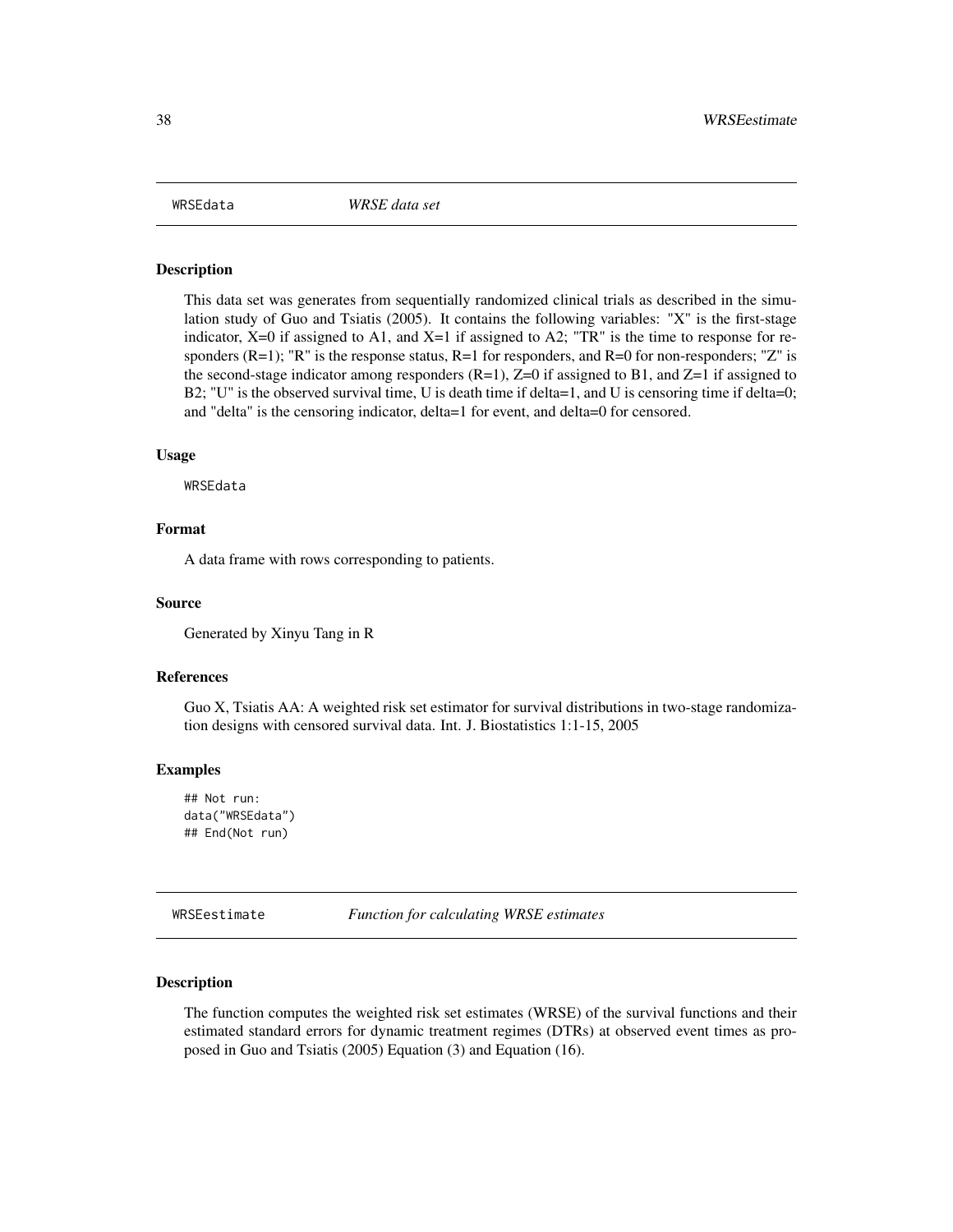## <span id="page-38-0"></span>WRSEestimate 39

#### Usage

WRSEestimate(data)

#### Arguments

| data | a data frame $(X, TR, R, Z, U, delta)$ representing the data from a two-stage     |
|------|-----------------------------------------------------------------------------------|
|      | randomized designs with therapies A1 and A2 available at the first stage, and     |
|      | B1 and B2 available at the second stage.                                          |
|      | X: treatment arm, $X=0$ for A1, and $X=1$ for A2                                  |
|      | TR: the time to response for responders $(R=1)$                                   |
|      | R: response status, $R=1$ for responders, and $R=0$ for non-responders            |
|      | Z: second-stage indicator, $Z=0$ if assigned to B1, and $Z=1$ if assigned to B2   |
|      | U: observed survival time, U is death time if delta=1, and U is censoring time if |
|      | $delta=0$                                                                         |
|      | delta: censoring indicator, delta=1 for died, and delta=0 for censored            |

## Details

In sequentially randomized designs, there could be more than two therapies available at each stage. For simplicity, and to maintain similarity to the most common sequentially randomized clinical trials, a simple two-stage randomization design allowing two treatment options at each stage is used in the current version of the package. In detail, patients are initially randomized to either A1 or A2 at the first stage. Based on their response status, they are then randomized to either B1 or B2 at the second stage. Therefore, there are a total of four DTRs: A1B1, A1B2, A2B1, and A2B2.

# Value

The function returns an object of class DTR. See DTR. object for details.

## References

Guo X, Tsiatis AA: A weighted risk set estimator for survival distributions in two-stage randomization designs with censored survival data. Int. J. Biostatistics 1:1-15, 2005

#### See Also

[simWRSEdata](#page-33-1), [DTR.object](#page-14-1), [print.DTR](#page-22-2), [summary.DTR](#page-36-1), [print.summary.DTR](#page-24-2), [plot.DTR](#page-21-1)

#### Examples

```
## Not run:
data("WRSEdata")
est <- WRSEestimate(data=WRSEdata)
est
## End(Not run)
```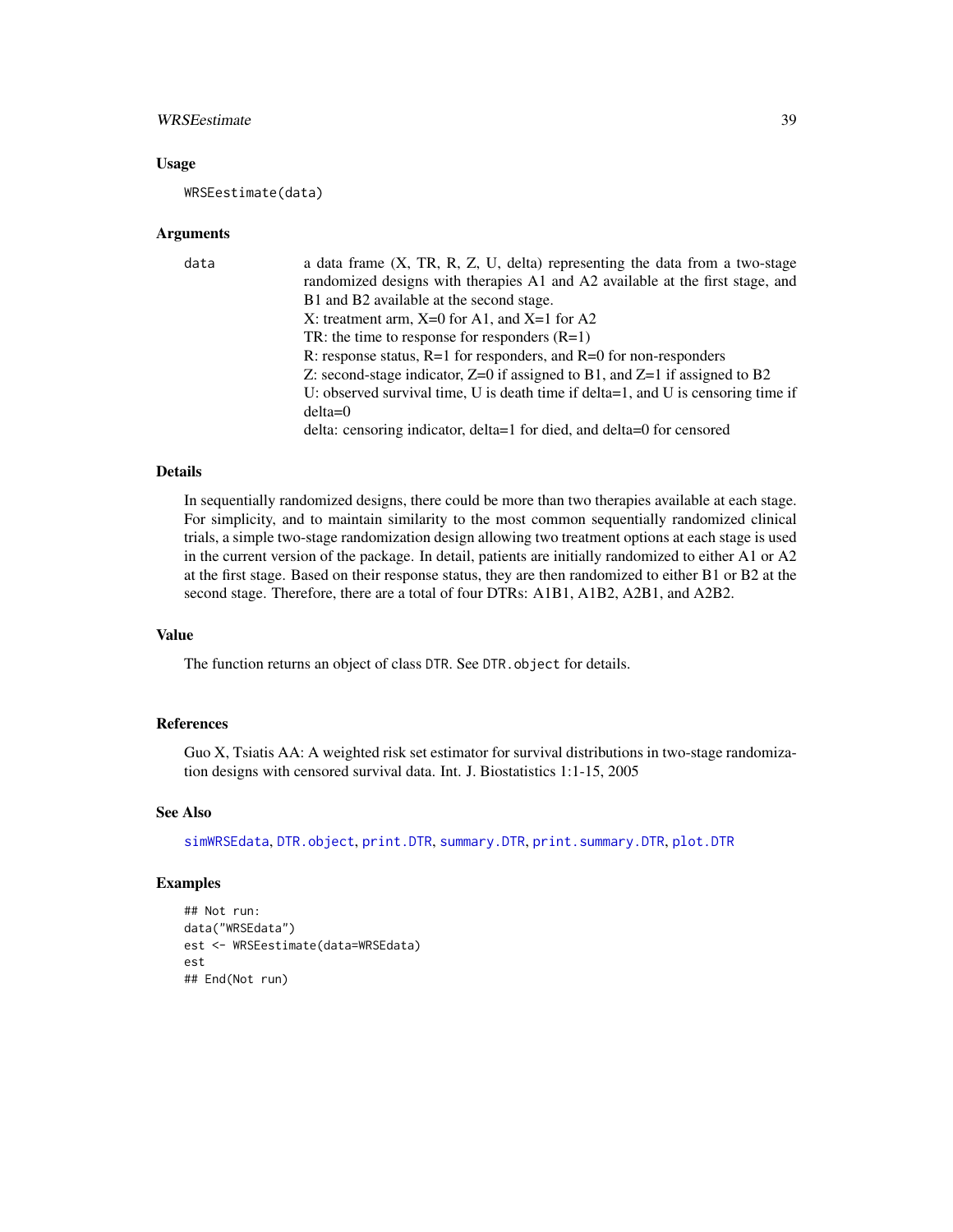# <span id="page-39-0"></span>Index

∗Topic Inverse weighting CHR.object, [4](#page-3-0) CHRestimate, [8](#page-7-0) contrast\_chr, [9](#page-8-0) contrast\_logrank, [11](#page-10-0) contrast\_ph, [12](#page-11-0) contrast\_wald, [13](#page-12-0) DTR-package, [2](#page-1-0) DTR.object, [15](#page-14-0) LDTestimate, [16](#page-15-0) PHfit, [19](#page-18-0) plot.CHR, [21](#page-20-0) plot.DTR, [22](#page-21-0) simCHRdata, [25](#page-24-0) simLDTdata, [28](#page-27-0) simLRdata, [30](#page-29-0) simPHdata, [32](#page-31-0) simWRSEdata, [34](#page-33-0) summary.CHR, [36](#page-35-0) summary.DTR, [37](#page-36-0) WRSEestimate, [38](#page-37-0) ∗Topic adaptive treatment strategy CHR.object, [4](#page-3-0) CHRestimate, [8](#page-7-0) contrast\_chr, [9](#page-8-0) contrast\_logrank, [11](#page-10-0) contrast\_ph, [12](#page-11-0) contrast\_wald, [13](#page-12-0) DTR-package, [2](#page-1-0) DTR.object, [15](#page-14-0) LDTestimate, [16](#page-15-0) PHfit, [19](#page-18-0) plot.CHR, [21](#page-20-0) plot.DTR, [22](#page-21-0) simCHRdata, [25](#page-24-0) simLDTdata, [28](#page-27-0) simLRdata, [30](#page-29-0) simPHdata, [32](#page-31-0) simWRSEdata, [34](#page-33-0)

summary.CHR, [36](#page-35-0) summary.DTR, [37](#page-36-0) WRSEestimate, [38](#page-37-0) ∗Topic datasets CHRdata, [7](#page-6-0) LDTdata, [16](#page-15-0) LRdata, [18](#page-17-0) PHdata, [18](#page-17-0) WRSEdata, [38](#page-37-0) ∗Topic dynamic treatment regime CHR.object, [4](#page-3-0) CHRestimate, [8](#page-7-0) contrast\_chr, [9](#page-8-0) contrast\_logrank, [11](#page-10-0) contrast\_ph, [12](#page-11-0) contrast\_wald, [13](#page-12-0) DTR-package, [2](#page-1-0) DTR.object, [15](#page-14-0) LDTestimate, [16](#page-15-0) PHfit, [19](#page-18-0) plot.CHR, [21](#page-20-0) plot.DTR, [22](#page-21-0) simCHRdata, [25](#page-24-0) simLDTdata, [28](#page-27-0) simLRdata, [30](#page-29-0) simPHdata, [32](#page-31-0) simWRSEdata, [34](#page-33-0) summary.CHR, [36](#page-35-0) summary.DTR, [37](#page-36-0) WRSEestimate, [38](#page-37-0) ∗Topic print print.CHR, [23](#page-22-0) print.DTR, [23](#page-22-0) print.summary.CHR, [24](#page-23-0) print.summary.DTR, [25](#page-24-0) ∗Topic sequentially randomized clinical trial CHR.object, [4](#page-3-0) CHRestimate, [8](#page-7-0)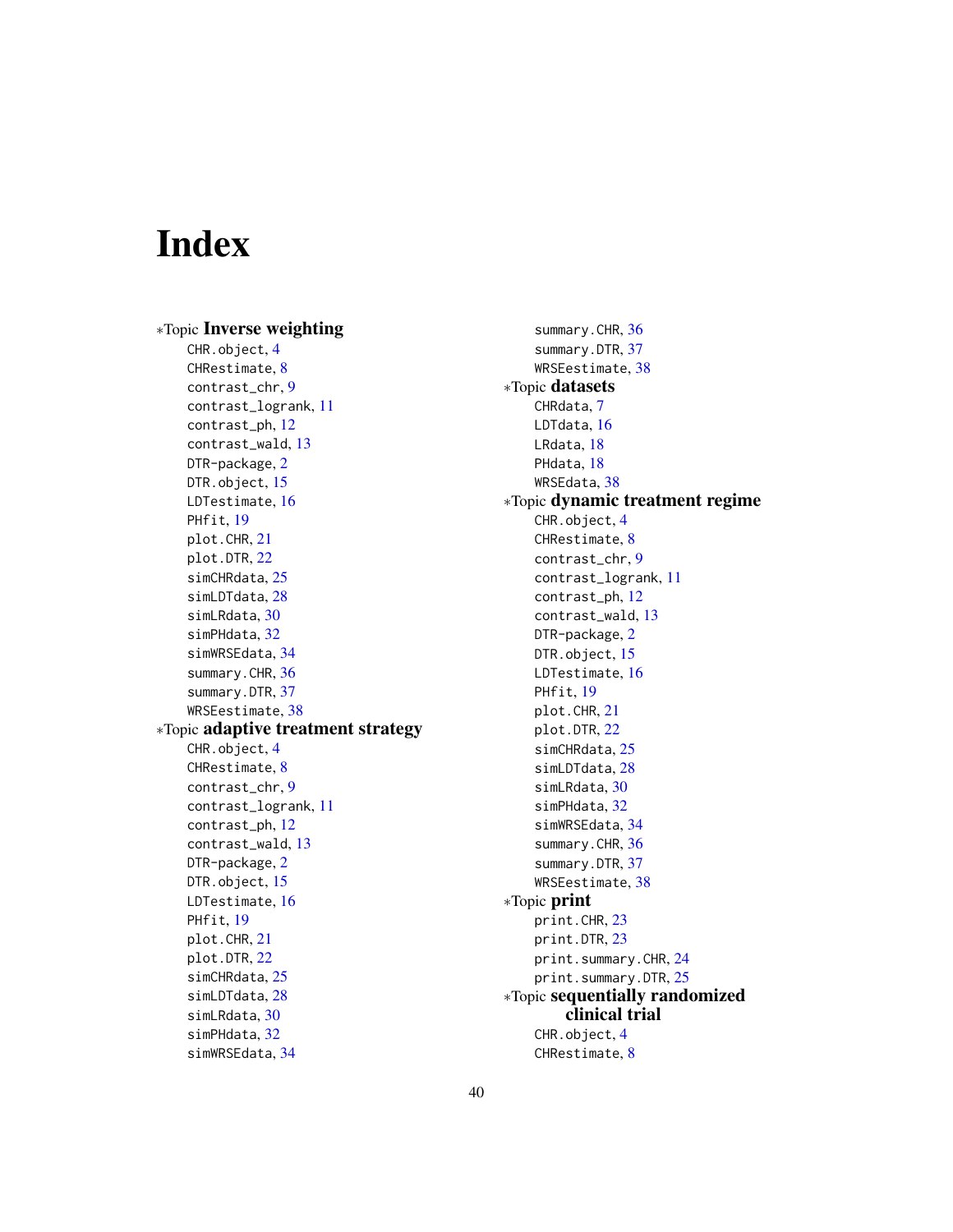#### INDEX  $41$

contrast\_chr, [9](#page-8-0) contrast\_logrank, [11](#page-10-0) contrast\_ph, [12](#page-11-0) contrast\_wald, [13](#page-12-0) DTR-package, [2](#page-1-0) DTR.object, [15](#page-14-0) LDTestimate, [16](#page-15-0) PHfit, [19](#page-18-0) plot.CHR, [21](#page-20-0) plot.DTR, [22](#page-21-0) simCHRdata, [25](#page-24-0) simLDTdata, [28](#page-27-0) simLRdata, [30](#page-29-0) simPHdata, [32](#page-31-0) simWRSEdata, [34](#page-33-0) summary.CHR, [36](#page-35-0) summary.DTR, [37](#page-36-0) WRSEestimate, [38](#page-37-0) ∗Topic sequentially randomized design CHR.object. [4](#page-3-0) CHRestimate, [8](#page-7-0) contrast\_chr, [9](#page-8-0) contrast\_logrank, [11](#page-10-0) contrast\_ph, [12](#page-11-0) contrast\_wald, [13](#page-12-0) DTR-package, [2](#page-1-0) DTR.object, [15](#page-14-0) LDTestimate, [16](#page-15-0) PHfit, [19](#page-18-0) plot.CHR, [21](#page-20-0) plot.DTR, [22](#page-21-0) simCHRdata, [25](#page-24-0) simLDTdata, [28](#page-27-0) simLRdata, [30](#page-29-0) simPHdata, [32](#page-31-0) simWRSEdata, [34](#page-33-0) summary.CHR, [36](#page-35-0) summary.DTR, [37](#page-36-0) WRSEestimate, [38](#page-37-0) ∗Topic survival analysis CHR.object, [4](#page-3-0) CHRestimate, [8](#page-7-0) contrast\_chr, [9](#page-8-0) contrast\_logrank, [11](#page-10-0) contrast\_ph, [12](#page-11-0) contrast\_wald, [13](#page-12-0) DTR-package, [2](#page-1-0)

DTR.object, [15](#page-14-0) LDTestimate, [16](#page-15-0) PHfit, [19](#page-18-0) plot.CHR, [21](#page-20-0) plot.DTR, [22](#page-21-0) simCHRdata, [25](#page-24-0) simLDTdata, [28](#page-27-0) simLRdata, [30](#page-29-0) simPHdata, [32](#page-31-0) simWRSEdata, [34](#page-33-0) summary.CHR, [36](#page-35-0) summary.DTR, [37](#page-36-0) WRSEestimate, [38](#page-37-0) ∗Topic treatment sequence CHR.object, [4](#page-3-0) CHRestimate, [8](#page-7-0) contrast\_chr, [9](#page-8-0) contrast\_logrank, [11](#page-10-0) contrast\_ph, [12](#page-11-0) contrast\_wald, [13](#page-12-0) DTR-package, [2](#page-1-0) DTR.object, [15](#page-14-0) LDTestimate, [16](#page-15-0) PHfit, [19](#page-18-0) plot.CHR, [21](#page-20-0) plot.DTR, [22](#page-21-0) simCHRdata, [25](#page-24-0) simLDTdata, [28](#page-27-0) simLRdata, [30](#page-29-0) simPHdata, [32](#page-31-0) simWRSEdata, [34](#page-33-0) summary.CHR, [36](#page-35-0) summary.DTR, [37](#page-36-0) WRSEestimate, [38](#page-37-0) CHR.object, [4,](#page-3-0) *[9,](#page-8-0) [10](#page-9-0)*, *[21](#page-20-0)*, *[23,](#page-22-0) [24](#page-23-0)*, *[37](#page-36-0)* CHRdata, [7](#page-6-0) CHRestimate, *[2](#page-1-0)[–4](#page-3-0)*, *[7](#page-6-0)*, [8,](#page-7-0) *[9,](#page-8-0) [10](#page-9-0)*, *[24](#page-23-0)*, *[27](#page-26-0)*, *[36](#page-35-0)* contrast\_chr, *[2](#page-1-0)[–4](#page-3-0)*, [9](#page-8-0) contrast\_logrank, *[2](#page-1-0)[–4](#page-3-0)*, [11,](#page-10-0) *[12](#page-11-0)*, *[32](#page-31-0)* contrast\_ph, *[2](#page-1-0)[–4](#page-3-0)*, [12,](#page-11-0) *[34](#page-33-0)* contrast\_wald, *[2](#page-1-0)[–4](#page-3-0)*, [13](#page-12-0) coxph.object, *[13](#page-12-0)*, *[20](#page-19-0)* DTR *(*DTR-package*)*, [2](#page-1-0)

DTR-package, [2](#page-1-0) DTR.object, *[14](#page-13-0)*, [15,](#page-14-0) *[17](#page-16-0)*, *[22](#page-21-0)*, *[24,](#page-23-0) [25](#page-24-0)*, *[37](#page-36-0)*, *[39](#page-38-0)*

LDTdata, [16](#page-15-0)